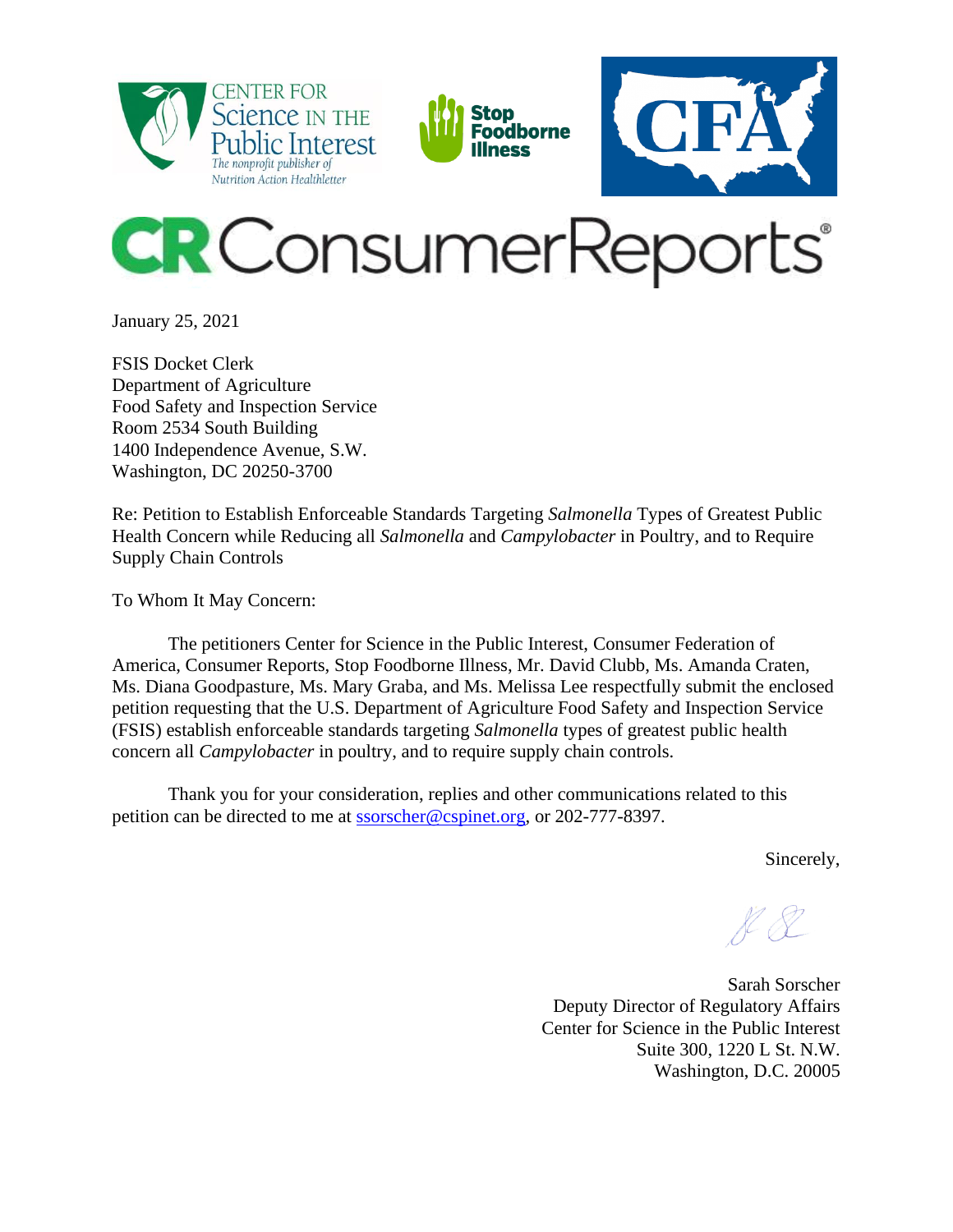#### UNITED STATES DEPARTMENT OF AGRICULTURE

#### FOOD SAFETY AND INSPECTION SERVICE

 $\mathcal{L}$ )

)  $\overline{)}$  $\lambda$ 

Petition to Establish Enforceable Standards Targeting *Salmonella* Types of Greatest Public Health Concern while Reducing all *Salmonella* and *Campylobacter* in Poultry, and to Require Supply Chain Controls

\_\_\_\_\_\_\_\_\_\_\_\_\_\_\_\_\_\_\_\_\_\_\_\_\_\_\_\_

) Docket No.

#### CITIZEN PETITION

Submitted by:

*Organizations* Center for Science in the Public Interest STOP Foodborne Illness Consumer Federation of America Consumer Reports

and

*Individuals* Mr. David Clubb Ms. Amanda Craten Ms. Diana Goodpasture Ms. Mary Graba Ms. Melissa Lee

January 25, 2021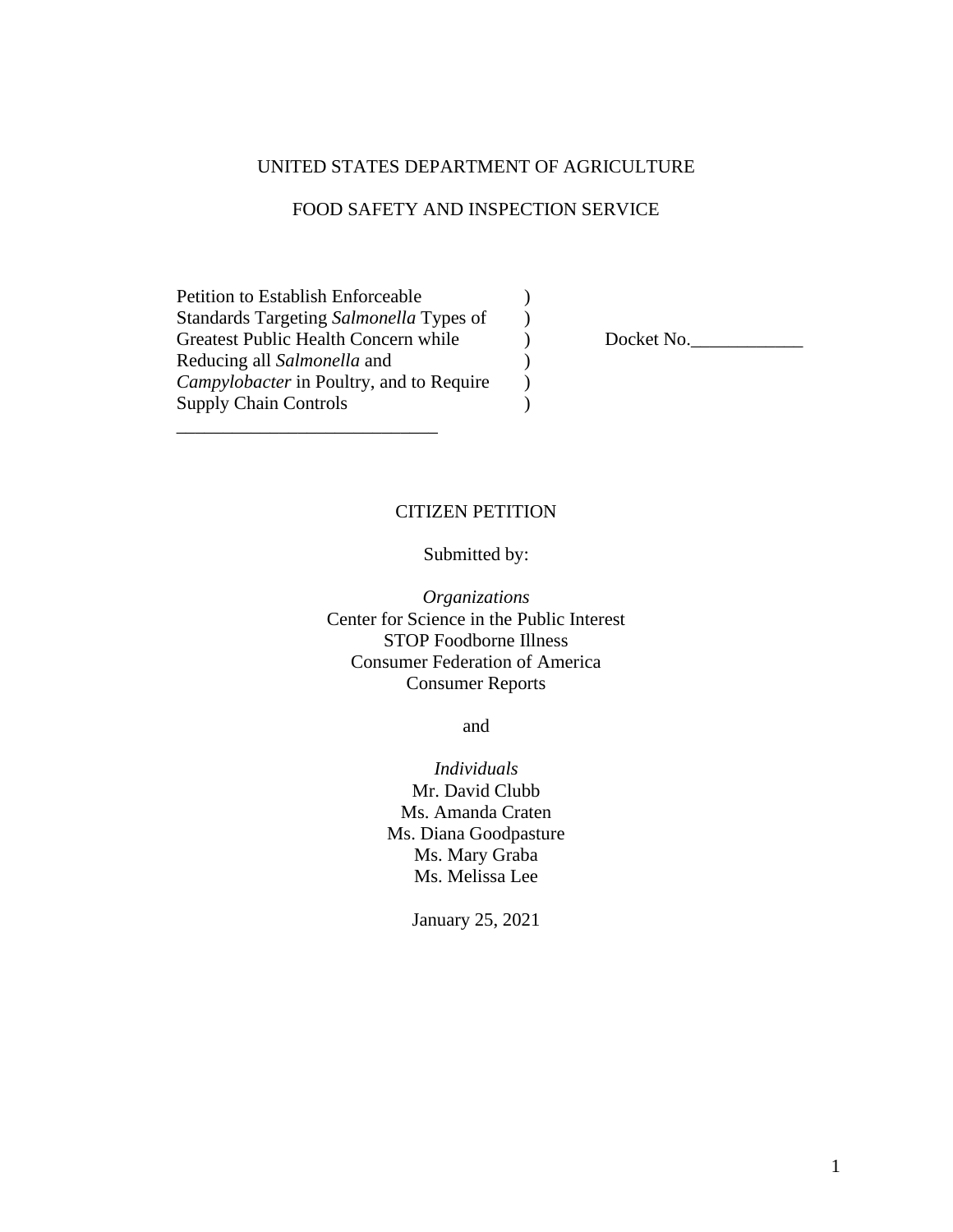# Table of Contents

| I.  |           |                                                                                 |  |
|-----|-----------|---------------------------------------------------------------------------------|--|
|     | A.        |                                                                                 |  |
|     | <b>B.</b> |                                                                                 |  |
|     | C.        |                                                                                 |  |
| Π.  |           |                                                                                 |  |
|     | A.        |                                                                                 |  |
|     | 1.        |                                                                                 |  |
|     | 2.        | FSIS's Current Regulatory Framework Fails to Adequately Control Salmonella and  |  |
|     | <b>B.</b> |                                                                                 |  |
|     | 1.        | The Agency's Current Performance Standards Are Inadequate 14                    |  |
|     | 2.        | FSIS Should Establish a Framework to Target Salmonella Types of Greatest Public |  |
|     | 3.        |                                                                                 |  |
|     | C.        |                                                                                 |  |
| Ш.  |           |                                                                                 |  |
| IV. |           |                                                                                 |  |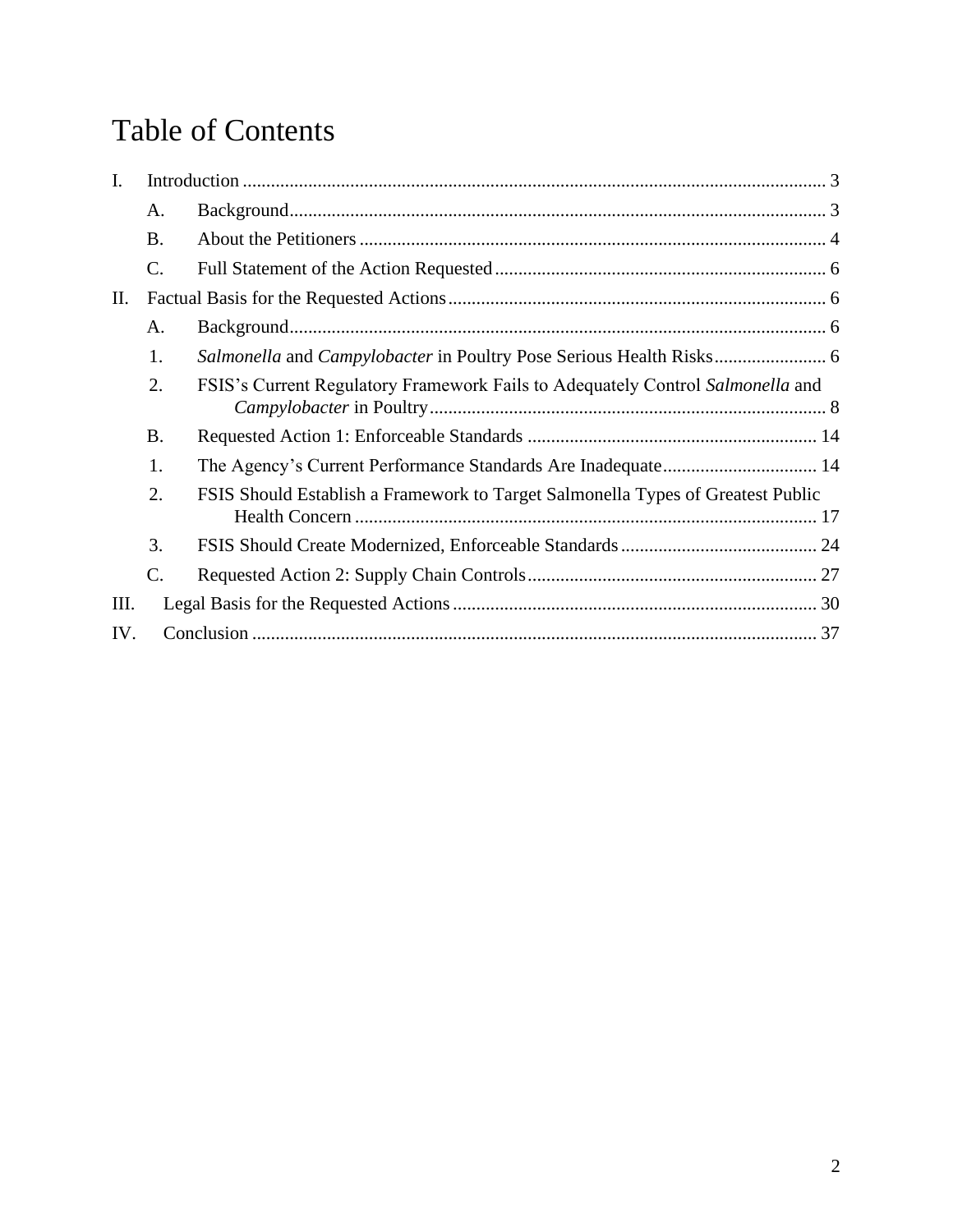# <span id="page-3-0"></span>I. Introduction

### A.Background

<span id="page-3-1"></span>We have just seen the close of the year 2020, a year that will be remembered, among other things, for a global pandemic of COVID-19, a crisis that starkly illustrates the critically important role of public health in combatting infectious disease. At the beginning of the last decade, the U.S. Department of Health and Human Services established the Healthy People 2020 goals, a set of data-driven national objectives to improve the health and wellbeing of Americas over the course of the decade.<sup>1</sup> Among these goals were targets for reducing incidence of foodborne illnesses caused by *Campylobacter* and *Salmonella*, two of the foodborne bacteria associated with the highest burden of foodborne illness, from 12.7 and 15 cases of laboratory confirmed infections per 100,000 population per year to 8.5 and 11.4, respectively. <sup>2</sup> At the close of the decade, progress on both fronts was dismal: incidence of both *Campylobacter* and *Salmonella* remained as high, if not higher, than at the start of the decade, in spite of efforts by the U.S. Department of Agriculture FSIS and other public health stakeholders who have sought to drive those numbers down.<sup>3</sup>

Moving into the next decade, the Healthy People 2030 goals have established similar reduction targets of 10.6 and 11.1 cases of laboratory confirmed domestically acquired infections per 100,000 population per year for *Campylobacter* and *Salmonella*. 4,5 FSIS has expressed commitment to meeting the Healthy People 2030 targets, most recently with the release of the "Roadmap to Reducing *Salmonella*: Driving Change Through Science-Based Policy," in which the agency committed to moving forward existing *Salmonella* control initiatives and investing in further research.<sup>6</sup> While these programs represent progress – particularly developing new performance standards for beef and pork products – we are concerned that such modest steps to expand existing programs will not result in substantially better public health outcomes over the next ten years than the efforts over the past decade, especially considering the failures of prior efforts. To achieve greater progress, the agency must also be open to considering a new vision for *Campylobacter* and *Salmonella* control, one that more comprehensively addresses the risks that drive foodborne illness and provides standards and systems to specifically target these risks, ensuring effective change.

<sup>1</sup> About Healthy People. Healthy People 2020 website. Updated October 8, 2020. Accessed January 5, 2021. <https://www.healthypeople.gov/2020/About-Healthy-People>

<sup>2</sup> Food Safety. Healthy People 2020 website. Updated October 8, 2020. Accessed January 6, 2021. <https://www.healthypeople.gov/2020/topics-objectives/topic/food-safety/objectives>

<sup>3</sup> Tack DM, Ray L, Griffin PM, et al. Preliminary Incidence and Trends of Infections with Pathogens Transmitted Commonly Through Food — Foodborne Diseases Active Surveillance Network, 10 U.S. Sites, 2016–2019. *MMWR Morb Mortal Wkly Rep* 2020; 69: 509–514.

<sup>4</sup> Reduce infections caused by *Salmonella* — FS‑04. Healthy People 2030 website. Accessed January 6, 2021. [https://health.gov/healthypeople/objectives-and-data/browse-objectives/foodborne-illness/reduce-infections-caused](https://health.gov/healthypeople/objectives-and-data/browse-objectives/foodborne-illness/reduce-infections-caused-salmonella-fs-04)[salmonella-fs-04](https://health.gov/healthypeople/objectives-and-data/browse-objectives/foodborne-illness/reduce-infections-caused-salmonella-fs-04)

<sup>5</sup> Reduce infections caused by *Campylobacter* — FS‑01. Healthy People 2030 website. Accessed January 6, 2021. [https://health.gov/healthypeople/objectives-and-data/browse-objectives/foodborne-illness/reduce-infections-caused](https://health.gov/healthypeople/objectives-and-data/browse-objectives/foodborne-illness/reduce-infections-caused-campylobacter-fs-01)[campylobacter-fs-01](https://health.gov/healthypeople/objectives-and-data/browse-objectives/foodborne-illness/reduce-infections-caused-campylobacter-fs-01)

<sup>6</sup> Food Safety and Inspection Service. *Roadmap to Reducing Salmonella: Driving Change through Science-Based Policy*. Washington, D.C: U.S. Department of Agriculture, FSIS; 2020.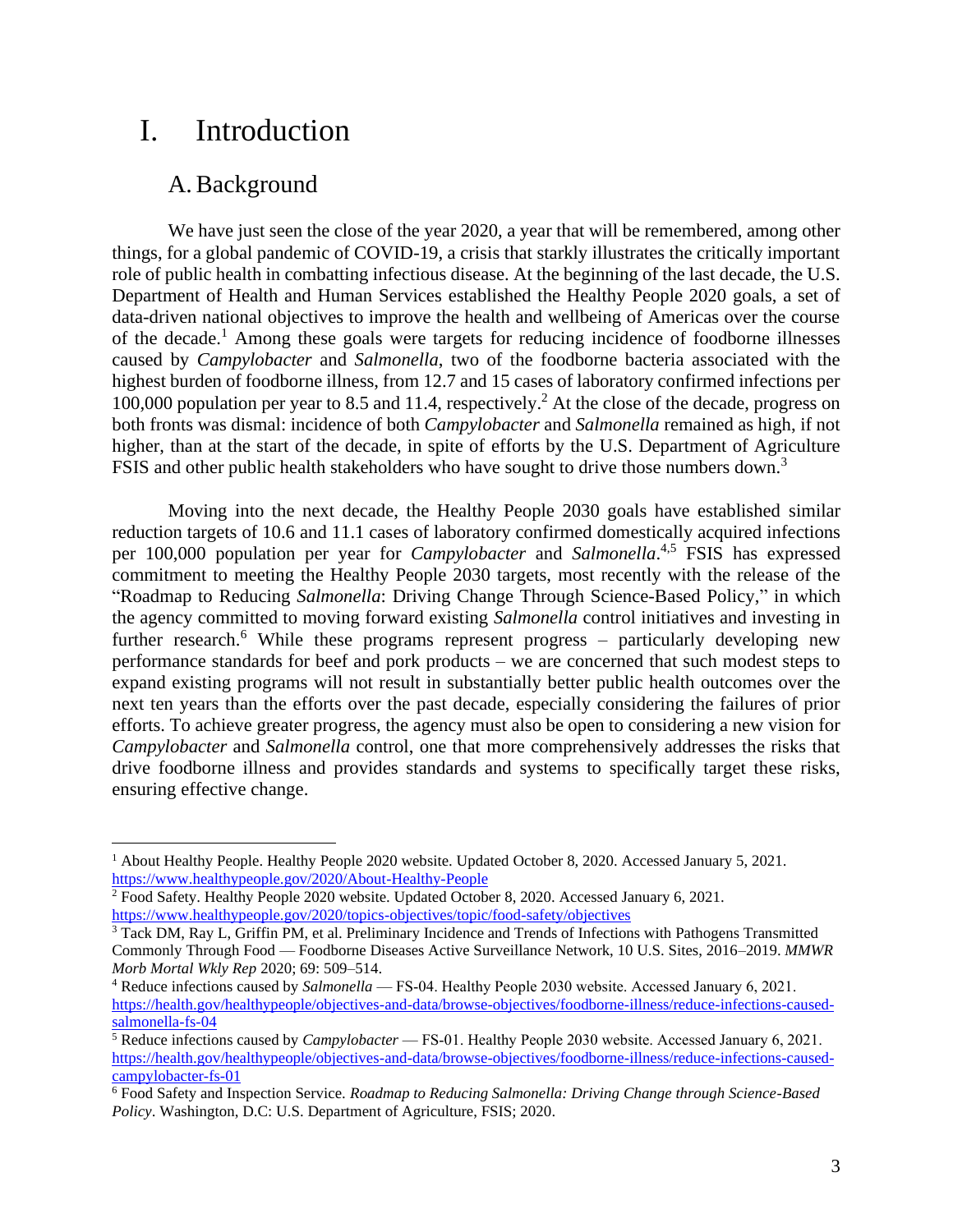Accordingly, the undersigned groups submit this petition urging FSIS to modernize its food safety standards by establishing enforceable standards targeting *Salmonella* types of greatest public health concern while reducing all *Salmonella* and *Campylobacter* in poultry. <sup>7</sup> We also ask that FSIS ensure the safety of the food supply chain from farm to fork by requiring slaughter establishments to adopt and implement effective supply chain programs, and by publishing finalized versions of its "DRAFT FSIS Compliance Guidance for Controlling Salmonella and Campylobacter in Raw Poultry."<sup>8</sup>

Two of the undersigned groups, Consumer Federation of America and Consumer Reports, previously submitted a petition in January 2020 requesting that FSIS declare certain outbreak serovars to be *per se* adulterants in meat and poultry. <sup>9</sup> This petition does not modify that request, but instead lays out a regulatory framework and process for achieving the goals of that petition in poultry, while also addressing risks from *Campylobacter*.

### B. About the Petitioners

<span id="page-4-0"></span>**Center for Science in the Public Interest** is America's food and health watchdog. Since 1971, CSPI has worked to improve the public's health through better nutrition and food safety. The organization's work is supported primarily by subscribers to its Nutrition Action Healthletter, one of the nation's leading health newsletters. CSPI is an independent organization that does not accept government grants or corporate funding. CSPI has twice filed petitions to FSIS asking the agency to declare strains of antimicrobial resistant AMR *Salmonella* to be adulterants in meat and poultry, based on evidence of repeated multidrug-resistant *Salmonella* outbreaks tied to FSISregulated products, both of which were denied without prejudice.<sup>10</sup>

**Consumer Federation of America** (CFA) is an association of non-profit consumer organizations that was established in 1968 to advance the consumer interest through research,

<sup>7</sup> We are not requesting specific prioritization of *Campylobacter* types because, although there are multiple serotypes within *C. jejuni*, they are not commonly differentiated from a risk assessment standpoint. However, antibiotic-resistant *Campylobacter* are considered a "serious" resistance threat by the CDC. (Centers for Disease Control and Prevention. *Antibiotic Resistance Threats in the United States, 2019*. Atlanta, GA: U.S. Department of Health and Human Services, CDC; 2019.) Therefore, to the extent that FSIS is able to target antimicrobial resistance genes in prioritizing *Salmonella* types, we encourage the agency to apply similar principles to targeting *Campylobacter.* Similarly, while the regulation of meat products under the Federal Meat Inspection Act (FMIA) falls beyond the scope of this petition, we encourage the agency to consider applying the principles described here to the control of *Salmonella*, *Camplylobacter*, and other pathogens in meat.

<sup>8</sup> Food Safety and Inspection Service. *Draft FSIS compliance Guideline for Controlling Salmonella and Campylobacter in Raw Poultry*. Washington, D.C: U.S. Department of Agriculture, FSIS; 2015.

<sup>9</sup> Petition submitted by Marler Clark LLP to the U.S. Department of Agriculture Food Safety and Inspection Service for an Interpretive Rule Declaring 'Outbreak Serotypes of Salmonella enterica subspecies enterica to be Adulterants Within the Meanings of 21 U.S.C. § 601(m)(1) and 21 U.S.C. § 453(g)(1). January 19, 2020. Accessed December 21, 2020. [www.fsis.usda.gov/wps/wcm/connect/d2a7c76e-dda9-475d-bf35-4cb69f5fca24/20-01-marler-](http://www.fsis.usda.gov/wps/wcm/connect/d2a7c76e-dda9-475d-bf35-4cb69f5fca24/20-01-marler-011920.pdf?MOD=AJPERES)

[<sup>011920.</sup>pdf?MOD=AJPERES.](http://www.fsis.usda.gov/wps/wcm/connect/d2a7c76e-dda9-475d-bf35-4cb69f5fca24/20-01-marler-011920.pdf?MOD=AJPERES) Citizen Petition submitted by Marler Clark LLP to the U.S. Department of Agriculture Food Safety and Inspection Service for an Interpretive Rule Declaring 'Outbreak Serotypes of Salmonella enterica subspecies enterica to be Adulterants Within the Meanings of 21 U.S.C. § 601(m)(1) and 21 U.S.C. § 453(g)(1), January 19, 2020.

<sup>&</sup>lt;sup>10</sup> CSPI submitted petitions on *Samonella* on October 4, 2014 and May 25, 2011. Access petitions and FSIS final response at Food Safety and Inspection Service. Petitions. Last Updated December 17, 2020. <https://www.fsis.usda.gov/wps/portal/fsis/topics/regulations/petitions>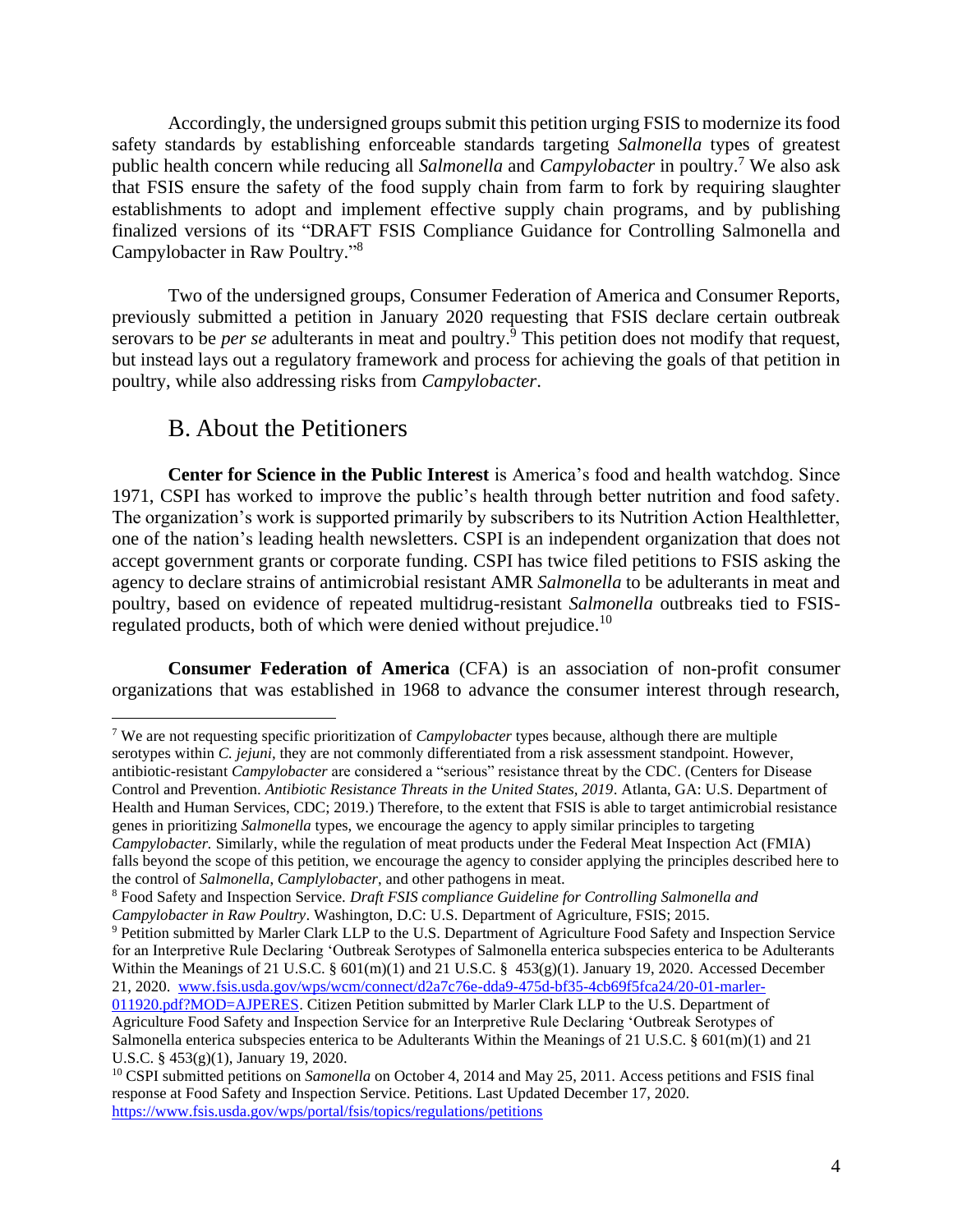advocacy, and education. Today, more than 250 of these groups participate in the federation and govern it through their representatives on the organization's Board of Directors. CFA works to support food policies that promote transparency, empower consumers to make healthy choices, and ensure access to a safe and wholesome food supply.

**Consumer Reports** is a nonprofit organization that works for and with consumers for truth, transparency, and fairness in the marketplace. We use our independent and rigorous research, consumer insights, journalism, and policy expertise to inform people's purchase decisions, improve the products and services businesses deliver, and drive regulatory and fair competitive practices. Our work helps create a safer, fairer and more transparent marketplace.

**Stop Foodborne Illness (STOP)** is a non-profit organization that for over 25 years has worked with illness survivors and victims' families to advocate for and support best practices and continuous improvement in food safety. STOP called for reforms in the FSIS inspection program following the Jack in the Box outbreak in 1992-93 and was part of the consumer-industry coalition that supported and gained enactment of the Food Safety Modernization Act ("FSMA") in 2011. In addition to constituent support and policy advocacy, STOP collaborates with food companies to bring personal experiences with serious illness into company training and food safety culture programs.

**Mr. David Clubb of Southlake, Texas**. Mr. Clubb was hospitalized in 2009 with severe, continuous vomiting, diarrhea and cramping after he returned home from a job interview where he had been served a chicken salad that was contaminated with *Salmonella*. He ultimately spent 4 days in the hospital, losing 14 pounds as he drifted in and out of consciousness. During much of that time he was unable to see his wife and young children – one of whom had just returned home from an unrelated emergency surgery.

**Ms. Amanda Craten of Gilbert, Arizona**. Ms. Craten's son, Noah, was seriously injured at 18-months in an outbreak associated with *Salmonella* Heidelberg contaminated poultry in 2013. Noah has permanent health issues stemming from his illness. Ms. Craten is a member of the Board of Directors of STOP.

**Ms. Diana Goodpasture of Barberton, Ohio**. Ms. Goodpasture contracted *Salmonella* Heidelberg from a turkey burger in 2011 and developed potentially fatal heart failure due to her astonishingly low potassium levels, as well as dehydration due to diarrhea that nearly outran her IV fluids. She survived the ordeal, but continues to live with lasting consequences to her gastrointestinal and immune systems.

**Ms. Mary Graba of Dayton, Minnesota**. Ms. Graba contracted a *Campylobacter* infection from eating chicken. Over thirty years later, Mary's recovery is not complete, as she continues to experience long-term mobility issues, consequences she traces back to her bout with foodborne illness.

**Ms. Melissa Lee of Sandy, Oregon**. Ms. Lee's daughter, Ruby, was 10 months old when she suffered for several agonizing days in 2011 before being told she had antibiotic-resistant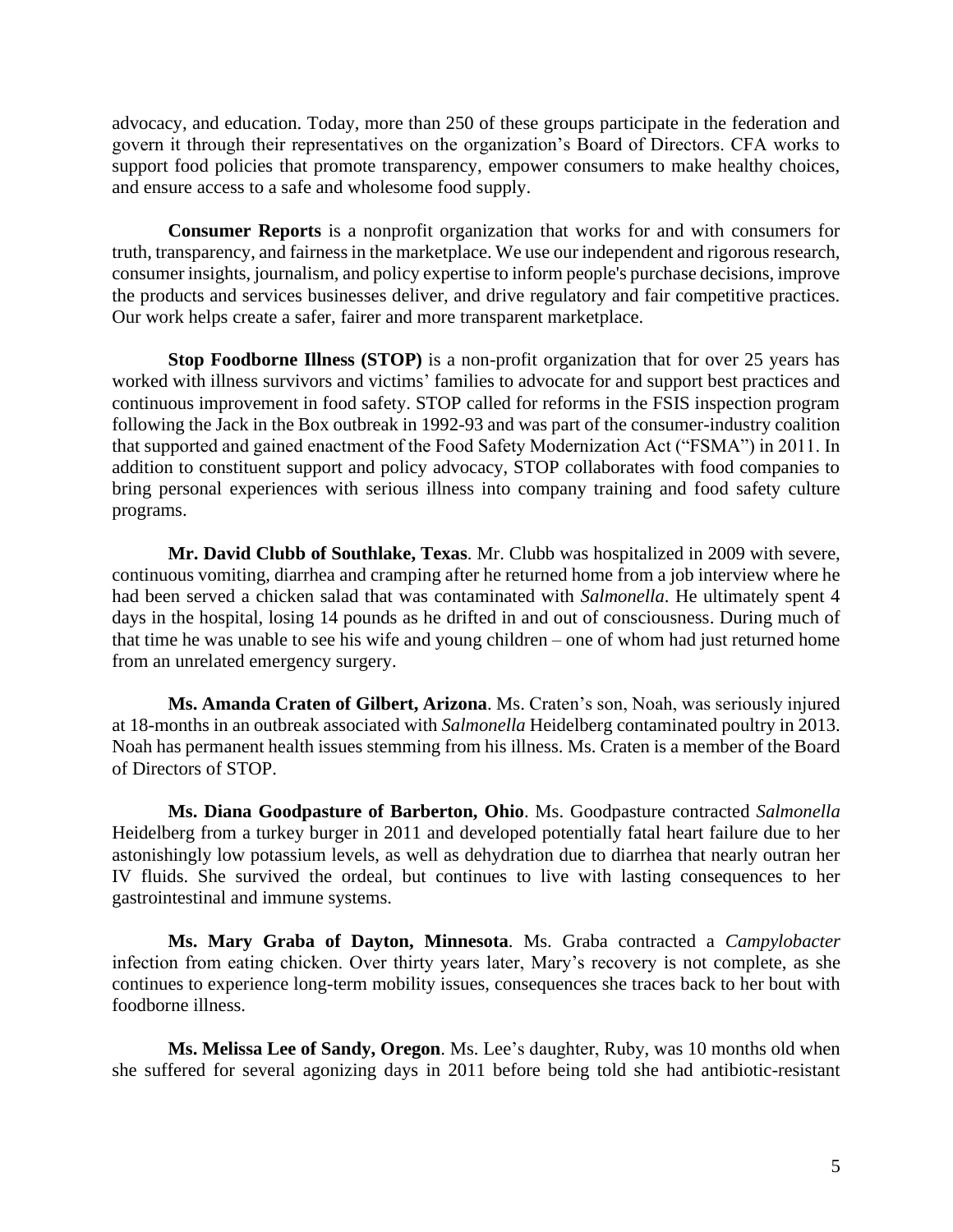*Salmonella* Heidelberg. Two months later it was determined that it came from ground turkey, which her family had used in meatballs with spaghetti.

## C. Full Statement of the Action Requested

<span id="page-6-0"></span>Pursuant to 9 C.F.R. § 392.5, the Petitioners request that the following actions be taken by FSIS:

- 1) Issue a regulation under 21 U.S.C. §§ 453(g), 458(a)(2) and U.S.C. § 463(b) to create modernized, enforceable, finished product standards for *Salmonella* types of greatest public health concern and *Campylobacter.* These standards should reduce, with an aim to ultimately eliminate, *Salmonella* types of public health concern from raw poultry, while continuing to target reductions in *Salmonella* and *Campylobacter* overall.
- 2) Require establishments to identify and control food safety risks within their supply chains, including risks from *Salmonella* and *Campylobacter*, by issuing a regulation under 21 U.S.C. §§ 453(g), 458(a)(2) and U.S.C. § 463(b).. Under this regulation, establishments would identify appropriate prerequisite programs and critical control points (CCP) and establish microbial testing programs to verify program effectiveness, including through testing of incoming raw materials.

# <span id="page-6-1"></span>II. Factual Basis for the Requested Actions

## <span id="page-6-2"></span>A.Background

#### 1. *Salmonella* and *Campylobacter* in Poultry Pose Serious Health Risks

<span id="page-6-3"></span>According to the U.S. Centers for Disease Control and Prevention (CDC), Americans experience approximately 1.35 million illnesses, 26,500 hospitalizations, and 420 deaths each year due to non-typhoidal (nt-) *Salmonella*, and nearly one in six of these infections (212,500 annually) exhibits antimicrobial resistance at some level. <sup>11</sup> Annual incidence of *Campylobacter* infections is even higher, at an estimated 1.5 million *Campylobacter* infections each year, nearly one-third of which show some antimicrobial resistance to antibiotics used to treat serious infections.<sup>12</sup> While *Campylobacter* less commonly leads to hospitalization and death than *Salmonella*, infected individuals are at risk for serious complications such as Guillain-Barre Syndrome and irritable

<sup>11</sup> Centers for Disease Control and Prevention. *Antibiotic Resistance Threats in the United States, 2019*. Atlanta, GA: U.S. Department of Health and Human Services, CDC; 2019. <sup>12</sup> *Ibid*.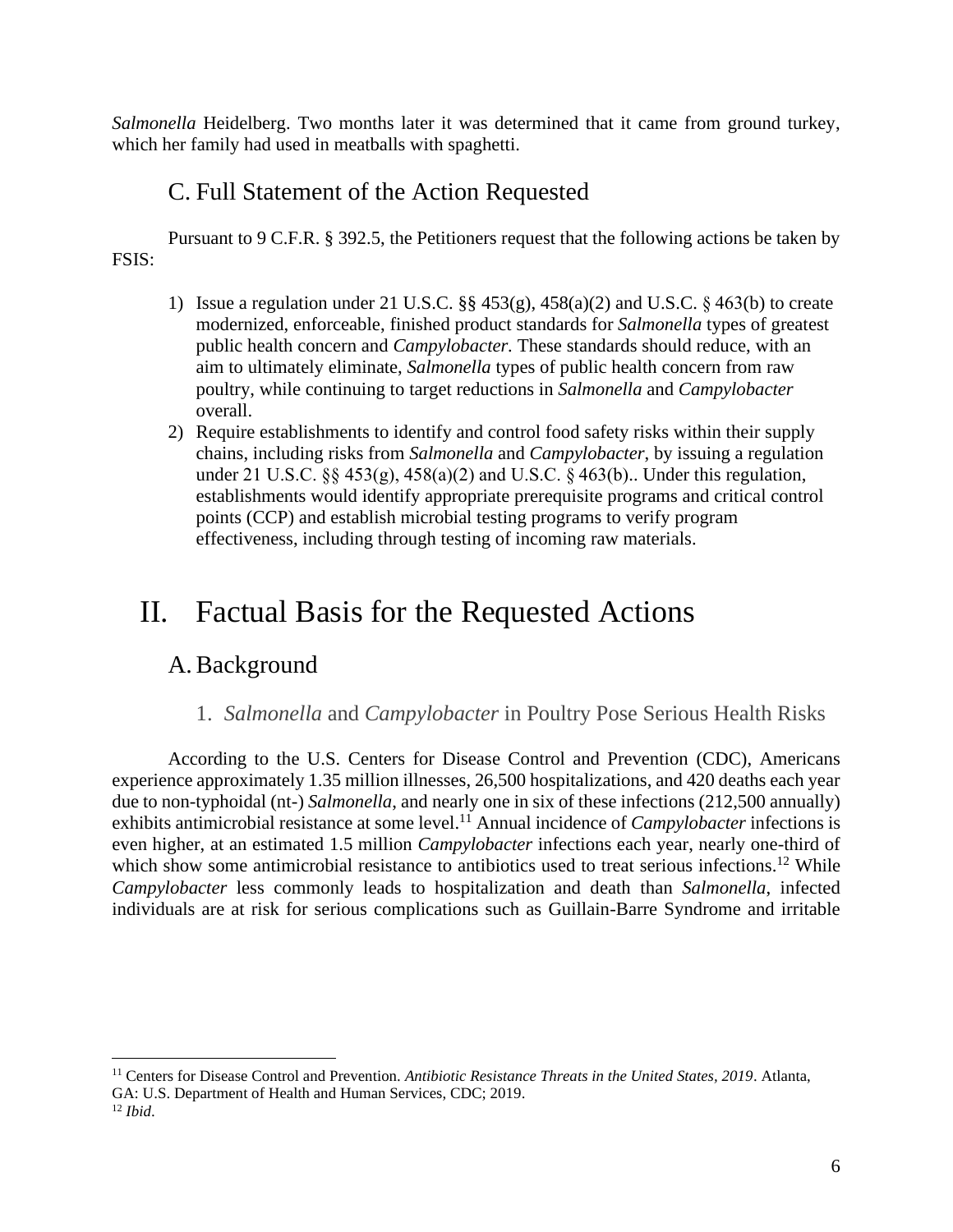bowel syndrome.13,14 In 2019, *Salmonella* and *Campylobacter* together accounted for over 71% of the confirmed bacterial and parasitic illnesses transmitted commonly by food and tracked by the CDC through its Foodborne Diseases Active Surveillance Network (FoodNet) surveillance system, as well as 72% of resulting hospitalizations and 59% of deaths.<sup>15</sup>

Analysis of outbreak data suggests that consumption of poultry meat represents the leading source of both *Salmonella* and *Campylobacter* illnesses among FSIS-regulated products, and a substantial proportion of such illnesses overall. The Interagency Food Safety Analytics Collaboration (IFSAC) attributes 20% of foodborne *Salmonella* and 66% of *Campylobacter*  illnesses to either chicken or turkey.<sup>16</sup> From 2008 to 2018, 150 chicken-related salmonellosis outbreaks occurred in the U.S., resulting in 4,857 illnesses, 800 hospitalizations, and five deaths.<sup>17</sup> From 2008 to 2018, there were also 56 chicken-related *Campylobacter* outbreaks leading to 446 illnesses and 34 hospitalizations.<sup>18</sup> While proper poultry handling and cooking could help reduce illnesses due to contaminated poultry products, recent studies consistently show that typical consumer practices leave the population vulnerable to contaminated meat.<sup>19,20,21</sup>

The economic burden of illnesses due to *Salmonella* and *Campylobacter* in poultry are considerable, particularly when taking into account not just the direct medical costs, but also productivity losses, lost life expectancy, chronic illness, and other associated pain and suffering. According to a recent study that also considered all of these costs for 29 pathogen-food pairs in the United States, *Campylobacter* in poultry and nt-*Salmonella* in chicken represented the two costliest pairs studied (\$6.9 billion and \$2.8 billion annually, respectively).<sup>22</sup>

<sup>&</sup>lt;sup>13</sup> Tack DM, Ray L, Griffin PM, et al. Preliminary Incidence and Trends of Infections with Pathogens Transmitted Commonly Through Food — Foodborne Diseases Active Surveillance Network, 10 U.S. Sites, 2016–2019. *MMWR Morb Mortal Wkly Rep* 2020; 69: 509–514.

<sup>&</sup>lt;sup>14</sup> Laughlin ME, Chatham-Stephens K, Geissler AL. Chapter 4: Travel-Related Infectious Disease:

Campylobacteriosis. In: Centers for Disease Control and Prevention. CDC Yellow Book 2020: Health Information for International Travel. Oxford University Press; 2017: 180-181.

<sup>&</sup>lt;sup>15</sup> Tack DM, Ray L, Griffin PM, et al. Preliminary Incidence and Trends of Infections with Pathogens Transmitted Commonly Through Food — Foodborne Diseases Active Surveillance Network, 10 U.S. Sites, 2016–2019. *MMWR Morb Mortal Wkly Rep* 2020; 69: 509–514.

<sup>&</sup>lt;sup>16</sup> Interagency Food Safety Analytics Collaboration. Foodborne illness source attribution estimates for 2018 for *Salmonella*, *Escherichia coli* O157, *Listeria monocytogenes*, and *Campylobacter* using multi-year outbreak surveillance data, United States. GA and D.C.: U.S. Department of Health and Human Services, CDC, FDA, USDA-FSIS; 2020.

<sup>&</sup>lt;sup>17</sup> National Outbreak Reporting System Dashboard (foodborne, 2008-2018, all outbreaks, *Salmonella*, chicken). Centers for Disease Control and Prevention website. Updated August 14, 2020. Accessed January 6, 2021. <https://wwwn.cdc.gov/norsdashboard/>

<sup>18</sup> National Outbreak Reporting System Dashboard (foodborne, 2008-2018, all outbreaks, *Campylobacter*, chicken). Centers for Disease Control and Prevention website. Updated August 14, 2020. Accessed January 6, 2021. <https://wwwn.cdc.gov/norsdashboard/>

 $\frac{19}{19}$  Langsrud S, Sørheim O, Skuland SE, et al. Cooking Chicken at Home: Common or Recommended Approaches to Judge Doneness May Not Assure Sufficient Inactivation of Pathogens. *PLoS One*. 2020; 15(4).

<sup>&</sup>lt;sup>20</sup> Chen FC, Godwin S, Chambers D, et al. Contamination by Meat Juice When Shopping for Packages of Raw Poultry. *J Food Prot*. 2018; 81(5): 835-841.

<sup>&</sup>lt;sup>21</sup> Evans EW, Redmond EC. Behavioral Observation and Microbiological Analysis of Older Adult Consumers' Cross-Contamination Practices in a Model Domestic Kitchen. *J Food Prot*. 2018; 81(4): 569-581.

<sup>22</sup> Scharff RL. Food Attribution and Economic Cost Estimates for Meat and Poultry-Related Illnesses. *Journal of Food Protection*. 2020; 83(6): 959-967.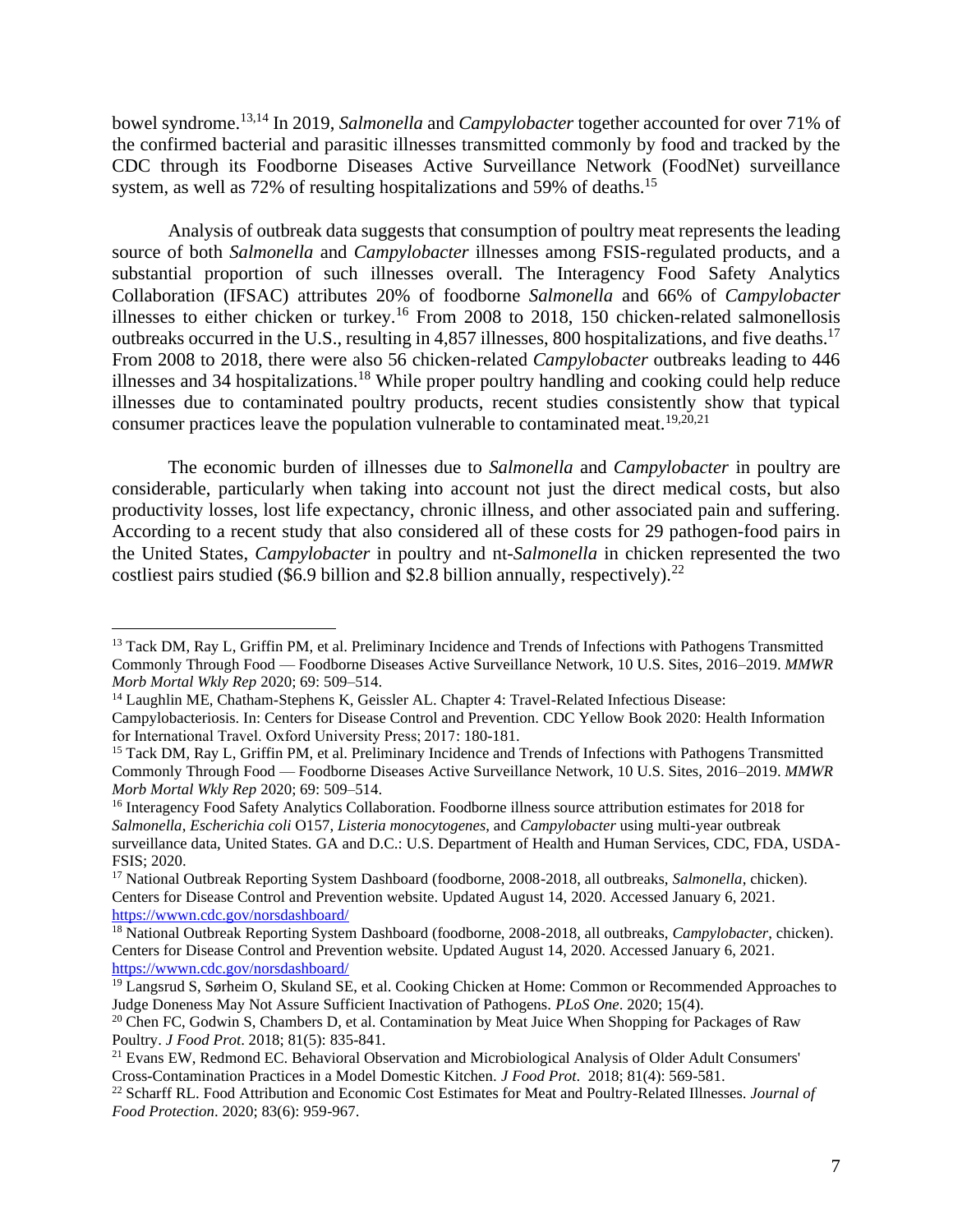#### 2. FSIS's Current Regulatory Framework Fails to Adequately Control *Salmonella* and *Campylobacter* in Poultry

<span id="page-8-0"></span>Ensuring the safety of animal source foods has long been a core focus for FSIS. The agency began its modern efforts to combat pathogens in raw meat and poultry with the creation of the Hazard Analysis and Critical Control Point (HACCP) regulation, issued in 1996.<sup>23</sup> The HACCP regulation requires establishments to identify food safety hazards that are "reasonably likely to occur," as well as identify "critical control points" (CCPs) or points in the process at which a control can be applied that will prevent the hazard.<sup>24</sup> For each CCP, the establishment must determine a "critical limit" and identify monitoring procedures and corrective actions to be taken in response to any deviation from the critical limit.<sup>25</sup> FSIS also required establishments to verify the adequacy of the establishments' process controls through microbial testing. <sup>26</sup> Finally, the agency instituted its own testing program and established enforceable performance standards for many meat and poultry products, which are based on the percentage of samples testing positive for *Salmonella* over a specified time period.<sup>27</sup> Under the 1996 rule, establishments that repeatedly tested above that threshold ran the risk of having inspections suspended, forcing them to cease operations. Notably, this regulatory *Salmonella* sampling is designed to verify process controls at plants, not to establish individual product safety, meaning *Salmonella*-positive products and lots can still be sold.<sup>28</sup>

The HACCP rule represented a fundamental change to FSIS's approach to food safety, broadening the agency's inspection approach beyond its more traditional focus on symptoms of animal disease and signs of visible contamination to more directly target invisible microbial contamination as the source of foodborne disease.

Pathogen-specific performance standards are at the heart of this approach. Each establishment's HACCP program is specifically calibrated to ensure the microbial performance standards are met, and the standards serve as the agency's key means of assessing effectiveness of an establishment's food safety controls. As the agency said in the final HACCP rule: "Pathogenspecific performance standards for raw products are an essential component of the FSIS food safety strategy because they provide a direct measure of progress in controlling and reducing the most significant hazards associated with raw meat and poultry products."<sup>29</sup>

In *Supreme Beef Processors, Inc. v. U.S Department of Agriculture (2001), discussed* further in Section III *infra,*, the U.S. Court of Appeals for the Fifth Circuit blocked FSIS from enforcing the performance standards directly, at least in relation to the ground beef processor involved in that case.<sup>30</sup> In response to that ruling, FSIS has drawn back from strict enforcement of

<sup>&</sup>lt;sup>23</sup> Pathogen Reduction; Hazard Analysis and Critical Control Point (HACCP) Systems 61 Fed. Reg. 38806 (Jul. 25, 1996). ("Final HACCP Rule").

<sup>24</sup> 9 C.F.R. § 417.2(a)(1); 9 C.F.R. §417.2 (c)(2).

 $25$  9 C.F.R. § 417.2(c)(3)

<sup>26</sup> Final HACCP Rule, at 38806.

<sup>27</sup> *Ibid.*

<sup>28</sup> Food Safety and Inspection Service. *Pathogen Reduction – Salmonella and Campylobacter Performance Standards Verification Testing.* Washington, D.C: U.S. Department of Agriculture, FSIS; 2019.

<sup>29</sup> Final HACCP Rule, at 38812.

<sup>30</sup> *Supreme Beef Processors, Inc. v. U.S. Dept., Agric,* 275 F.3d 432 (5th Cir. 2001).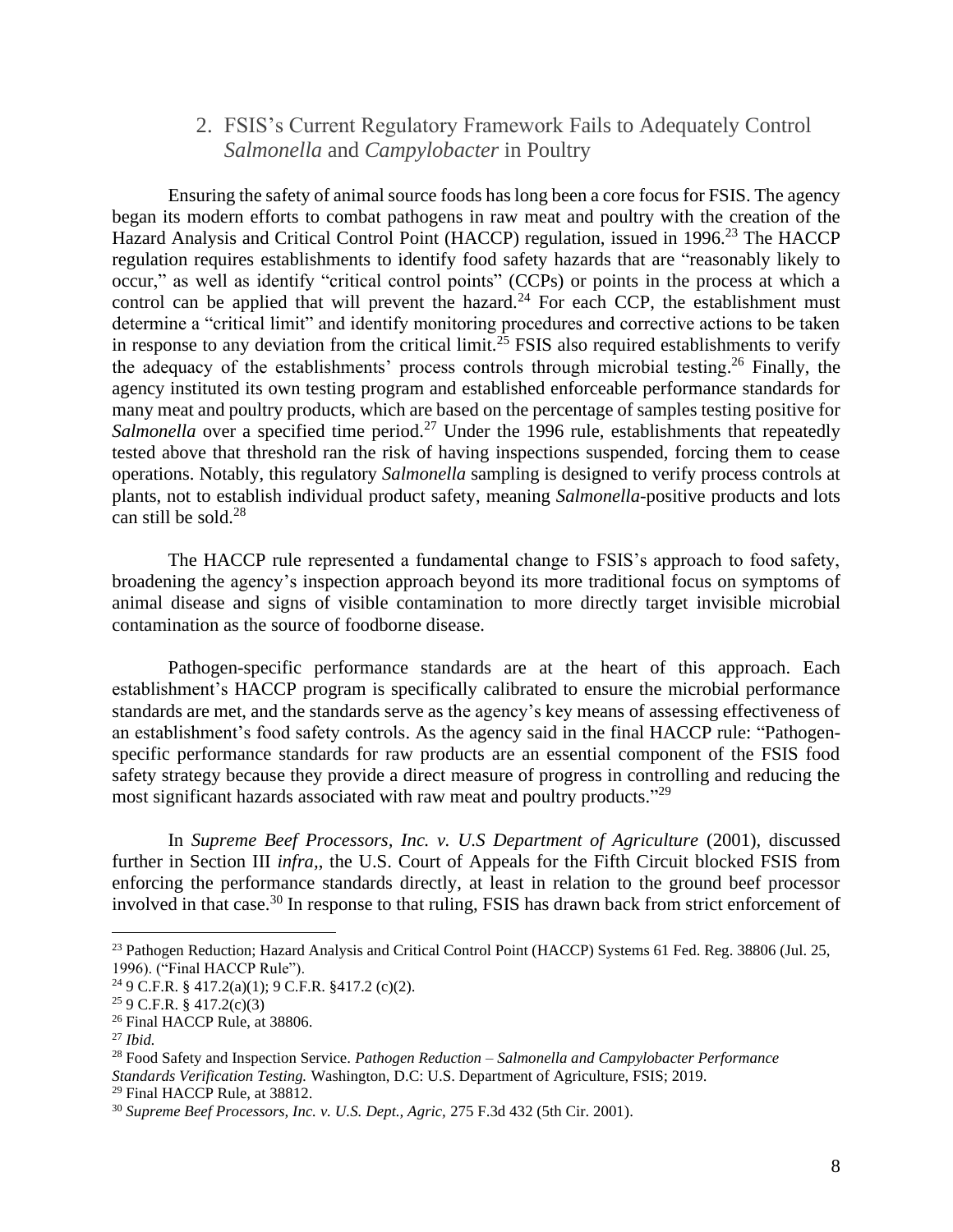its performance standards. Rather than withdraw inspection in an establishment that fails the applicable standard, an act that would force the establishment to stop operations, the agency considers an establishment's ability to meet the standards as a means to identify food safety issues and target regulatory resources towards correcting those problems.<sup>31</sup> In accordance with this approach, the agency removed its former poultry performance standards from its codified regulations and instead published updated standards for *Salmonella* and *Campylobacter* in poultry through notice in the Federal Register. The agency now also publicly posts the names of poultry slaughter establishments that have failed to meet those updated standards, generating market pressure for improved performance.<sup>32,33</sup>

In addition to posting the names of slaughter establishments that have failed to meet the performance standards, the agency may also request a product recall when specific products are linked to human illness. This policy was announced in 2012, following a high-profile outbreak of multidrug resistant *Salmonella* tied to Foster Farms. The agency indicated that it "likely will consider poultry product linked to illness outbreaks to be adulterated" and request that the establishment recall any product still in commerce.<sup>34</sup> While this action does not directly prevent outbreaks, the expense and negative publicity tied to such events provide some further incentive to control harmful *Salmonella*.

This regulatory structure has had some effect on industry behavior. Data presented by FSIS at its *Salmonella*: State of the Science meeting on September 22, 2020 show a clear downward trend in *Salmonella* contamination of FSIS-regulated products in concert with various modifications to the performance standard policy and sampling practices (Figure 1).<sup>35</sup>

[https://www.fsis.usda.gov/wps/portal/fsis/home?1dmy&page=gov.usda.fsis.internet.newsroom&urile=wcm%3Apat](https://www.fsis.usda.gov/wps/portal/fsis/home?1dmy&page=gov.usda.fsis.internet.newsroom&urile=wcm%3Apath%3A%2Ffsis-content%2Finternet%2Fmain%2Ftopics%2Fdata-collection-and-reports%2Fmicrobiology%2Fsalmonella-verification-testing-program%2Festablishment-categories) [h%3A%2Ffsis-content%2Finternet%2Fmain%2Ftopics%2Fdata-collection-and-](https://www.fsis.usda.gov/wps/portal/fsis/home?1dmy&page=gov.usda.fsis.internet.newsroom&urile=wcm%3Apath%3A%2Ffsis-content%2Finternet%2Fmain%2Ftopics%2Fdata-collection-and-reports%2Fmicrobiology%2Fsalmonella-verification-testing-program%2Festablishment-categories)

 $31$  The agency will also consider ability to meet the performance standards as a criteria in considering waivers to operate at line speeds above the current regulatory limits. Food Safety and Inspection Service. *Constituent Update – February 23, 2018. FSIS's criteria for consideration of waiver requests from young chicken slaughter establishments to operate at line speeds up to 175 birds per minute.* Washington, D.C: U.S. Department of Agriculture, FSIS; 2018.

<sup>32</sup> Food Safety and Inspection Service. *Pathogen Reduction – Salmonella and Campylobacter Performance Standards Verification Testing.* Washington, D.C: U.S. Department of Agriculture, FSIS; July 31, 2019.

<sup>33</sup> *Salmonella* categorization of individual poultry establishments. Food Safety and Inspection Service website. Accessed January 6, 2021.

[reports%2Fmicrobiology%2Fsalmonella-verification-testing-program%2Festablishment-categories](https://www.fsis.usda.gov/wps/portal/fsis/home?1dmy&page=gov.usda.fsis.internet.newsroom&urile=wcm%3Apath%3A%2Ffsis-content%2Finternet%2Fmain%2Ftopics%2Fdata-collection-and-reports%2Fmicrobiology%2Fsalmonella-verification-testing-program%2Festablishment-categories)

<sup>&</sup>lt;sup>34</sup> HACCP Plan Reassessment for Not-Ready-to-Eat Comminuted Poultry Products and Related Agency Verification Procedures. 77 Fed. Reg. 72686, 72689 (Dec. 6, 2012).

<sup>35</sup> Hale KR. Salmonella Trends –What the Science Tells Us. Oral presentation at: USDA FSIS Virtual Public Meeting: Salmonella-State of the Science; September 2020.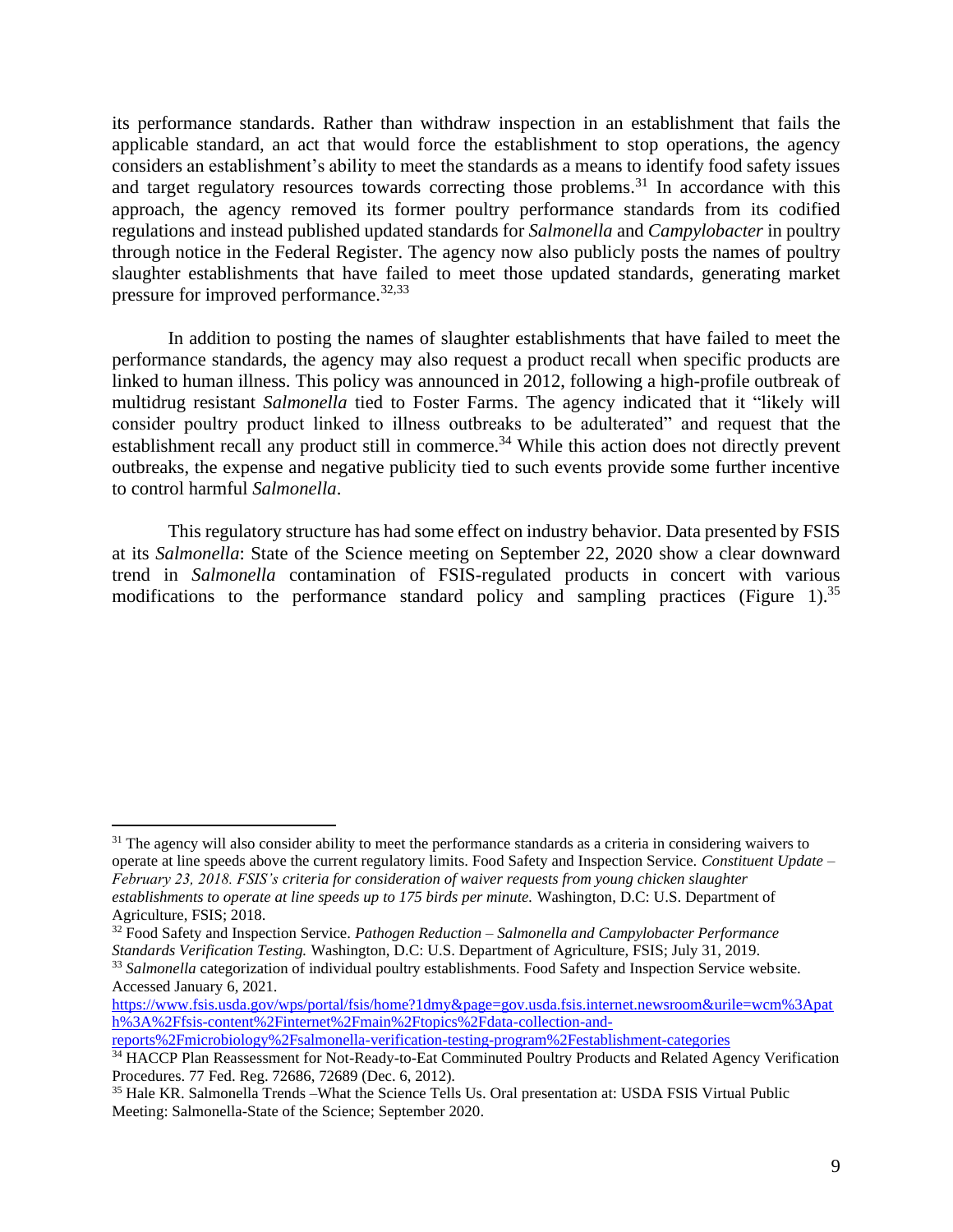

## Downward trend in Salmonella contamination

Figure 1: Downward Trend in Salmonella Contamination, 2000-2018.<sup>36</sup>

Nevertheless, contamination remains high in many products. In 2019, 31% of comminuted (ground) chicken and 8% of chicken parts sampled by FSIS contained *Salmonella*. <sup>37</sup> A 2014 to 2015 regional sampling of raw retail chicken cuts from a national supermarket chain showed *Salmonella* contamination prevalence ranging from 41% to 45% for skin and 12% to 23% for skinless meat.<sup>38</sup> High levels of contamination of chicken parts in particular raises concerns, as FSIS has estimated that parts account for 80% of all chicken products sold.<sup>39</sup> *Campylobacter* contamination is also widespread. <sup>40</sup> FSIS identified *Campylobacter* in 18% of chicken parts and

<sup>36</sup> Hale KR. Salmonella Trends –What the Science Tells Us. Oral presentation at: USDA FSIS Virtual Public Meeting: Salmonella-State of the Science; September 2020.

<sup>&</sup>lt;sup>37</sup> Sampling Results for FSIS Regulated Products: Calculations. Food Safety and Inspection Service website. Updated November 6, 2020. Accessed January 6, 2021. [https://www.fsis.usda.gov/wps/wcm/connect/68f5f6f2-](https://www.fsis.usda.gov/wps/wcm/connect/68f5f6f2-9863-41a5-a5c4-25cc6470c09f/Sampling_Project_Results_Data.pdf?MOD=AJPERES) [9863-41a5-a5c4-25cc6470c09f/Sampling\\_Project\\_Results\\_Data.pdf?MOD=AJPERES](https://www.fsis.usda.gov/wps/wcm/connect/68f5f6f2-9863-41a5-a5c4-25cc6470c09f/Sampling_Project_Results_Data.pdf?MOD=AJPERES) 

<sup>&</sup>lt;sup>38</sup> Guran HS, Mann D, Alali WQ. Salmonella prevalence associated with chicken parts with and without skin from retail establishments in Atlanta metropolitan area, Georgia. *Food Control*. 2017; 73: 462–467.

<sup>&</sup>lt;sup>39</sup> Changes to the Salmonella and Campylobacter Verification Testing Program: Proposed Performance Standards for Salmonella and Campylobacter in Not-Ready-to-Eat Comminuted Chicken and Turkey Products and Raw Chicken Parts and Related Agency Verification Procedures and Other Changes to Agency Sampling. 80 Fed. Reg. 3940, 3941 (Jan. 26, 2015) (Noting that chicken in turn constitutes 85% of all poultry products).*.* 

<sup>&</sup>lt;sup>40</sup> Unlike with *Salmonella*, which tends to be more prevalent on processed products (i.e. parts, comminuted) than whole carcasses, *Campylobacter* prevalence decreases with further processing. This prevalence pattern is likely due *Campylobacter*'s relative inability to multiply within food (unlike most other foodborne pathogens). It appears to be more sensitive to environmental stresses, such as exposure to oxygen, drying, acidity, heating, freezing, and prolonged storage.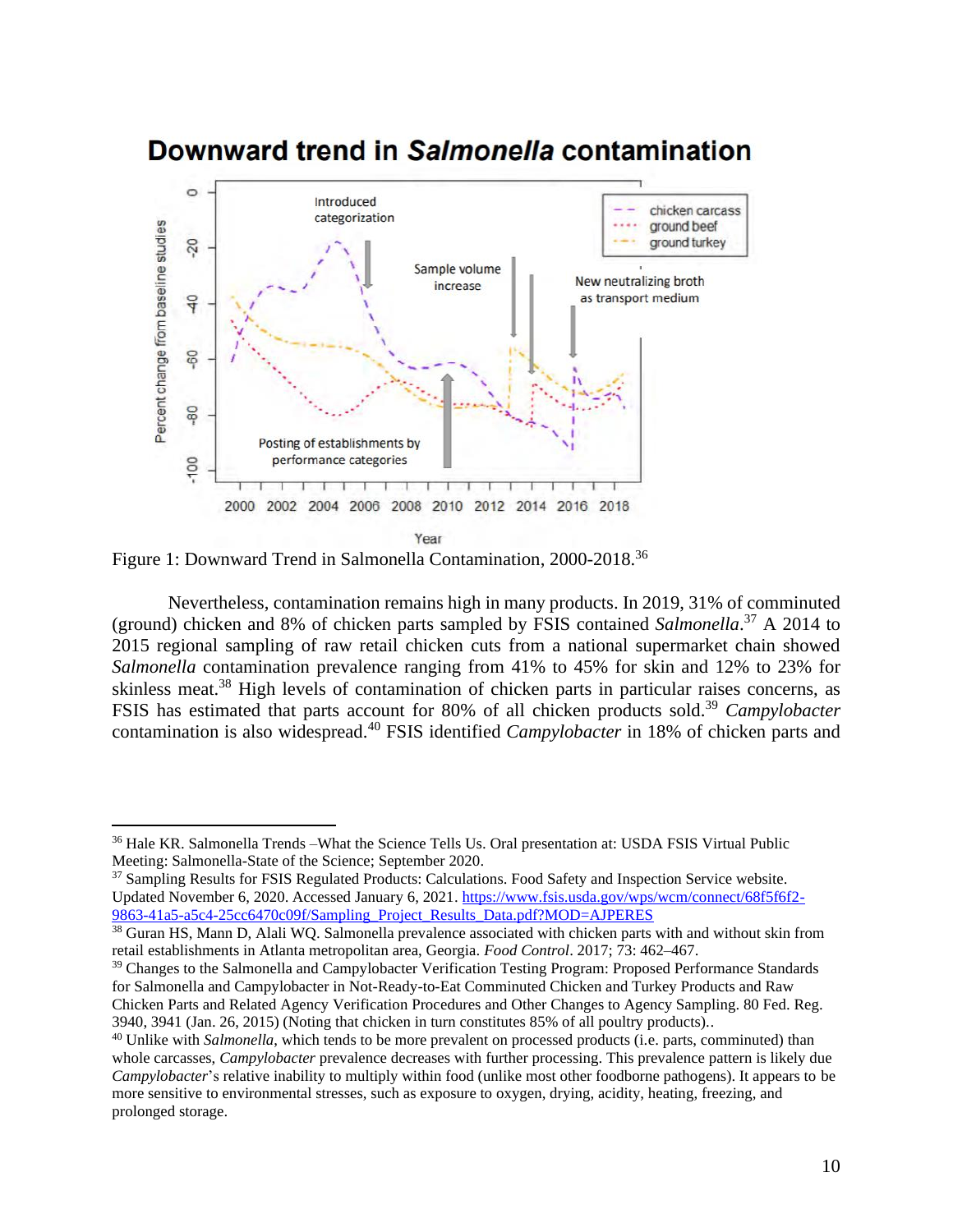21% of whole carcasses sampled in 2019. <sup>41</sup> In another large study, 50% of chicken breast samples (n=6138) collected from retail stores between 2002-2007 were found to be positive for the pathogen*.* 42

Many of the strains of *Salmonella* and *Campylobacter* found on poultry products are resistant to antibiotics. Levels of *C. jejuni* resistance to some antibiotics have remained consistently high, with 40% of all chicken *C. jejuni* isolates resistant to tetracycline and 20% resistant to ciprofloxacin in 2018, according to data from the National Antimicrobial Resistance Monitoring System (NARMS). <sup>43</sup> Among the 2018 *Salmonella* isolates in NARMS from all chicken samples, 46% were resistant to tetracycline and 53% were resistant to streptomycin.<sup>44</sup> Salmonella resistance rates also may be increasing over time. From 2014 to 2018, multi-drug resistant (MDR) *Salmonella*, defined by NARMS in *Salmonella* as resistance to 3 or more antimicrobial classes, increased from 8.3% to 22% of total *Salmonella* isolates collected from regulatory plant HACCP sampling of chickens, mostly attributable to a rise in MDR *S*. Infantis isolates.<sup>45,46</sup>

Most importantly, measures taken to date to control contamination in poultry products have yet to have a significant impact on human illness rates. Data gathered on enteric infections from foodborne *Salmonella* and *Campylobacter*show that the rates are either unchanged or may actually be increasing over time. Whereas the Healthy People 2020 objectives had aimed to reduce the annual number of foodborne infections caused by *Salmonella* from 15.0 per 100,000 population in 2006-08 to 11.4 per 100,000 population by 2020, the CDC estimated that in 2019, Americans experienced 17.1 infections per 100,000, an *increase* of 14% from baseline (2006-08). 47,48 Likewise, the Healthy People 2020 objective was to reduce incidence of *Campylobacter* per 100,000 population from 12.7 in 2006-08 to 8.5 in 2020. Instead, the 2019 incidence was 19.5 per 100,000; representing a 53.5% increase from baseline. 49,50

<sup>41</sup> Sampling Results for FSIS Regulated Products: Calculations. Food Safety and Inspection Service website. Updated November 6, 2020. Accessed January 6, 2021. [https://www.fsis.usda.gov/wps/wcm/connect/68f5f6f2-](https://www.fsis.usda.gov/wps/wcm/connect/68f5f6f2-9863-41a5-a5c4-25cc6470c09f/Sampling_Project_Results_Data.pdf?MOD=AJPERES) [9863-41a5-a5c4-25cc6470c09f/Sampling\\_Project\\_Results\\_Data.pdf?MOD=AJPERES](https://www.fsis.usda.gov/wps/wcm/connect/68f5f6f2-9863-41a5-a5c4-25cc6470c09f/Sampling_Project_Results_Data.pdf?MOD=AJPERES) 

<sup>42</sup> Zhao S, Young SR, Tong E. et al. Antimicrobial Resistance of *Campylobacter* Isolates from Retail Meat in the United States between 2002 and 2007. *Appl. Environ. Microbiol.* 2010; 76: 7949–7956.

<sup>43</sup> NARMS Now. Food and Drug Administration website. Accessed January 6, 2021. [https://www.fda.gov/animal](https://www.fda.gov/animal-veterinary/national-antimicrobial-resistance-monitoring-system/narms-now-integrated-data)[veterinary/national-antimicrobial-resistance-monitoring-system/narms-now-integrated-data](https://www.fda.gov/animal-veterinary/national-antimicrobial-resistance-monitoring-system/narms-now-integrated-data)

<sup>44</sup> *Ibid.*

<sup>45</sup> *Ibid.*

<sup>46</sup> 2018 NARMS Update: Integrated Report Summary. Food and Drug Administration website. Updated December 20, 2020. Accessed January 6, 2021. [https://www.fda.gov/animal-veterinary/national-antimicrobial-resistance](https://www.fda.gov/animal-veterinary/national-antimicrobial-resistance-monitoring-system/2018-narms-update-integrated-report-summary)[monitoring-system/2018-narms-update-integrated-report-summary](https://www.fda.gov/animal-veterinary/national-antimicrobial-resistance-monitoring-system/2018-narms-update-integrated-report-summary)

<sup>&</sup>lt;sup>47</sup> Food Safety. Healthy People 2020 website. Updated October 8, 2020. Accessed January 6, 2021. <https://www.healthypeople.gov/2020/topics-objectives/topic/food-safety/objectives>

<sup>&</sup>lt;sup>48</sup> Tack DM, Ray L, Griffin PM, et al. Preliminary Incidence and Trends of Infections with Pathogens Transmitted Commonly Through Food — Foodborne Diseases Active Surveillance Network, 10 U.S. Sites, 2016–2019. *MMWR Morb Mortal Wkly Rep* 2020; 69: 509–514

<sup>49</sup> Food Safety. Healthy People 2020 website. Updated October 8, 2020. Accessed January 6, 2021. <https://www.healthypeople.gov/2020/topics-objectives/topic/food-safety/objectives>

<sup>&</sup>lt;sup>50</sup> Tack DM, Ray L, Griffin PM, et al. Preliminary Incidence and Trends of Infections with Pathogens Transmitted Commonly Through Food — Foodborne Diseases Active Surveillance Network, 10 U.S. Sites, 2016–2019. *MMWR Morb Mortal Wkly Rep* 2020; 69: 509–514.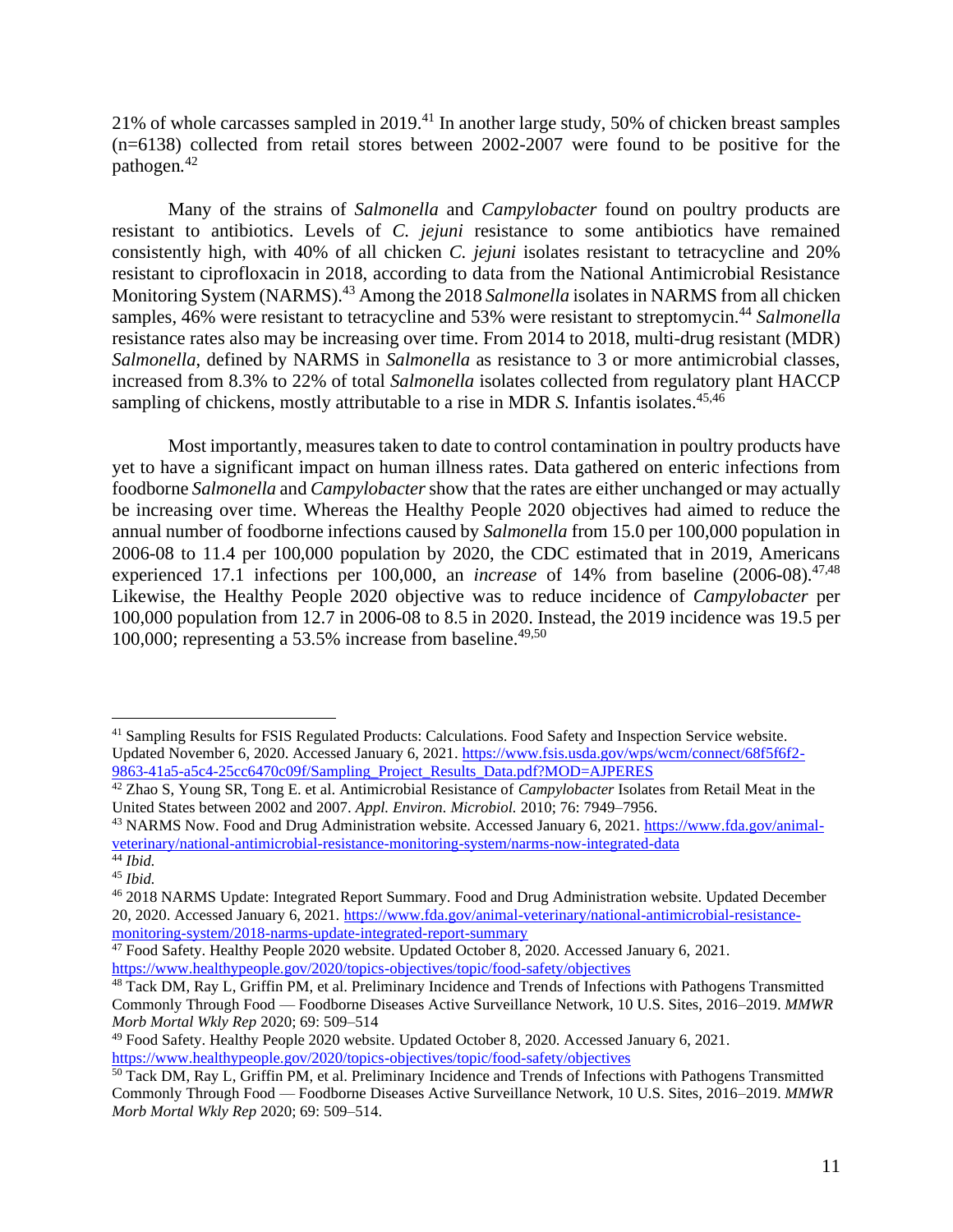While some increase is probably attributable to an enhanced ability to identify infections thanks to the increasing clinical use of culture-independent diagnostic tests (CIDTs), authors of a 2019 FoodNet report indicated that "identification of infections that might not have been detected before adoption of CIDTs cannot explain the overall lack of progress."<sup>51</sup> Figures 2 and 3 support this conclusion, showing that in 2019, only 11% of *Salmonella* and 39% of *Campylobacter* infections were detected by CIDT only. The authors concluded that "[t]o better protect the public and achieve forthcoming Healthy People 2030 foodborne disease reduction goals, more widespread implementation of known prevention measures and new strategies that target particular pathogens and serotypes are needed."<sup>52</sup>



Figure 2: Incidence of *Salmonella* Infections by Year for FoodNet Sites 1996-2019<sup>53</sup> *\**Culture confirmed includes those infections confirmed by culture only or by culture following a positive culture independent diagnostic test (CIDT).

<sup>51</sup> Tack DM, Ray L, Griffin PM, et al. Preliminary Incidence and Trends of Infections with Pathogens Transmitted Commonly Through Food — Foodborne Diseases Active Surveillance Network, 10 U.S. Sites, 2016–2019. *MMWR Morb Mortal Wkly Rep* 2020; 69: 509–514.

<sup>52</sup> *Ibid*

<sup>53</sup> Pathogen Surveillance - *Salmonella*. Centers for Disease Control and Prevention website. Accessed January 6, 2021.<https://wwwn.cdc.gov/foodnetfast>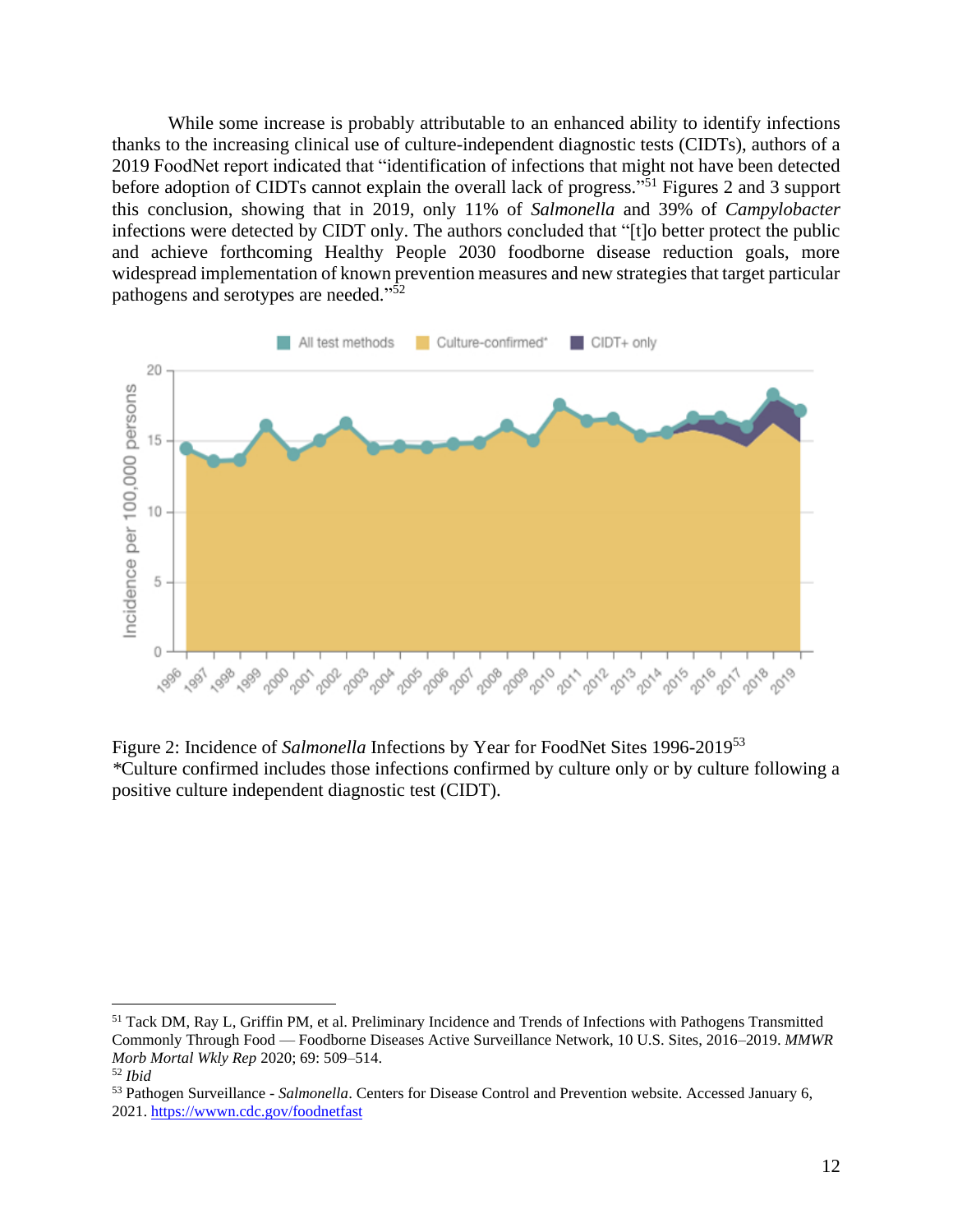

Figure 3: Incidence of Campylobacter Infections by Year for FoodNet Sites 1996-2019<sup>54</sup> \*Culture confirmed includes those infections confirmed by culture only or by culture following a positive culture independent diagnostic test (CIDT).

To achieve success in this decade, FSIS must consider new approaches to *Salmonella* and *Campylobacter* control. FSIS recently acknowledged the need for further efforts in its announcement of "Roadmap to Reducing *Salmonella*: Driving Change Through Science-Based Policy*,"* stating that "[a]lthough … there has been an overall reduction in the occurrence of *Salmonella* on meat and poultry products over the past 20 years, there is still more work to be done. The food safety community did not meet the 2020 national public health goal for reduction of *Salmonella* illnesses, and FSIS remains committed to working toward achieving the Healthy People target set for 2030."<sup>55</sup>

The undersigned petitioners appreciate this latest effort to highlight the problem of *Salmonella*, and urge that the agency consider, along with latest food safety science, the need for modern regulatory standards that will ensure genuine oversight and accountability for prevention of the hazards that cause foodborne illness. It is time for FSIS to truly modernize its regulatory framework.

<sup>54</sup> Pathogen Surveillance - *Campylobacter*. Centers for Disease Control and Prevention website. Accessed January 6, 2021.<https://wwwn.cdc.gov/foodnetfast>

<sup>55</sup> Salmonella-State of the Science: Notification of public meeting. 85 Fed. Reg. 49619 (Aug. 14, 2020).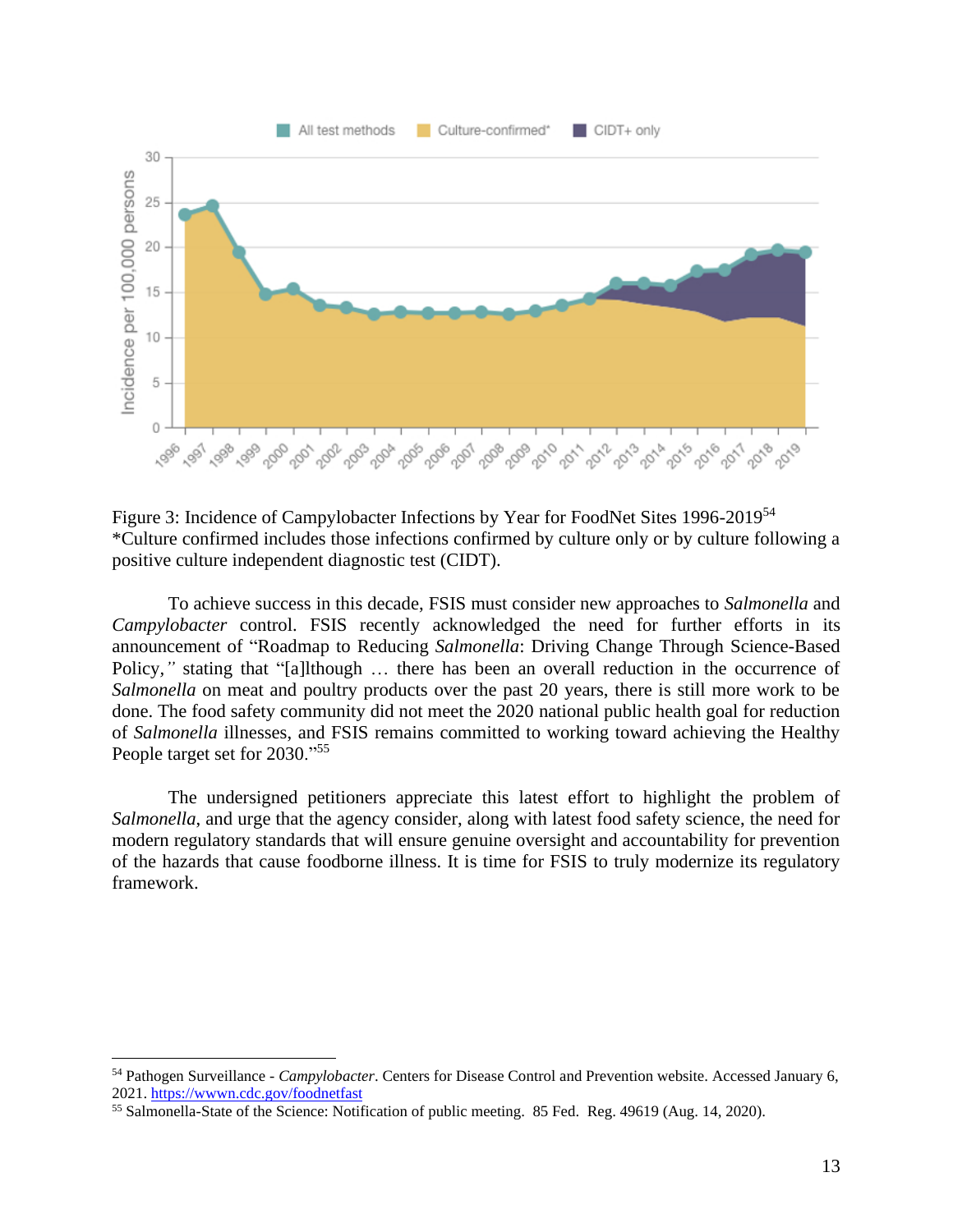#### <span id="page-14-0"></span>B. Requested Action 1: Enforceable Standards

#### 1. The Agency's Current Performance Standards Are Inadequate

<span id="page-14-1"></span>To bring U.S. public health goals for reducing *Salmonella* and *Campylobacter* illnesses into reach, FSIS must consider novel approaches. Chief among these should be re-examining the agency's standards for finished products. As noted above, the current performance standards used to assess *Salmonella* and *Campylobacter* in finished products have had only limited effectiveness in bringing down product contamination rates, while not impacting human illness numbers. In many cases the performance standards are met primarily through the application of extensive inplant antimicrobial treatments, such as peracetic acid, chlorine, or cetylpyridinium chloride applied as sprays or "dips" during processing (after plucking and evisceration).<sup>56</sup>

One of the reasons these standards may have failed to achieve the desired public health outcome is that they aim to reduce the prevalence of all *Salmonella* equally despite welldocumented variability in health risk among human *Salmonella* infections as a result of differences in virulence among individual *Salmonella* serotypes, strains, and genotypes, including presence of genes associated with antibiotic resistance.<sup>57</sup> Thus, the standards fail to effectively prioritize control efforts for the *Salmonella* most likely to make people sick, and treat a poultry product that is heavily contaminated with the most virulent strain of multidrug resistant *Salmonella* as equally wholesome and fit for human consumption as one bearing trace amounts of a much more innocuous strain.

This non-specific approach means that much of the effort invested into *Salmonella* control may have the effect of eliminating the most common *Salmonella* serotypes that are highly prevalent in poultry but not be sufficient for those commonly associated with human illness in the United States. Mismatches between the distributions of serotypes causing human illness and the serotypes on animal products have occurred since sufficient national data became available for analysis in the 1990s. <sup>58</sup> In poultry, the most prevalent serotype of *Salmonella* found in regulatory samples from 2004-2014 was *S.* Kentucky (Figure 4). But this serotype was not even within the top 7 serotypes implicated in human *Salmonella* infections during the same period (Figure 5). *S.*  Kentucky accounted for only around 0.15% of culture-confirmed cases of human salmonellosis as tracked by the CDC from 1996 to 2019 (data not represented in figures).<sup>59</sup>

<sup>56</sup> Thames HT, Sukumaran AT. A Review of *Salmonella* and *Campylobacter* in Broiler Meat: Emerging Challenges and Food Safety Measures. *Foods*; 2020; 9:776.

<sup>57</sup> Quantity of pathogen consumed, host susceptibility and the nature of the environment (food matrix) may also affect individual outcomes. See: Maurer JJ. Factors Affecting Variation in *Salmonella* Virulence. In: Gurtler J., Doyle M., Kornacki J. (eds) *Foodborne Pathogens. Food Microbiology and Food Safety.* New York, NY; Springer, Cham; 2017: 151-167.

<sup>58</sup> Sarwari AR, Magder LS, Levine P, et al. Serotype Distribution of Salmonella Isolates from Food Animals After Slaughter Differs from that of Isolates Found in Humans. *J Infect Dis*. 2001; 183(8): 1295-1299.

<sup>59</sup> Pathogen Surveillance – *Salmonella* Kentucky. Centers for Disease Control and Prevention website. Accessed January 6, 2021[. https://wwwn.cdc.gov/foodnetfast](https://wwwn.cdc.gov/foodnetfast)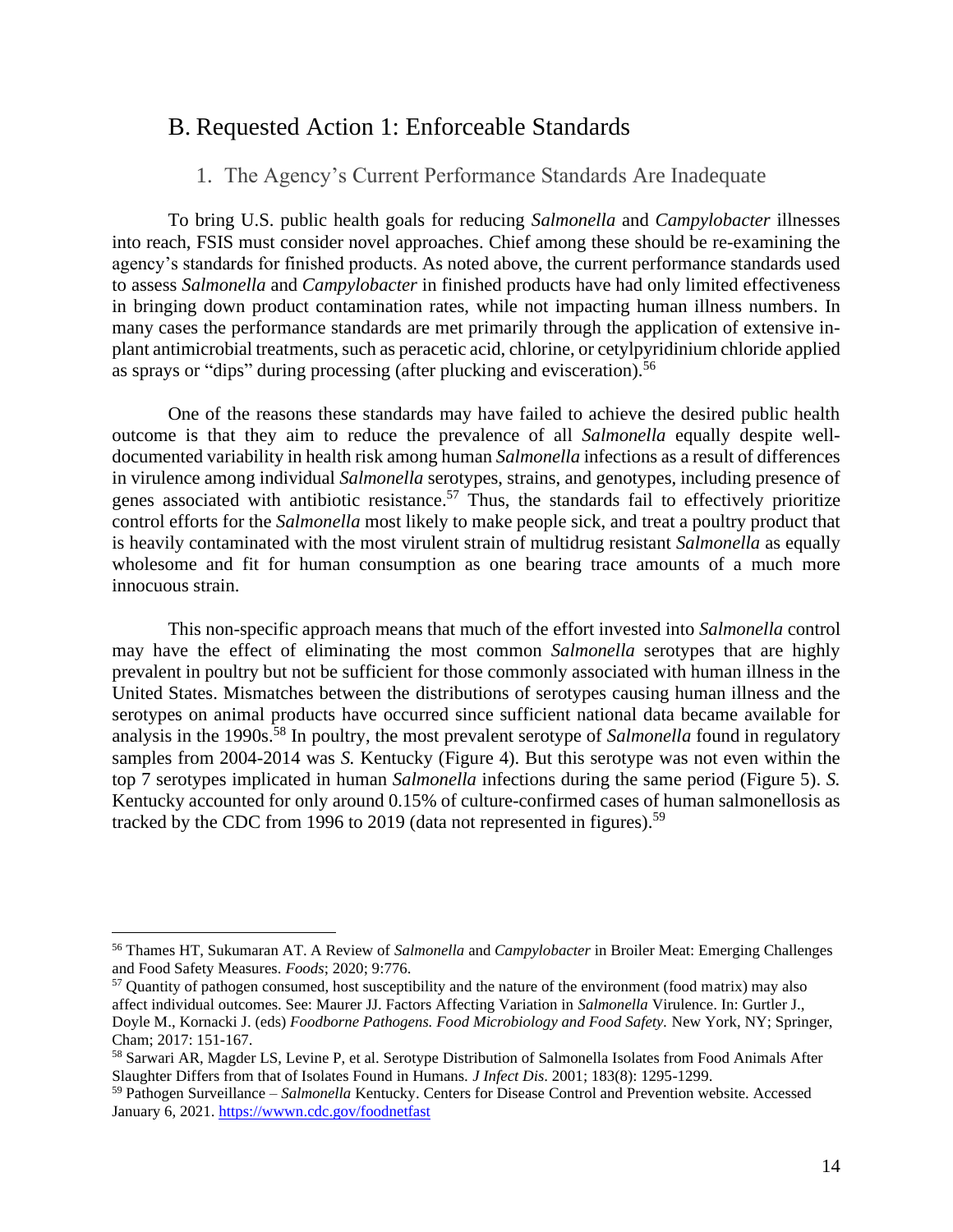

Figure 4: Profile of Serotypes from Analyzed PR/HACCP Verification Samples (top 5 individual serotypes in 2014 reported), Young Chicken (Broilers), by Year.<sup>60</sup>



Figure 5: Incidence Rate of Culture-Confirmed Human Salmonella Infection Reported to Laboratory-based Enteric Disease Surveillance (LEDS) System (top individual serotypes in 2014 reported), by Year, United States.<sup>61</sup>

 Food Safety and Inspection Service. *Serotypes Profile of Salmonella Isolates from Meat and Poultry Products: January 1998 through December 2014*. Washington, D.C: U.S. Department of Agriculture, FSIS; 2017.

 Centers for Disease Control and Prevention. *National Enteric Disease Surveillance: Salmonella Annual Report, 2015.* Atlanta, GA: U.S. Department of Health and Human Services, CDC; 2017.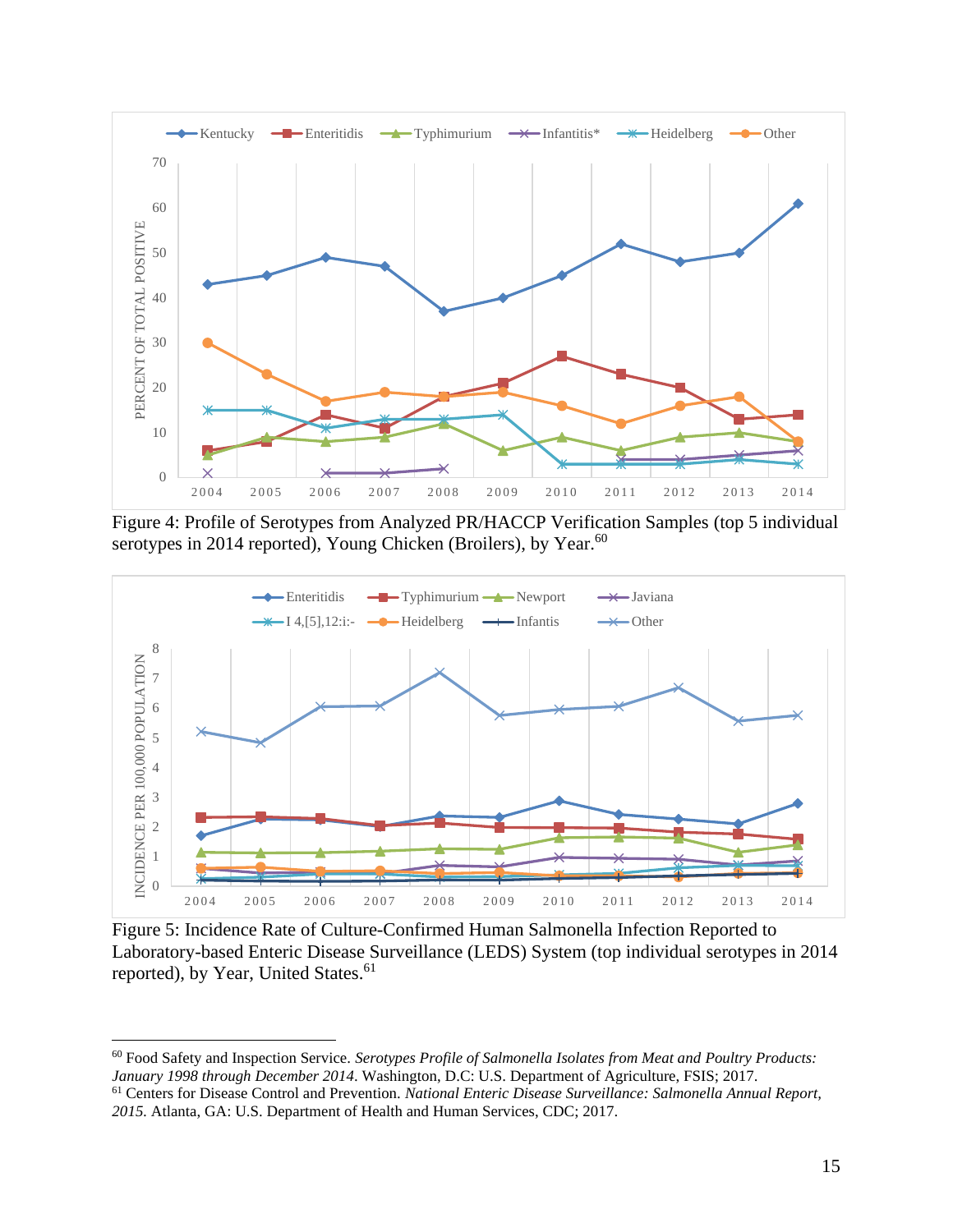The high prevalence of relatively benign *Salmonella* isolates in product samples means efforts to control *Salmonella* risk that target prevalence alone fail to target the pathogens of greatest risk to consumers. One recent study modeled the effect of total *Salmonella* prevalence in individual lots of ground turkey on the risk of salmonellosis occurring from consumption of these lots and found that prevalence alone was not a good indicator of risk; other risk factors including number and virulence were too important to exclude.<sup>62</sup> Phrased differently, simply targeting modest reductions in *Salmonella* prevalence alone was not correlated with reduced salmonellosis. The author concluded that multiple indicators of risk should be incorporated in a holistic modeling approach to poultry food safety, rather than focusing on prevalence alone as the sole measure of risk.

Members of the meat industry, recognizing the opportunity for more targeted regulation, have encouraged FSIS to develop a better-calibrated, risk-based *Salmonella* standard that takes into account virulence by serotype. In October 2020 comments to the docket on FSIS's "Roadmap to Reducing Salmonella: Driving Change Through Science-Based Policy," the North American Meat Institute stated that "[n]ot all *Salmonella* are created equal and not all product positives will result in illness," arguing that "[a]ssessing only prevalence on all serovars will not target high-risk Salmonella serovars and, therefore, not likely reduce the number of possible illnesses."<sup>63</sup> The National Cattlemen's Beef Association submitted comments along similar lines, saying that "[c]onsumers are better protected from illness under a risk-based approach that focuses on the *Salmonella* serovars exhibiting the higher risk for pathogenicity that are found on products at higher levels."<sup>64</sup>

The current system also fails to ensure clear consequences for establishments that fail to meet the existing prevalence-based performance standards. As noted above, products contaminated with *Salmonella* are not treated as adulterated except on the rare occasion they are identified in an investigation of an outbreak that has already sickened consumers. This approach is inconsistent, reactive, and fails to adequately incentivize a modern preventive approach to food safety. As Robert O'Connor, Senior Vice President of Technical Services at a major poultry producer, Foster Farms, put it in a roundtable discussion in 2016:

I think a performance standard for a known pathogen creates a conundrum. It sets a standard by which a processor is able to "leak" a pathogen into the marketplace. Subsequently, the processor only finds out that this [pathogen] leakage is a problem when illness becomes attributed to them. I view that as reacting to an 'open door, after the horse has left the barn.' It creates confusion. If a bacterium is a pathogen, how do you safely allow some of it into commerce?<sup>65</sup>

<sup>62</sup> Oscar T. *Salmonella* Prevalence Alone Is Not a Good Indicator of Poultry Food Safety. *Risk Analysis*. 2020; [Online ahead of print] DOI[: 10.1111/risa.13563.](https://onlinelibrary.wiley.com/doi/abs/10.1111/risa.13563) In addition, incidence and extent of undercooking, food consumption behavior, and host resistance all appeared to play a significant role in predicting disease risk.

<sup>63</sup> McCullough K. *Comment RE: Salmonella-State of the Science,Docket No. FSIS-2020-0025;* 85 Fed. Reg. 49619 (Aug. 14, 2020). Washington, DC: North American Meat Institute; 2020.

<sup>64</sup> Lane E. *Comment RE: Docket Number FSIS-2020-0025, Roadmap to Reducing Salmonella, Driving Change Through Science-Based Policy*. Washington, DC: National Cattlemen's Beef Association; 2020.

<sup>65</sup> O'Connor, R. Roundtable discussion at*: Lightening the Load: Teaming live production with processing to meet USDA's new limits for foodborne pathogens*. August, 2016; San Antonio, TX.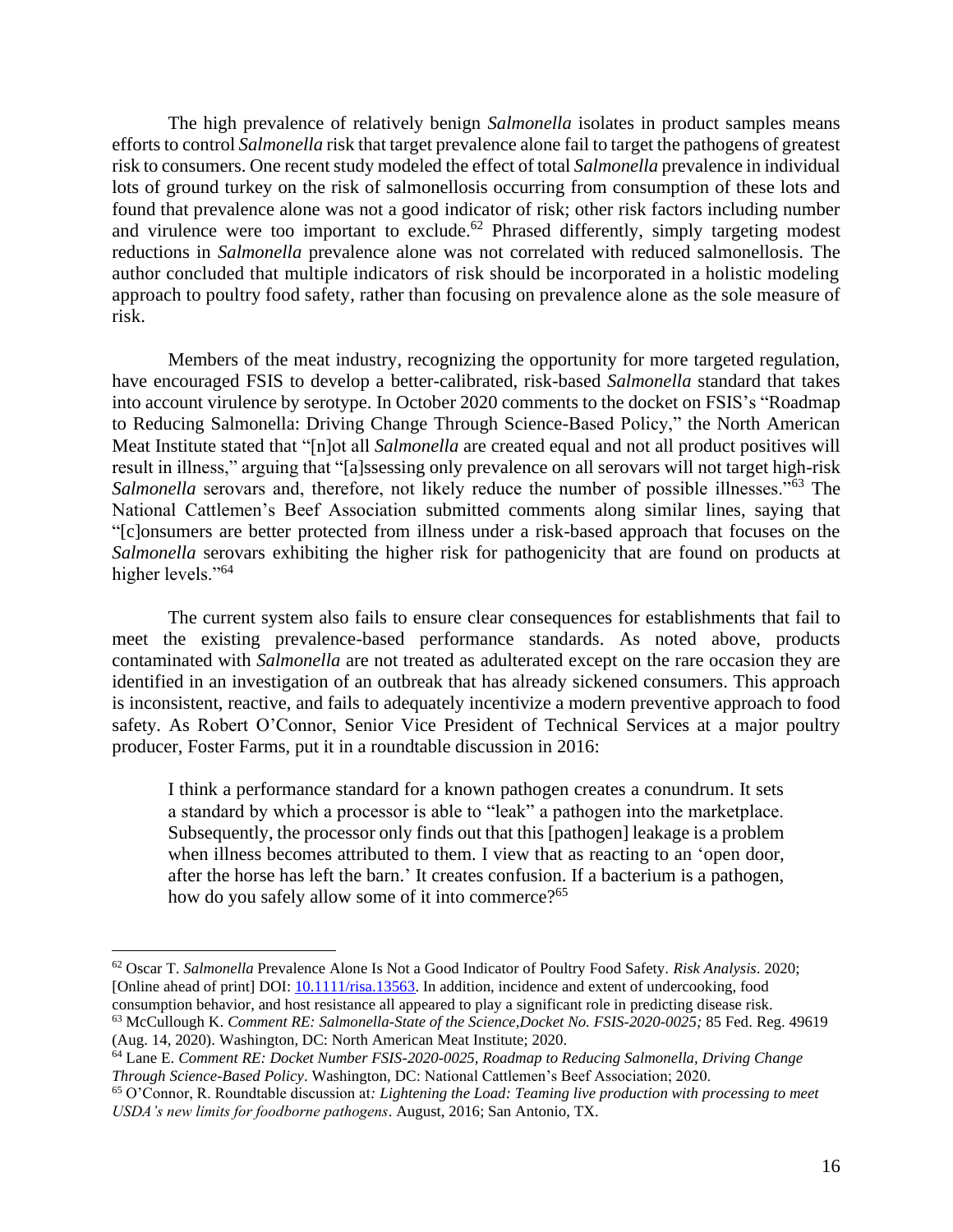Food safety experts have long known that greater progress is achievable. In particular, the meat industry was able to achieve dramatic reductions in infection with *E. coli* O157:H7, which was declared an adulterant in ground beef by the agency in 1994.<sup>66</sup>

As stated in 2011 by the Federal Food Safety Working Group regarding *Salmonella*:

We know that reducing contamination works. During the past 15 years, a dangerous type of *E. coli* infection, responsible for the recall of millions of pounds of ground beef, has been cut almost in half. Yet during that same time, *Salmonella* infection, which causes more hospitalizations and deaths than any other type of germ found in food and \$365 million in direct medical costs annually, has not declined. Each year, 1 million people get sick from eating food contaminated with *Salmonella*. Applying lessons learned from reducing *E. coli* O157 infections could help reduce illness caused by Salmonella. 67

<span id="page-17-0"></span>Thus, greater gains are possible with *Salmonella* if the agency takes ambitious steps to target the most harmful *Salmonella* types, removing them from inspected products.

#### 2. FSIS Should Establish a Framework to Target Salmonella Types of Greatest Public Health Concern

In 2018, the National Advisory Committee on Microbiological Criteria for Foods (NACMCF), which is made up of government and nongovernment expert members and provides food safety advice to federal agencies, issued a report that provided a comprehensive framework for approaching *Salmonella* control strategies in poultry.<sup>68</sup> The report identified key opportunities to reduce *Salmonella* and prevent illness across the farm-to-table spectrum. Specific recommendations from the Committee included two priorities of particular relevance to this petition: (1) identification and development of "approaches that exclude serotypes of greatest public health concern from raw poultry products," and (2) identification of serotype-specific preharvest controls.<sup>69</sup> This petition urges the agency to develop a regulatory framework to support these two priorities by establishing new standards targeting *Salmonella* types of greatest public health concern.

One key lesson that can be gleaned from prior efforts by FSIS to tackle foodborne illness is that the agency is most successful when it sets clear, enforceable rules that target pathogens associated with the highest public health risk. The agency did just that when it set a zerotolerance standard for *E. coli* O157:H7 in 1994, declaring that pathogen to be an adulterant in ground beef products. While the meat industry initially objected to this standard, $\frac{70}{10}$  over time the

<sup>66</sup> *Texas Food Industry Ass'n v. Espy,* 870 F. Supp. 143 (W.D. Tex. 1994) (concluding "the USDA's decision to consider *E. Coli* as an 'adulterant' is an interpretive rule").

<sup>67</sup> Federal Food Safety Working Group. *Federal Food Safety Working Group Progress Report*. Washington DC: The White House, The Federal Food Safety Working Group; 2011.

<sup>68</sup> National Advisory Committee on Microbiological Criteria for Food. Response to Questions Posed by the Food Safety and Inspection Service Regarding *Salmonella* Control Strategies in Poultry. *J Food Prot*. 2019; 82 (4): 645– 668.

<sup>69</sup> *Ibid.*

<sup>70</sup> *E.g.*, *Texas Food Industry Ass'n v Espy,* 870 F.Supp. 143 (W.D. Tex. 1994).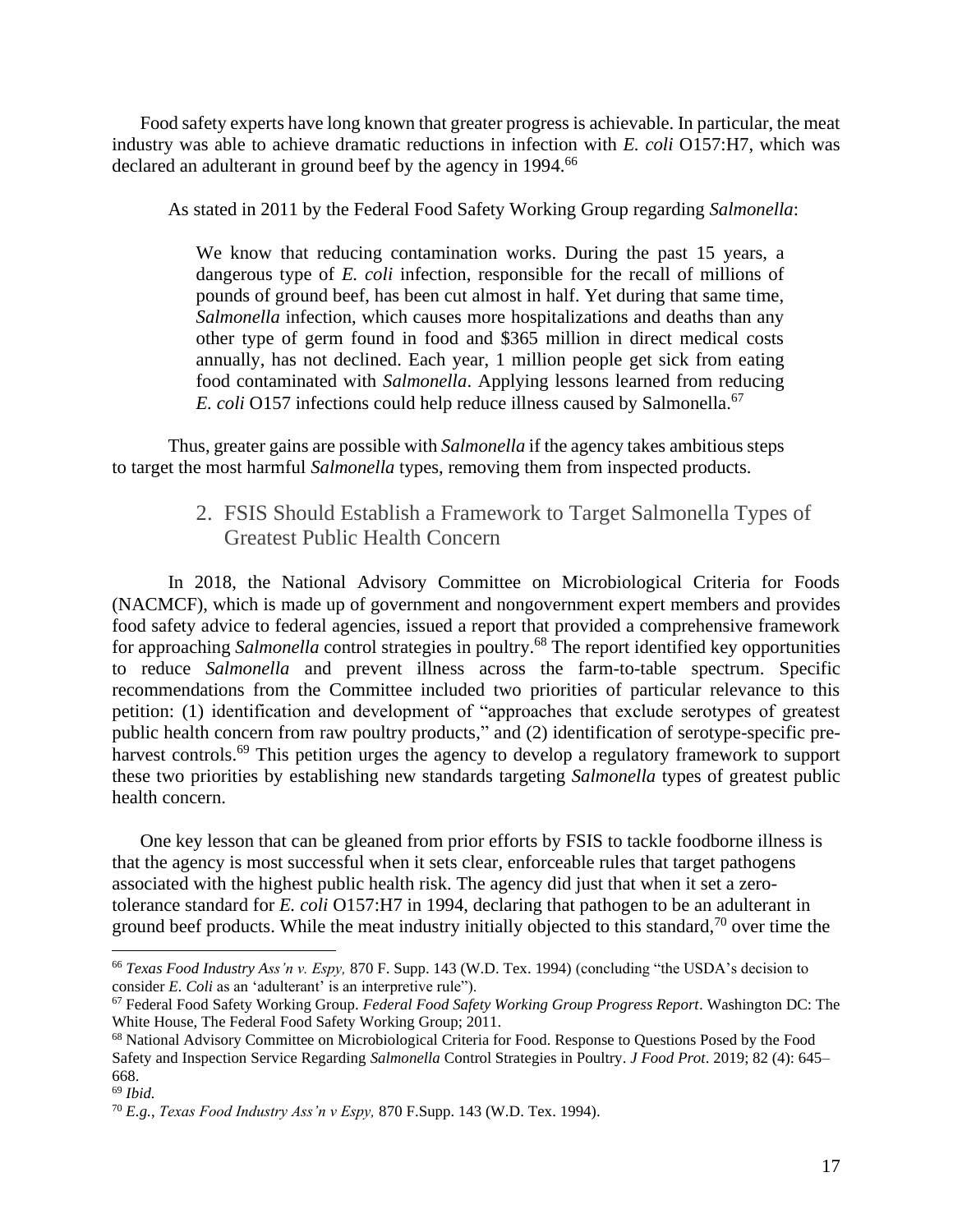industry was able to adapt its practices, bringing about dramatic reductions in both product contamination and human illness rates.

Controlling *Salmonella* in poultry necessarily presents a different set of challenges from controlling *E. coli* O157:H7 in ground beef. In particular, *E. coli* O157:H7 and the related six strains of Shiga-toxin producing *E. coli* (STEC) that have now been identified as adulterants represent a distinctly virulent pathogenic serogroup within *E. coli*. <sup>71</sup> By contrast, the *Salmonella enterica* species is composed of over 2600 serotypes, of which a fraction are responsible for most human *Salmonella* infections.72,73 While some countries, most notably Sweden, have been able to effectively control all *Salmonella spp.* in poultry by using stringent national control and prevention programs, members of the U.S. poultry industry are quick to point out economic barriers to accomplishing this goal in the United States considering the high prevalence of Salmonella and the size and diversity of domestic poultry agriculture.<sup>74,75,76,77</sup> Given this backdrop, targeting the most harmful types of *Salmonella* for reduction, with an aim to eradicate, could serve as an effective intermediate approach to reducing human illness and achieving the Healthy People 2030 goals. These initial targets could be adjusted and expanded over time to build on successes and move towards more effective *Salmonella* control, taking advantage of new evidence, diagnostics, and interventions as they emerge.

Efforts targeting specific *Salmonella* serotypes can be highly effective if employed aggressively and consistently over a number of years. For example, a large outbreak of *S.* Heidelberg in 2013-14, linked to a major poultry producer on the West Coast, accelerated the adoption of multi-hurdle preharvest control efforts by that producer and similar-sized producers within the poultry industry.<sup>78</sup> The controls included amplifying programs to vaccinate broiler breeder flocks with a commercially available *S*. Typhimurium vaccine that was also effective against *S.* Heidelberg and potentially other antigenically related serotypes in the same "Group B" serogroup and requiring chicks from source flocks to be *S*. Heidelberg free. <sup>79</sup> These measures contributed to a 93% decline in the incidence of *S.* Heidelberg infections, from an incidence of 0.8 per 100,000 in 1996 down to 0.08 per 100,000 in 2019. Similar declines have occurred in *S.*

<sup>71</sup> Shiga Toxin-Producing Escherichia coli. 76 Fed. Reg. 58157, 58158 (Sep. 20, 2011).

<sup>72</sup> Jajere SM. A review of *Salmonella enterica* with particular focus on the pathogenicity and virulence factors, host specificity and antimicrobial resistance including multidrug resistance. *Vet World*. 2019; 12(4):504-521.

<sup>73</sup> Centers for Disease Control and Prevention. *National Enteric Disease Surveillance: Salmonella Annual Report, 2016.* Atlanta, GA: U.S. Department of Health and Human Services, CDC; 2018.

<sup>74</sup> Schwartz E. Can We Get to Zero Salmonella in Poultry? *Frontline*. May 12, 2015. Accessed January 11, 2021 <https://www.pbs.org/wgbh/frontline/article/can-we-get-to-zero-salmonella-in-poultry/>

<sup>75</sup> Lindblad J. *Lessons from Sweden's Control of Salmonella and Campylobacter in Broilers.* Paper and Presentation at: United States Department of Agriculture, Agricultural Outlook Forum; March 1-2, 2007; Washington, DC.

<sup>76</sup> Roberts T, Lindblad J. (2018) Sweden Led *Salmonella* Control in Broilers: Which Countries Are Following?. In: Roberts T, ed. *Food Safety Economics. Food Microbiology and Food Safety*. New York, NY: Springer, Cham; 2018: 231-250.

<sup>77</sup> Mead G, Lammerding AM, Cox N, et al. Scientific and technical factors affecting the setting of Salmonella criteria for raw poultry: a global perspective. *J Food Prot*. 2010; 73(8): 1566-1590.

<sup>78</sup> Tauxe R. Public Health Challenge of Salmonellosis in the 21st Century. Presentation at: *Salmonella: State of the Science*; September 22, 2020; virtual.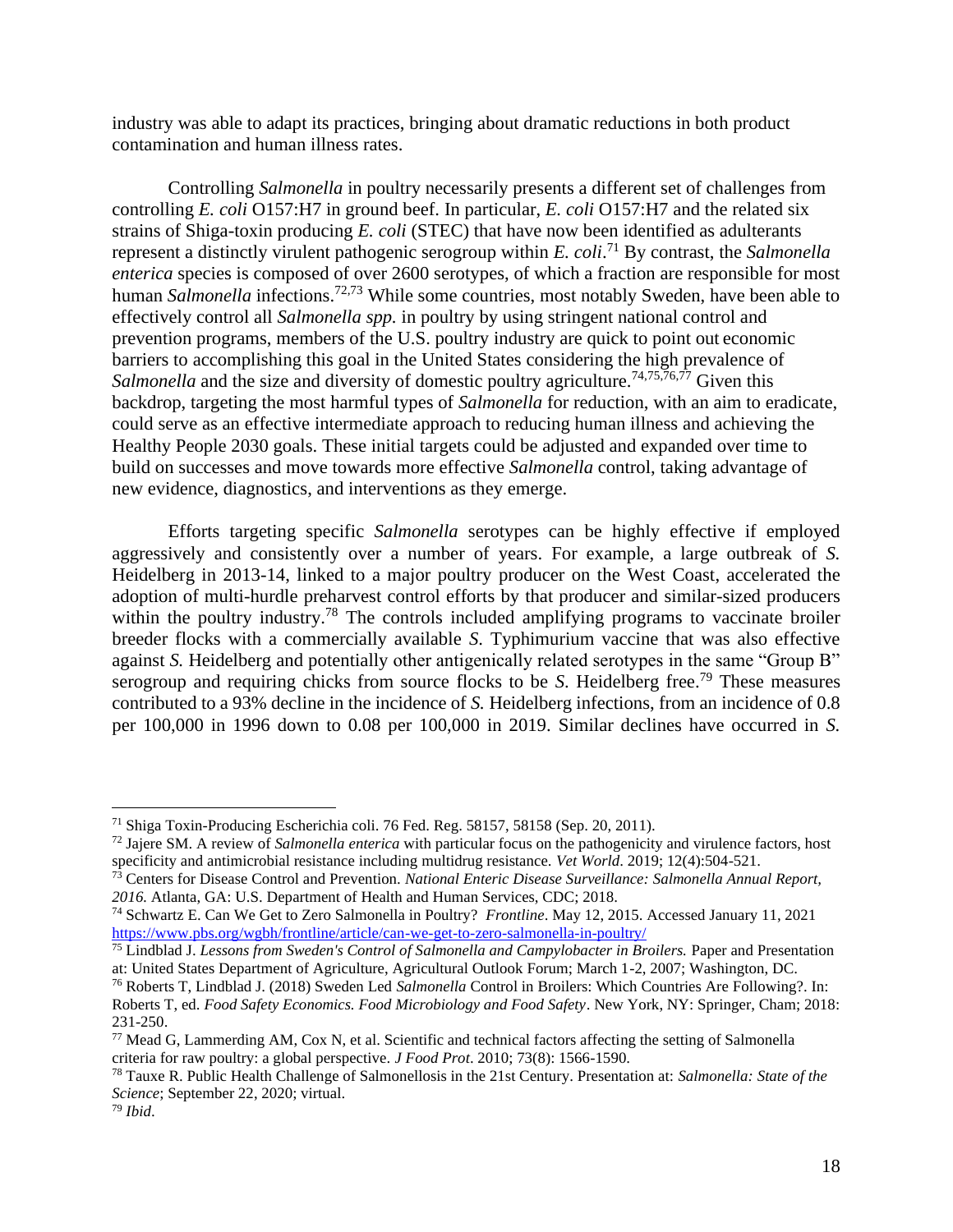Typhimurium, which declined 72% between 1996 and 2019, from 4 per 100,000 to 1.3 per 100,000.<sup>80</sup>

These examples suggest that control efforts targeting specific serotypes can be effective at decreasing incidence of human illness from those serotypes. But efforts by industry to tackle specific serotypes have so far not led to overall reductions in incidence of salmonellosis. This lack of progress may be due at least in part to lack of a coordinated approach to prioritization, leading to an overly narrow focus on *S.* Typhimurium and *S.* Heidelberg, failing to target other virulent serotypes. For example, while *S*. Typhimurium (the current third leading serotype causing human illness) incidence decreased 13% in 2019 compared to 2016-2018 incidence, *S.* Infantis (the sixth leading serotype causing human illness) incidence increased 69% in the same time period. The fact that illness rates have increased in one serotype even as they decline in others may account at least in part for the lack of progress overall in incidence of salmonellosis in recent decades.<sup>81</sup>

As a first step to implementing a more systematic and coordinated approach, FSIS should work with stakeholders within industry, academia and the consumer and public health communities, as well as the Food and Drug Administration (FDA), CDC, and state and local public health and regulatory agencies to identify and prioritize *Salmonella* serotypes of greatest public health concern.

The European Union provides one potential model for such a process. In 2003, the European Union developed criteria defining a target list of serotypes according to: 1. the most frequent *Salmonella* serotypes in human salmonellosis on the basis of data collected through human health monitoring systems; 2. the route of infection (that is, the presence of the serotype in relevant animal populations and feed); 3. whether any serotype shows a rapid and recent ability to spread and to cause disease in humans and animals; and 4. whether any serotypes show increased virulence, for instance as regards to invasiveness, or resistance to relevant therapies for human infections.<sup>82</sup>

Considering how such criteria might be applied in the U.S. context, the 2016-2017 NACMCF Committee, while caveating that disease risk will necessarily vary by host, age, medical history, health status, and infectious dose, stated that "[a] few serovars are consistently associated with the greatest incidence of human disease," including *S*. Enteritidis, *S*. Newport, and *S.* Typhimurium. <sup>83</sup> These three remained the most common *Salmonella* serotypes reported in human infections in 2019, along with *S.* Javiana, *S.* I 4, [5], 12:i:-, and *S.* Infantis.<sup>84</sup> *S.* Newport may or may

<sup>80</sup> Tauxe R. Public Health Challenge of Salmonellosis in the 21st Century. Presentation at: *Salmonella: State of the Science*; September 22, 2020; virtual.

<sup>81</sup> Tack DM, Ray L, Griffin PM, et al. Preliminary Incidence and Trends of Infections with Pathogens Transmitted Commonly Through Food — Foodborne Diseases Active Surveillance Network, 10 U.S. Sites, 2016–2019. *MMWR Morb Mortal Wkly Rep* 2020; 69: 509–514.

<sup>82</sup> European Parliament and the Council of 17 November 2003 on the control of *Salmonella* and other specified food-borne zoonotic agents (2003). *Regulation (EC) No. 2160/2003.* Official Journal of the European Union L325/2. 83 National Advisory Committee on Microbiological Criteria for Food. Response to Questions Posed by the Food Safety and Inspection Service Regarding *Salmonella* Control Strategies in Poultry. *J Food Prot*. 2019; 82 (4): 645– 668.

<sup>84</sup> Tack DM, Ray L, Griffin PM, et al. Preliminary Incidence and Trends of Infections with Pathogens Transmitted Commonly Through Food — Foodborne Diseases Active Surveillance Network, 10 U.S. Sites, 2016–2019. *MMWR Morb Mortal Wkly Rep* 2020; 69: 509–514.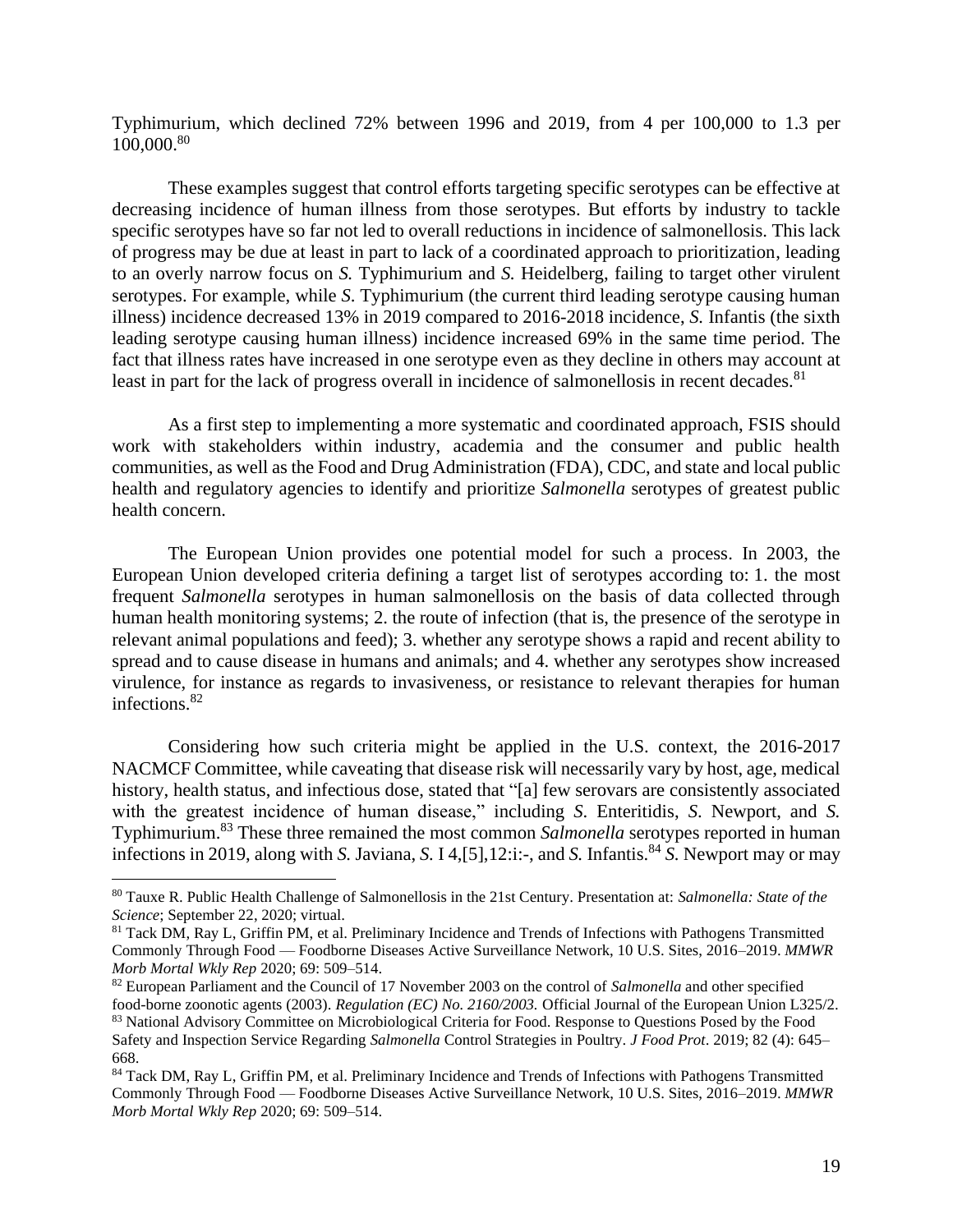not be as high a priority in poultry, as this serotype is uncommon on poultry products. By contrast, analysis of FSIS's poultry HACCP testing from 2014 identified a high prevalence of *S.* Typhimurium, *S.* Enteritidis, *S.* Infantis, and *S.* Heidelberg serotypes (along with the *S.* Kentucky serotype, which, as noted above, is not commonly associated with human illness) (Figures 4 and 5).

There has been an historical emergence of MDR in certain serotypes including *S.* Typhimurium and *S.* Newport*.* <sup>85</sup> More recent analysis of *Salmonella* in poultry suggest that *S.*  Heidelberg, *S.* Typhimurium, *S.* Kentucky, and *S.* Senftenberg are more likely to be MDR. <sup>86</sup> The *S.* Typhimurium genomic element itself can characteristically carry resistance for up to five antimicrobials.<sup>87</sup> In the United States, multi-drug resistant *S.* Infantis is an increasing proportion of isolates causing human illnesses and those found in food animal cecal isolates from poultry.<sup>88</sup>

With regard to virulence, an analysis of 11 years of FoodNet data (1996-2006) differentiated *Salmonella* serotypes by clinical severity, finding that certain serotypes had significantly higher case fatality rates, hospitalization rates, and/or incidence of invasive disease.<sup>89</sup> Among the most common serotypes in the analysis, *S.* Enteritidis and *S.* Heidelberg had a significantly higher proportion of invasive disease than *S.* Typhimurium. *S.* Newport, by contrast, had a significantly lower proportion of invasive disease than *S.* Typhimurium, as well as a lower case fatality rate.

Based on these criteria, *S.* Typhimurium, *S.* Enteritidis, *S*. Infantis, and *S.* Heidelberg all stand out as high priorities based on their prevalence in both clinical and product isolates, virulence, and antibiotic resistance profiles. Other candidates for prioritization could include *S.* Newport and other *Salmonella* serotypes that can cause serious foodborne illness. 90

Regardless of the initial list selected, FSIS should develop plans to update the priority list on a regular basis. The list of priority *Salmonella* types will likely evolve, as declines in the prevalence of one type could create ecological opportunities for another to expand. Serotypes once thought to be uncommon or relatively benign may be introduced or evolve to adopt new virulence factors or resistance genes, enhancing their risk. For example, researchers have found that

<sup>85</sup> Hur, J, Jawale C, Lee JH. Antimicrobial Resistance of *Salmonella* Isolated from Food Animals: A Review. *Food Res. Int.* 2012; 45(2): 819-830.

<sup>86</sup> Shah DH, Paul NC, Sischo WC, et al. Population Dynamics and Antimicrobial Resistance of the Most Prevalent poultry-associated *Salmonella* serotypes. *Poult Sci*. 2017; *96*(3): 687-702.

<sup>87</sup> Niki M, Shakeel A, Zahid K, et al. Prevalence, Risks and Antibiotic Resistance of *Salmonella* in Poultry Production Chain. In*: Current Topics in Salmonella and Salmonellosis*. London, UK: InTechOpen; 2017: 216-234. 88 2018 NARMS Update: Integrated Report Summary. Food and Drug Administration website. Updated December 20, 2020. Accessed January 7, 2021. [https://www.fda.gov/animal-veterinary/national-antimicrobial-resistance](https://www.fda.gov/animal-veterinary/national-antimicrobial-resistance-monitoring-system/2018-narms-update-integrated-report-summary)[monitoring-system/2018-narms-update-integrated-report-summary](https://www.fda.gov/animal-veterinary/national-antimicrobial-resistance-monitoring-system/2018-narms-update-integrated-report-summary)

<sup>89</sup> Jones TF, Ingram LA, Cieslak, PR, *et al.* Salmonellosis outcomes differ substantially by serotype. *J Infect Dis*. 2008; 198(1): 109-114.

<sup>&</sup>lt;sup>90</sup> As noted *supra*, some co-signatories to this petition previously co-signed a petition identifying 31 "outbreak serotypes" to be *per se* adulterants in meat and poultry products and continue to support that request that these be prioritized as adulterants. Petition submitted by Marler Clark LLP to the U.S. Department of Agriculture Food Safety and Inspection Service for an Interpretive Rule Declaring 'Outbreak Serotypes of Salmonella enterica subspecies enterica to be Adulterants Within the Meanings of 21 U.S.C. § 601(m)(1) and 21 U.S.C. § 453(g)(1). January 19, 2020.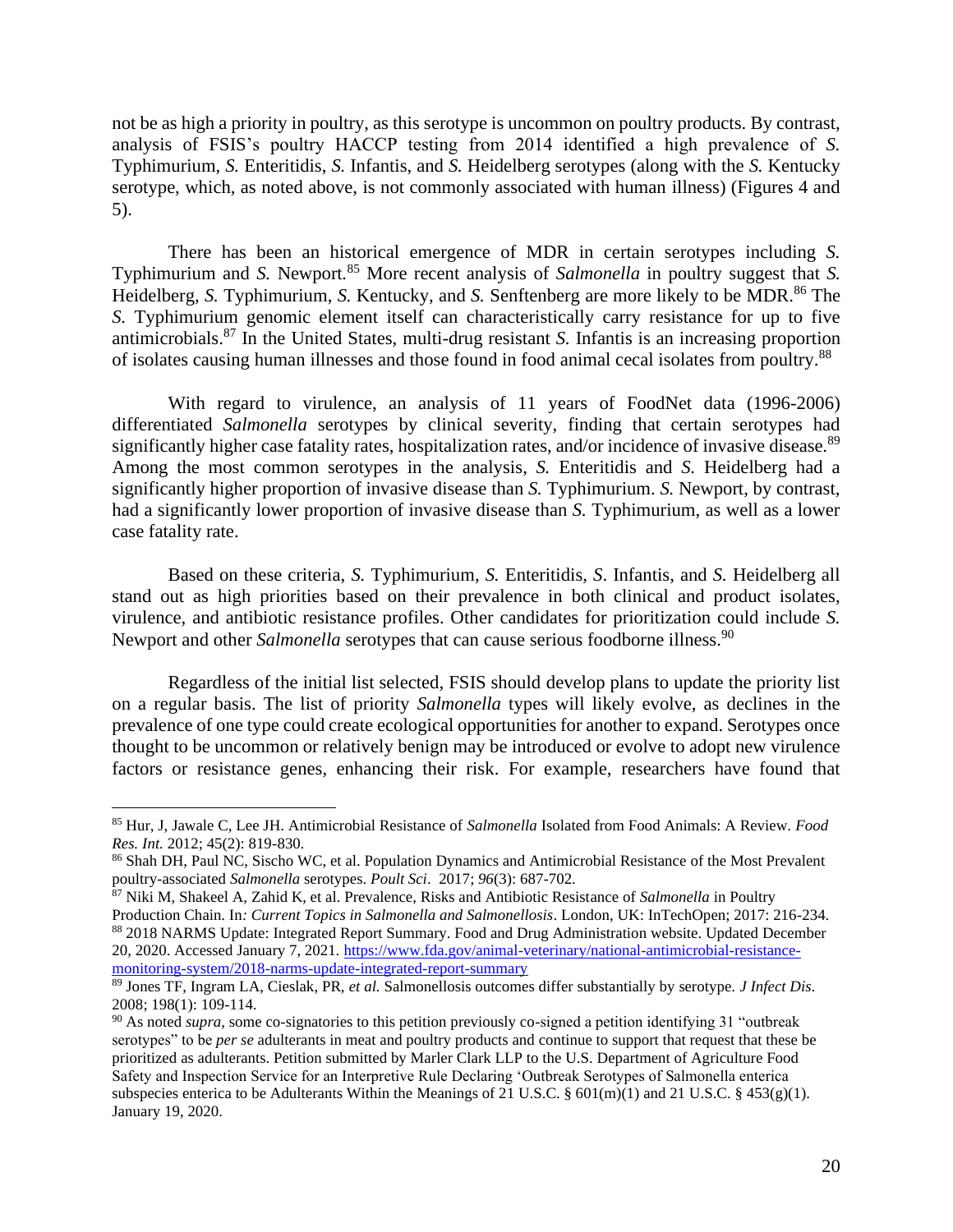hospitalization and mortality rates for *S.* Dublin infection increased significantly in the United States between the 1996-2004 period (68% of cases hospitalized, 2.7% died) and the 2005-2013 period (78% of cases hospitalized, 4.2% died).<sup>91</sup> Similarly, a novel, highly virulent and antibioticresistant strain of *S.* Infantis also emerged as a growing threat in the United States in recent years, appearing first in human cases associated with travel to Peru and then spreading to chicken production in the United States, and caused a large outbreak attributed to chicken that involved 129 cases of infection, 25 hospitalizations, and 1 death across 32 states in 2018-19.<sup>92,93</sup> FSIS should plan to respond to and address emerging threats by revisiting and updating the priority list periodically and as-needed, ensuring that *Salmonella* control approaches keep pace with our emerging knowledge of the biology of the organism.

While the European Union process targeted serotypes of greatest public health concern, the introduction of new molecular methods may also now allow for even further specificity in targeting the *Salmonella* types of greatest public health concern in the United States. For example, researchers have already begun the process of identifying *Salmonella* pathogenicity islands (SPIs), or gene clusters located in certain areas of the chromosomes in the bacterial cells that are responsible for encoding the various virulence factors (adhesion, invasion, toxin genes, etc.).<sup>94</sup> The mobility of these genes opens the possibility for all serotypes to develop new and virulent subtypes over time. An FSIS prioritization framework that focuses initially on identifying priority serotypes can be adapted over time and may eventually be shifted to support more specific prioritization of interventions around genes, rather than serotypes.

Prioritizing specific genes would also open new avenues for combating antibiotic resistance. Resistance to fluoroquinolones, macrolides, and/or cephalosporins is considered especially dangerous for nt-*Salmonella* infections. 95,96 Compared with infections caused by susceptible strains, MDR strains of certain serotypes (e.g. MDR *S*. Typhimurium) have been associated with higher risk of invasive infection, more frequent hospitalization, and increased risk of death.<sup>97</sup> While the risk of resistance can be dealt with in part by prioritizing serotypes commonly associated with resistance genes, increasing adoption of whole genome sequencing technology and advances in understanding of the role of resistance genes may one day allow for policies and interventions that more specifically target the genes themselves, further enhancing efforts to control antibiotic resistance in the food system.

<sup>91</sup> Harvey RR, Friedman CR, Crim SM, et al. Epidemiology of *Salmonella* enterica serotype Dublin infections among humans, United States, 1968–2013*. Emerg Infect Dis.* 2017; 23(9): 1493-1501.

<sup>92</sup> Tauxe R. Public Health Challenge of Salmonellosis in the 21st Century. Presentation at: *Salmonella: State of the Science*; September 22, 2020; virtual.

<sup>93</sup> Outbreak of Multidrug-Resistant Salmonella Infections Linked to Raw Chicken Products: Final Update. Centers for Disease Control and Prevention website. Updated February 21, 2019. Accessed January 7, 2021. <https://www.cdc.gov/salmonella/infantis-10-18/index.html>

<sup>&</sup>lt;sup>94</sup> Jajere SM. A review of *Salmonella enterica* with particular focus on the pathogenicity and virulence factors, host specificity and antimicrobial resistance including multidrug resistance. Vet World. 2019;12(4): 504-521. (pg 507) <sup>95</sup> Angelo KM, Reynolds J, Karp BE, et al. Antimicrobial Resistance Among Nontyphoidal Salmonella Isolated from Blood in the United States, 2003-2013. *J Infect Dis*. 2016; 214(10): 1565-1570.

<sup>96</sup> Centers for Disease Control and Prevention. *Antibiotic Resistance Threats in the United States, 2019*. Atlanta, GA: U.S. Department of Health and Human Services, CDC; 2019.

<sup>97</sup> Parisi A, Crump JA, Glass K, et al. Health Outcomes from Multidrug-Resistant Salmonella Infections in High-Income Countries: A Systematic Review and Meta-Analysis. *Foodborne Pathog Dis*. 2018; 15(7): 428-436.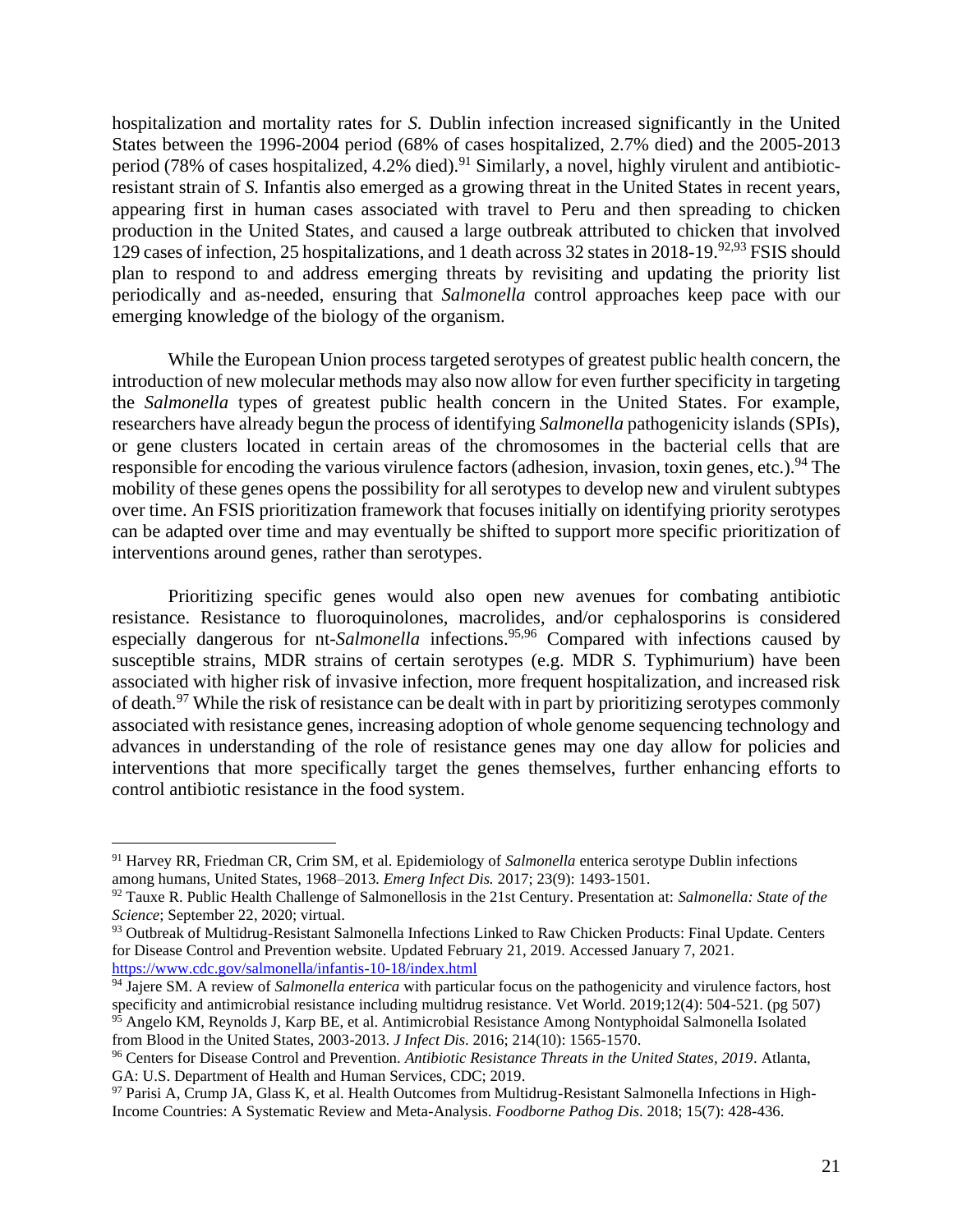While these advances are highly promising, we urge FSIS not to treat the expanding scientific frontier as a barrier to regulatory action in the present. Commercial diagnostics and interventions targeting specific virulence or resistance genes, while not widely commercially available at present, may become increasingly common in the future. By contrast, there are today readily available commercial diagnostics and interventions to target poultry-associated *Salmonella*  serotypes of greatest public health concern. Many leading producers already periodically test for the presence of certain highly virulent serotypes in poultry flocks and can tailor preharvest food safety programs based on the detection of those serotypes. As discussed in greater detail *infra*, such supply chain interventions may include targeted vaccines developed for specific serotypes and purchasing of chicks from suppliers certified to be free of priority serotypes. In addition, monitoring programs can be coupled with non-specific preharvest controls, such as biosecurity and sanitation, which can be enhanced for farms found to be affected by the priority serotype.

The widespread availability of these diagnostic technologies and effective interventions makes it possible to achieve meaningful public health progress in the near term by targeting the highest-risk *Salmonella* serotypes. For example, human salmonellosis infections in the United Kingdom declined substantially following an industry-led campaign to vaccinate both broilerbreeders and laying poultry flocks for *S.* Enteritidis (point e and f, Figure 6).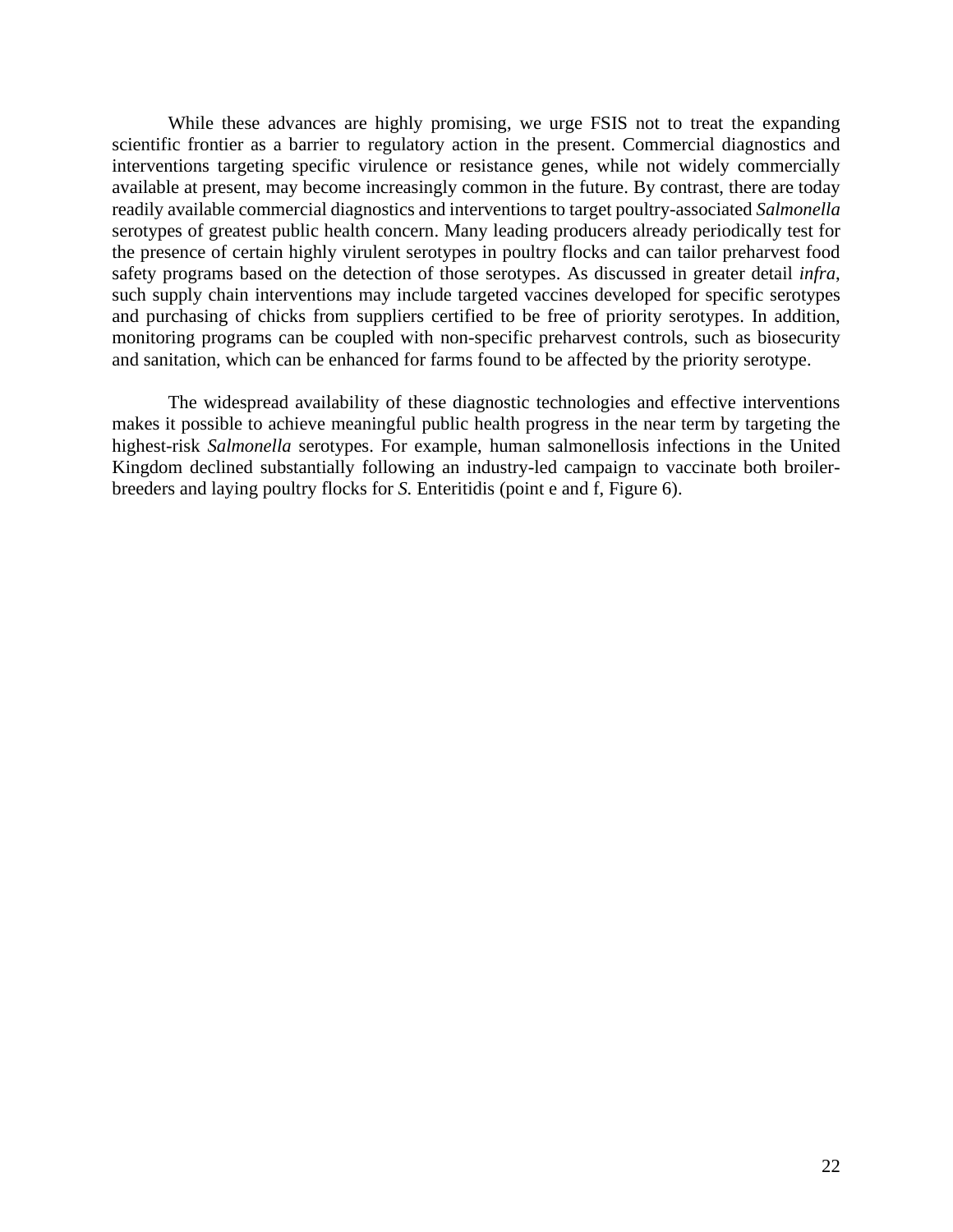

Key: (a) S. Enteritidis phage typing began; (b) CMO issued advice to vulnerable groups; (c) Compulsory slaughter began; (d) Compulsory slaughter revoked; (e) Vaccination of broiler-breeder flocks began; (f) Vaccination of laying flocks began; (g) "Lion Flock" fully vaccinated.

Salmonella data sources: Health Protection Agency; Health Protection Scotland; Public Health Agency of Northern Ireland Figure 6: Laboratory reports of human salmonellosis cases in the United Kingdom, 1981-2010*. 98*

*S.* Enteritidis and *S.* Typhimurium have also been specifically targeted by the European Food Safety Authority (EFSA), with current annual prevalence goals set at 1% of broiler flocks or less. <sup>99</sup> In 2016, the EU broiler flock prevalence of these two target *Salmonella* serovars was only 0.21%.<sup>100</sup> Nine Member States reported in 2016 that 0% of their broiler flocks had tested positive.<sup>101</sup>

These targets were achieved in large part through even stricter testing, and removal, of positive breeding flocks from the production chain. Current target serotypes for breeding flocks are *S.* Enteritidis, *S.* Typhimurium, *S.* Hadar, *S.* Virchow, and *S.* Infantis, with a goal set at 1% or

<sup>98</sup> O'Brien SJ. The "decline and fall" of nontyphoidal *Salmonella* in the United Kingdom. *Clin Infect Dis.* 2013; *56*(5): 705-710

<sup>99</sup> Commission Regulation (EU) 200/2012 of 8 March 2012, Concerning a Union Target for the Reduction of *Salmonella* Enteritidis and *Salmonella* Typhimurium in Flocks of Broilers, as Provided for in Regulation (EC) No 2160/2003 of the European Parliament and of the Council Text with EEA relevance (p. 1 ¶5).)

<sup>&</sup>lt;sup>100</sup> European Food Safety Authority, European Centre for Disease Prevention and Control. The European Union Summary Report on Trends and Sources of Zoonoses, Zoonotic Agents and Food-borne Outbreaks in 2016. *EFSA J.*  2017; 15(12): 5077.

<sup>101</sup> *Ibid*.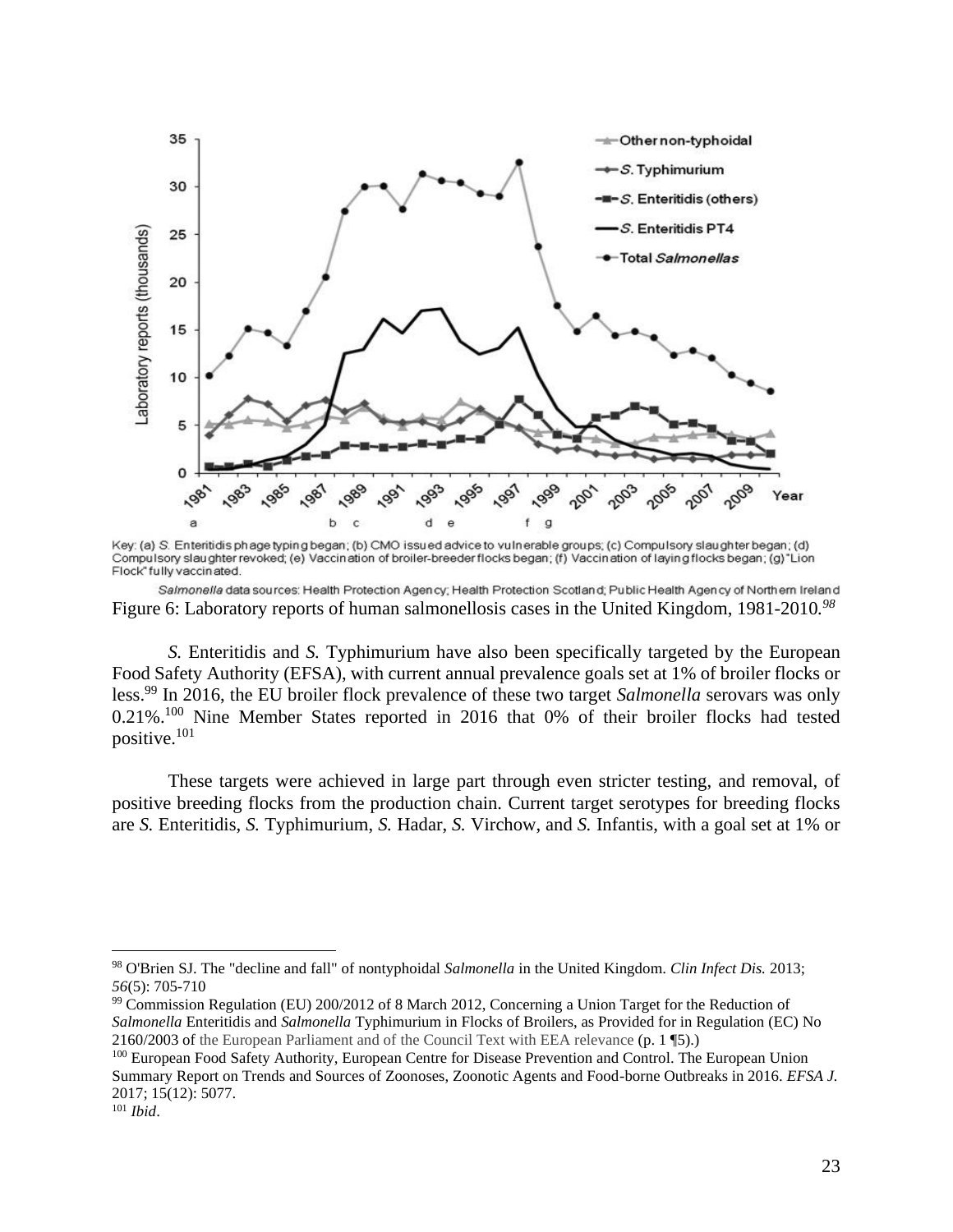less of flocks.<sup>102</sup> The breeding flock prevalence of these five target serovars was 0.54% in 2016, while the overall *Salmonella* prevalence in breeding flocks was just 1.47%.<sup>103</sup>

In addition to monitoring programs, vaccines provide another effective means for targeting serotypes of greatest public health concern, by reducing both horizontal and vertical transmission. Many studies have demonstrated that vaccinating breeders for *Salmonella* can significantly impact the prevalence of bacteria in broilers at processing. For example, Dorea et al. (2010) found a *Salmonella* prevalence of 23% in broilers coming from a vaccinated hen program, versus 34% prevalence among birds from a comparable unvaccinated program.<sup>104</sup> Recent studies by Zoetis support the company's claims that broiler vaccination with a live vaccine could also help reduce the incoming load of various serotypes of *Salmonella* at processing.<sup>105</sup>

Because its multiple serotypes and serogroups display different surface antigens*,* vaccines for *Salmonella* must be formulated to be serotype specific and often have limited efficacy for heterologous serotypes (across serogroups).<sup>106</sup> As a result, while serotype specific vaccines are available, poultry producers can also vaccinate breeder flocks with a custom "autogenous" vaccine composed of *Salmonella* serotypes currently circulating in their flocks. 107,108

FSIS could support and accelerate these programs by developing a regulatory framework to target *Salmonella* serotypes of greatest public health concern in raw poultry products and eventually achieve reductions in human illness similar to what has already been accomplished in other countries

#### 3. FSIS Should Create Modernized, Enforceable Standards

<span id="page-24-0"></span>We urge FSIS to initiate a rulemaking process create modernized, enforceable, finished product standards. In so doing, the agency should target *Salmonella* types of greatest public health concern and seek to reduce, with an aim to eliminate, these strains from products over time, while maintaining measures to control *Campylobacter* and *Salmonella* overall on raw poultry.

<sup>105</sup> Da Costa M, Cookson K, Schaeffer J. Live *Salmonella* Typhimurium Vaccination: Reducing *Salmonella spp*. Loads from the Field to the Processing Plant. Zoetis US website. Accessed January 7, 2021.

[https://www2.zoetisus.com/content/\\_assets/docs/Poultry/Live-Salmonella-Typhimurium-vaccination-reducing-](https://www2.zoetisus.com/content/_assets/docs/Poultry/Live-Salmonella-Typhimurium-vaccination-reducing-Salmonella-spp.-loads-from-the-field-to-the-processing-plant.pdf)[Salmonella-spp.-loads-from-the-field-to-the-processing-plant.pdf](https://www2.zoetisus.com/content/_assets/docs/Poultry/Live-Salmonella-Typhimurium-vaccination-reducing-Salmonella-spp.-loads-from-the-field-to-the-processing-plant.pdf) 

<sup>&</sup>lt;sup>102</sup> Commission Regulation (EU) 200/2012 of 8 March 2012, Concerning a Union Target for the Reduction of *Salmonella* Enteritidis and *Salmonella* Typhimurium in Flocks of Broilers, as Provided for in Regulation (EC) No 2160/2003 of the European Parliament and of the Council Text with EEA relevance (p. 1 ¶5).)

<sup>&</sup>lt;sup>103</sup> European Food Safety Authority, European Centre for Disease Prevention and Control. The European Union Summary Report on Trends and Sources of Zoonoses, Zoonotic Agents and Food-borne Outbreaks in 2016. *EFSA J.*  2017; 15(12): 5077.

<sup>&</sup>lt;sup>104</sup> Dórea FC, Cole DJ, Hofacre C, et al. Effect of Salmonella vaccination of breeder chickens on contamination of broiler chicken carcasses in integrated poultry operations. *Appl Environ Microbiol*. 2010;76(23): 7820-7825.

<sup>106</sup> Barrow PA. *Salmonella* infections: immune and non-immune protection with vaccines. *Avian Pathol.* 2007; 36:  $1-13$  (pg 4)

<sup>107</sup> Schaffer E. A Salmonella Solution? *Meat and Poultry*. July 24, 2020. Accessed January 12, 2020. <https://www.meatpoultry.com/articles/23452-a-salmonella-solution>

<sup>108</sup> Roundtable Discussion at: *Lightening the Load: Teaming live production with processing to meet USDA's new limits for foodborne pathogens*. August, 2016; San Antonio, TX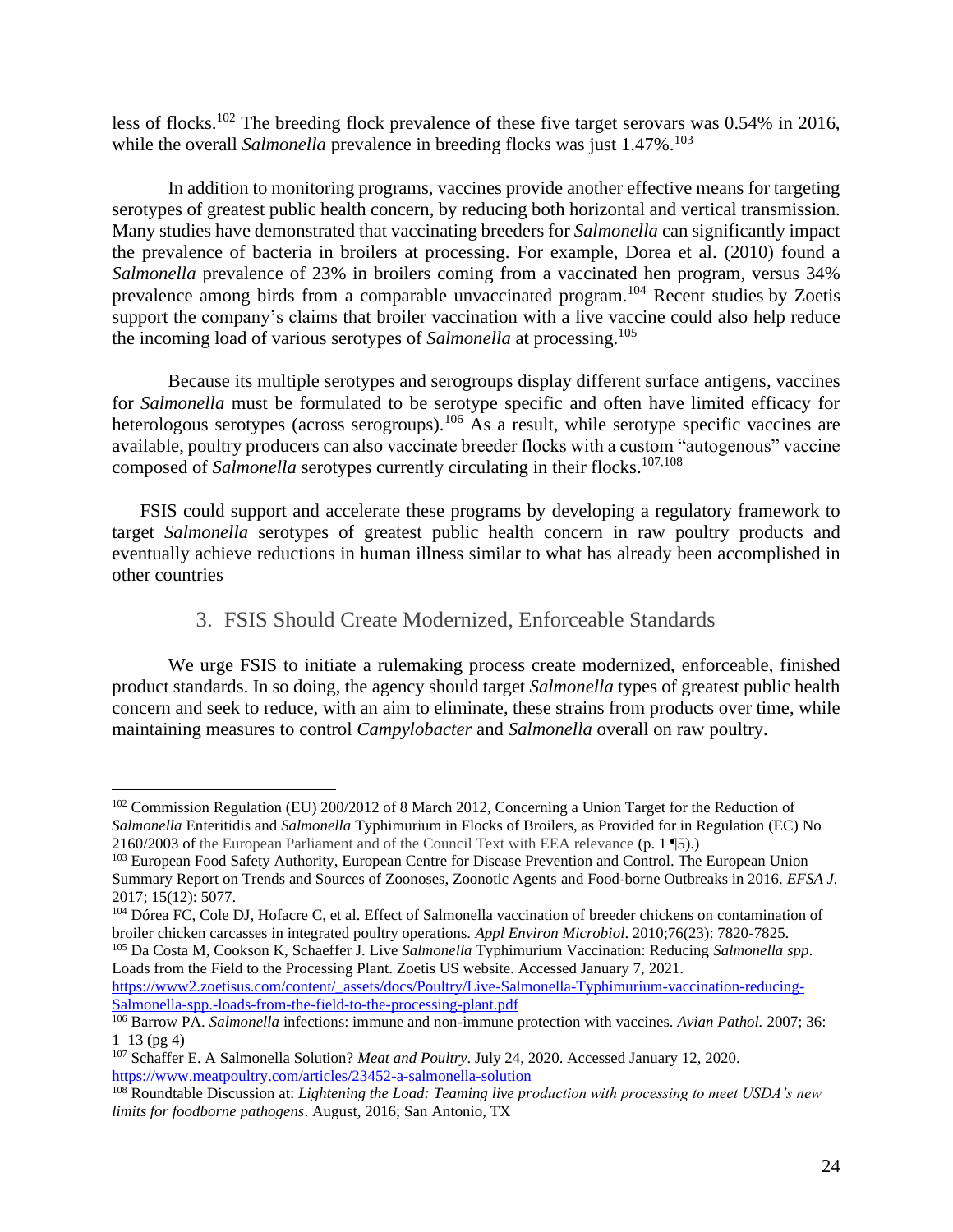A non-detect, or zero-tolerance standard, while challenging for *Salmonella* overall given the current high levels of prevalence, may be more readily achievable for specific priority serotypes, some of which have an extremely low prevalence. Overall average annual percentages from an aggregate dataset of HACCP and NARMS isolates (2002-2012) revealed a relatively low prevalence for some of the most harmful serotypes: *S.* Enteritidis (2%) *S.* Heidelberg (2%), *S.* Typhimurium (2%), *S.*I 4,[5],12:i:- (0.31%), *S.* Infantis (0.16%). <sup>109</sup> FSIS may also opt to phase in a zero tolerance standard over time, providing short-term targets for reductions while setting a timeline to apply a zero-tolerance standard after industry has implemented additional controls to effectively eliminate the targeted serotypes from poultry production. This would include, for example, implementing preharvest programs to exclude the targeted serotypes from live birds, as well as developing processes to detect the targeted strains prior to slaughter and ensure products from contaminated flocks are segregated and diverted for further cooking. The relatively low prevalence quoted above suggests that diversion of contaminated product for further cooking would have only a limited impact upon the overall supply of cooked and uncooked products.

FSIS should also maintain its current measures to control *Campylobacter* and *Salmonella spp*. overall on raw poultry. Such a standard incentivizes establishments to maintain controls to reduce contamination overall, including the serotypes that are not identified as being of greatest public health concern, such as *S.* Kentucky. All *Salmonella* serotypes have the potential to cause human illness, with risk varying depending on the patient's age, medical history, health status, and infectious dose. To address this risk, FSIS should set more ambitious reduction targets, as well as re-codify the standards to make them legally enforceable (the legal basis for this action is discussed *infra*). 110

FSIS should also consider adapting its current prevalence-based performance standard to include quantitative testing, which could ensure that when *Campylobacter* and *Salmonella* are present on a product, they are present at low levels less likely to cause human illness. Such testing is not used in the current sampling for performance standards, which look at whether a sample is positive or negative without attempting to quantify the level of bacteria present on the product.<sup>111</sup> Commercial diagnostic tests are now available that allow for rapid quantification of the amount of bacterial contamination on the product, and this technology could be applied to performance standards to ensure better assessment of the risks associated with products entering commerce. As the NACMCF committee noted, "[t]here is a growing body of data that indicates testing for *Salmonella* on the final product should be quantitative rather than presence or absence in order to better understand what is happening to levels of *Salmonella*."<sup>112</sup>

Quantitative thresholds provide a potential means of addressing risks by ensuring that any contamination remains below the potential infectious dose (i.e. the minimum number of live bacteria that it will take to cause illness) or below levels which may become harmful after typical

<sup>109</sup> Shah DH, Paul NC, Sischo WC, Crespo R, & Guard J. Population dynamics and antimicrobial resistance of the most prevalent poultry-associated *Salmonella* serotypes. *Poult Sci*. 2017; 96(3): 687-702.

<sup>110</sup> The legal basis for this is discussed *infra*.

<sup>111</sup> Food Safety and Inspection Service. *Pathogen Reduction – Salmonella and Campylobacter Performance Standards Verification Testing.* Washington, D.C: U.S. Department of Agriculture, FSIS; 2019.

<sup>112</sup> National Advisory Committee on Microbiological Criteria for Food. Response to Questions Posed by the Food Safety and Inspection Service Regarding Salmonella Control Strategies in Poultry. *J Food Prot*. 2019; 82 (4): 645– 668.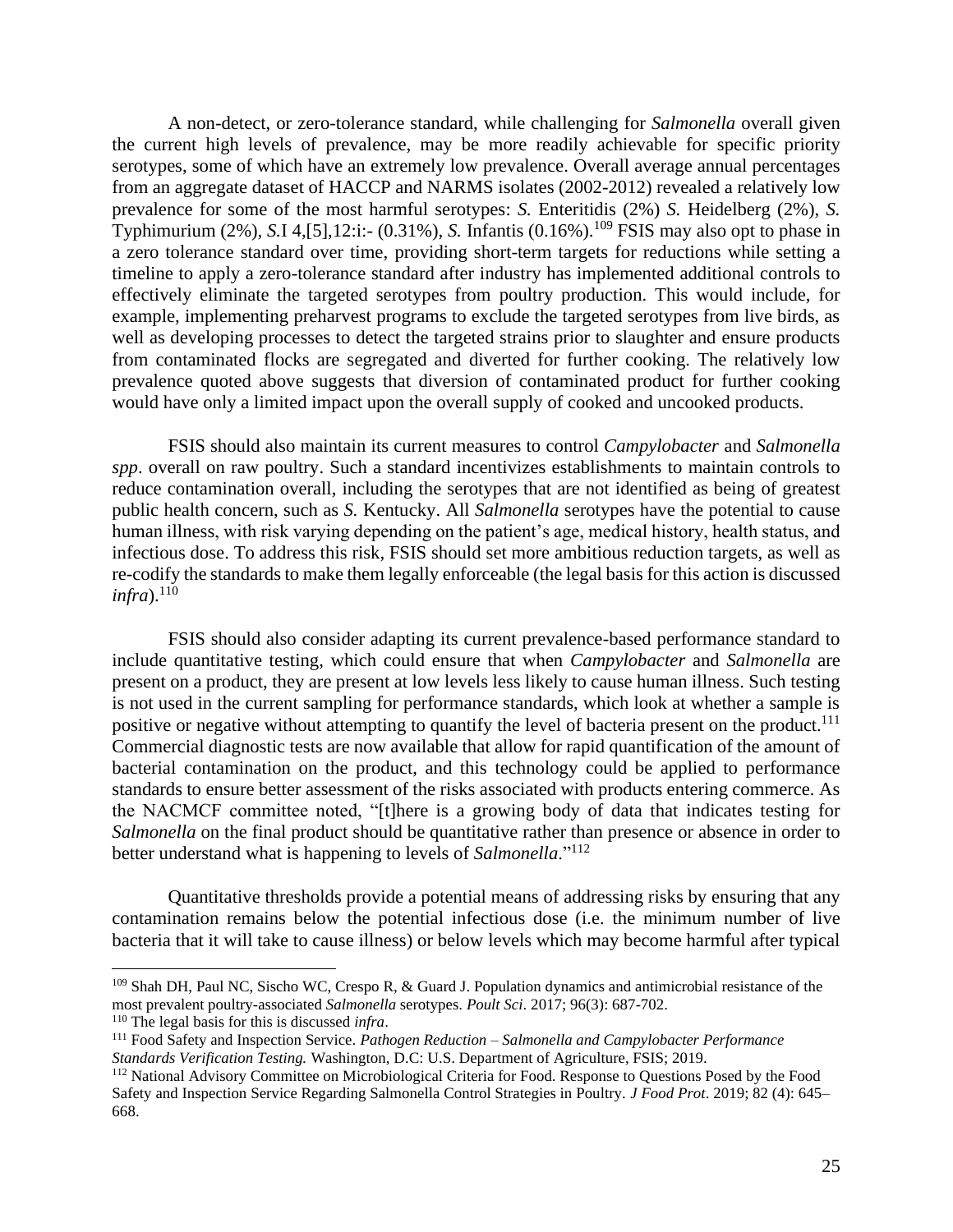consumer at-home temperature mismanagement.<sup>113</sup> While the infectious dose can be dependent on a range of pathogen, host, and environmental factors, as the dose increases, the probability of illness will likely also increase for *Salmonella* and *Campylobacter.* 114,115,116 The NACMCF committee suggested that specific thresholds could also be set for individual serotypes of public health importance.<sup>117</sup>

As with *Salmonella*, FSIS should establish an enforceable standard for *Campylobacter* that provides meaningful incentives for processors to implement a holistic program of pre-harvest and processing controls. Unlike *Salmonella, Campylobacter* is rarely classified by serotype for public health purposes, and therefore we are not requesting that the agency prioritize *Campylobacter* of greatest public health concern.<sup>118</sup> The agency may nevertheless set enforceable standards based on prevalence and may consider applying quantitative standards to reduce *Campylobacter*  contamination over time.

As with *Salmonella*, approaches to *Campylobacter* may proceed incrementally. In the European Union, a stepwise approach to control of *Campylobacter spp.* was initially recommended by authorities, whereby process hygiene criteria would get stricter over time.<sup>119</sup> This stemmed from the recognition that "control of *Campylobacter* continues to prove challenging, as vertical transmission does not appear to be an important risk factor and all depends on how effective the biosecurity measures are at excluding *Campylobacter* from the broilers."<sup>120</sup> The commission's 2017 *Campylobacter* regulation mandates improvements in slaughter hygiene, a review of process controls, and improvement in biosecurity measures if sufficient samples of carcasses after chilling have  $>1,000$  cfu/g.<sup>121</sup> As described in further detail *infra*, the available evidence also suggests that *Campylobacter* may require a different set of interventions than *Salmonella*, particularly when it comes to pre-harvest controls.

<sup>113</sup> McEntire J, Acheson D, Siemens A, et al. The Public Health Value of Reducing *Salmonella* Levels in Raw Meat and Poultry. *Food Production Trends*. 2014; 34(6): 386-392.

<sup>114</sup> Akil L, Ahmad HA. Quantitative Risk Assessment Model of Human Salmonellosis Resulting from Consumption of Broiler Chicken. *Diseases*. 2019; 7(1): 19.

<sup>115</sup> Teunis PFM, Bonačić Marinović A, Tribble DR, Porter CK, Swart A. Acute Illness from Campylobacter jejuni May Require High Doses While Infection Occurs at Low Doses. *Epidemics*. 2018; 24: 1-20.

<sup>116</sup> McEntire J, Acheson D, Siemens A, et al. The Public Health Value of Reducing *Salmonella* Levels in Raw Meat and Poultry. *Food Production Trends*. 2014; 34(6): 386-392.

<sup>&</sup>lt;sup>117</sup> Such thresholds could be important, for example, in establishing regulatory limits if a zero-tolerance standard were not adopted immediately for some common serotypes of public health concern.

National Advisory Committee on Microbiological Criteria for Food. Response to Questions Posed by the Food Safety and Inspection Service Regarding Salmonella Control Strategies in Poultry. *J Food Prot*. 2019; 82 (4): 645– 668.

<sup>&</sup>lt;sup>118</sup> Nevertheless, the agency may consider prioritization strategies, and should research identify specific virulence traits within the broader category of *Campylobacter.*

<sup>119</sup>Commission Regulation (EU) 2017/1495 of 23 August 2017, Amending Regulation (EC) No 2073/2005 as Regards *Campylobacter* in broiler carcasses (Text with EEA relevance), ¶ 10.

<sup>120</sup> *Ibid.*

<sup>121</sup> *Ibid.*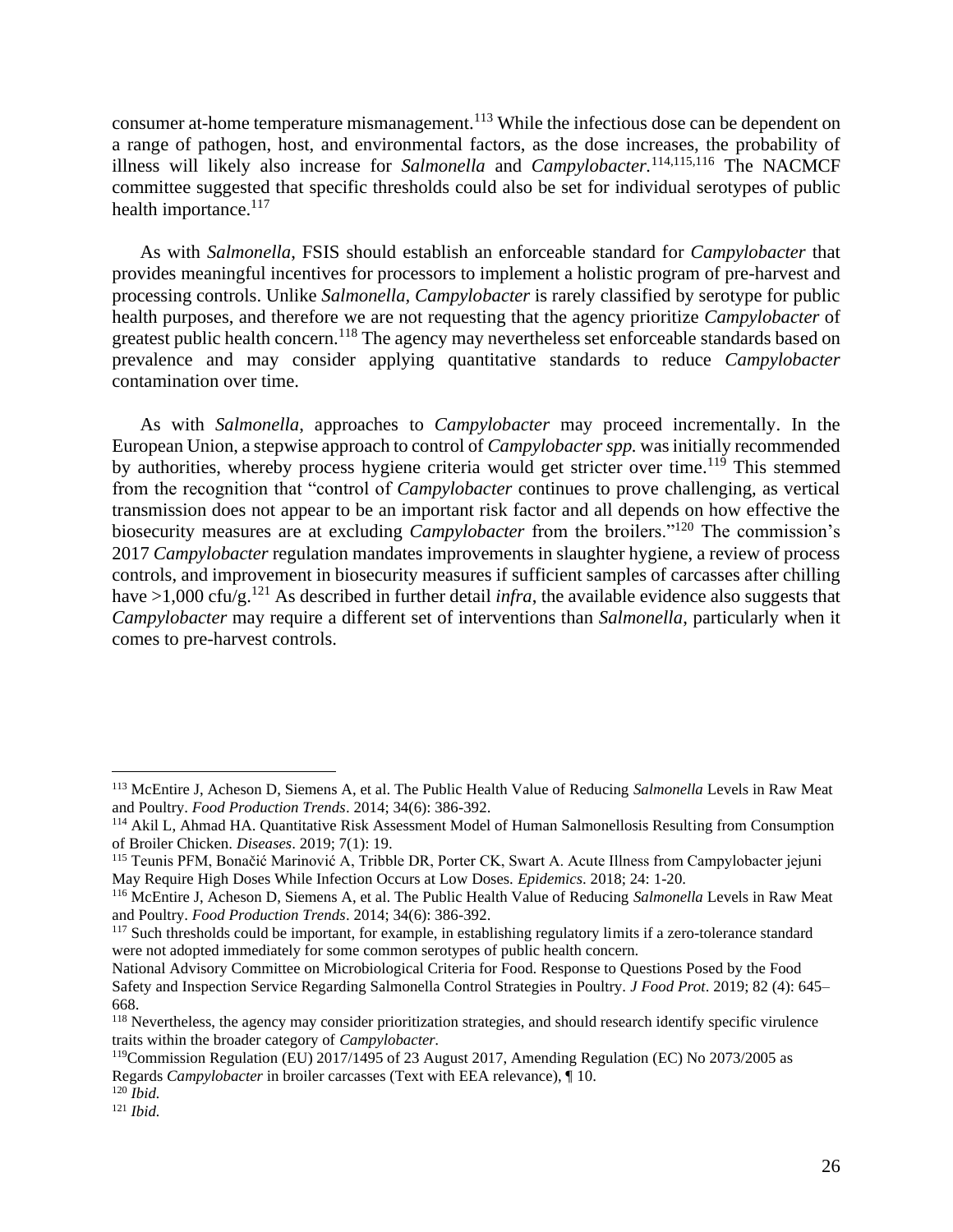## C. Requested Action 2: Supply Chain Controls

<span id="page-27-0"></span>FSIS officials, as well as other United States food safety experts both within and outside of government, have repeatedly recognized the need for "comprehensive farm-to-table" risk management and the potential for pre-harvest interventions to enhance public health.<sup>122</sup> As former FSIS Administrator Dr. Barbara Masters stated at a 2005 United States Department of Agriculture (USDA) conference, Advances in Pre-Harvest Reduction of *Salmonella* in Poultry,

What happens before the animal gets to the establishment certainly has a great impact on the establishment's ability to address hazards at the processing establishment. And it certainly has an impact on our agency's ability to verify what the establishment is doing to address those hazards. While we recognize our regulatory authority is at the regulated establishment, we realize it's critical and what critical impact we can have by looking at the pre-harvest level. $123$ 

Such an approach also recognizes that pathogens are not limited to a single production environment and can move from livestock and poultry to produce and other commodities without regard to regulatory oversight. In 2011, Federal Food Safety Working Group (FSWG) members emphasized the need for federal food safety agencies (FSIS, FDA, and CDC) to work together, given there is "a common interest in working with the scientific, agricultural and public health communities to solve the problem of infection and transmission of foodborne disease organisms at the point of livestock and fresh produce production." <sup>124</sup> FSIS and its partner agencies at USDA were instructed to identify effective and innovative pre-harvest tools and lead dissemination of best practices among industry stakeholders.

FSIS's alignment with a comprehensive, farm-to-table approach to minimizing poultry hazards is further reflected in work under the agency's 2013 *Salmonella* Action Plan. The "DRAFT FSIS Compliance Guidance For Controlling Salmonella and Campylobacter in Raw Poultry," issued under that plan in 2015, states that pre-harvest interventions are a "part of an integrated approach to reduce the public health impact of *Salmonella* and *Campylobacter.*" <sup>125</sup> Within this document, FSIS recommends "best practice" interventions for 1) Breeder Flock & Hatchery, 2) Growout House, 3) Bedding, 4) Feed, 5) Water, and 6) Transportation, and included estimates for the efficacy of pre-harvest control products such as vaccines, direct-fed microbials, prebiotics, and organic acids.

[https://www.fsis.usda.gov/wps/portal/fsis/topics/food-safety-education/get-answers/food-safety-fact](https://www.fsis.usda.gov/wps/portal/fsis/topics/food-safety-education/get-answers/food-safety-fact-sheets/foodborne-illness-and-disease/salmonella-questions-and-answers/)[sheets/foodborne-illness-and-disease/salmonella-questions-and-answers/](https://www.fsis.usda.gov/wps/portal/fsis/topics/food-safety-education/get-answers/food-safety-fact-sheets/foodborne-illness-and-disease/salmonella-questions-and-answers/)

<sup>&</sup>lt;sup>122</sup> Salmonella Questions and Answers. Food Safety and Inspection Service website. Updated August 7, 2013. Accessed January 7, 2021.

<sup>&</sup>lt;sup>123</sup> Masters B. Opening Remarks. *Advances in Pre-Harvest Reduction of Salmonella in Poultry*; August 25, 2005; Athens, GA.

<sup>124</sup> Federal Food Safety Working Group. *Federal Food Safety Working Group Progress Report*. Washington DC: The White House, The Federal Food Safety Working Group; 2011

<sup>125</sup> Food Safety and Inspection Service. *Draft FSIS compliance Guideline for Controlling Salmonella and Campylobacter in Raw Poultry*. Washington, D.C: U.S. Department of Agriculture, FSIS; 2015.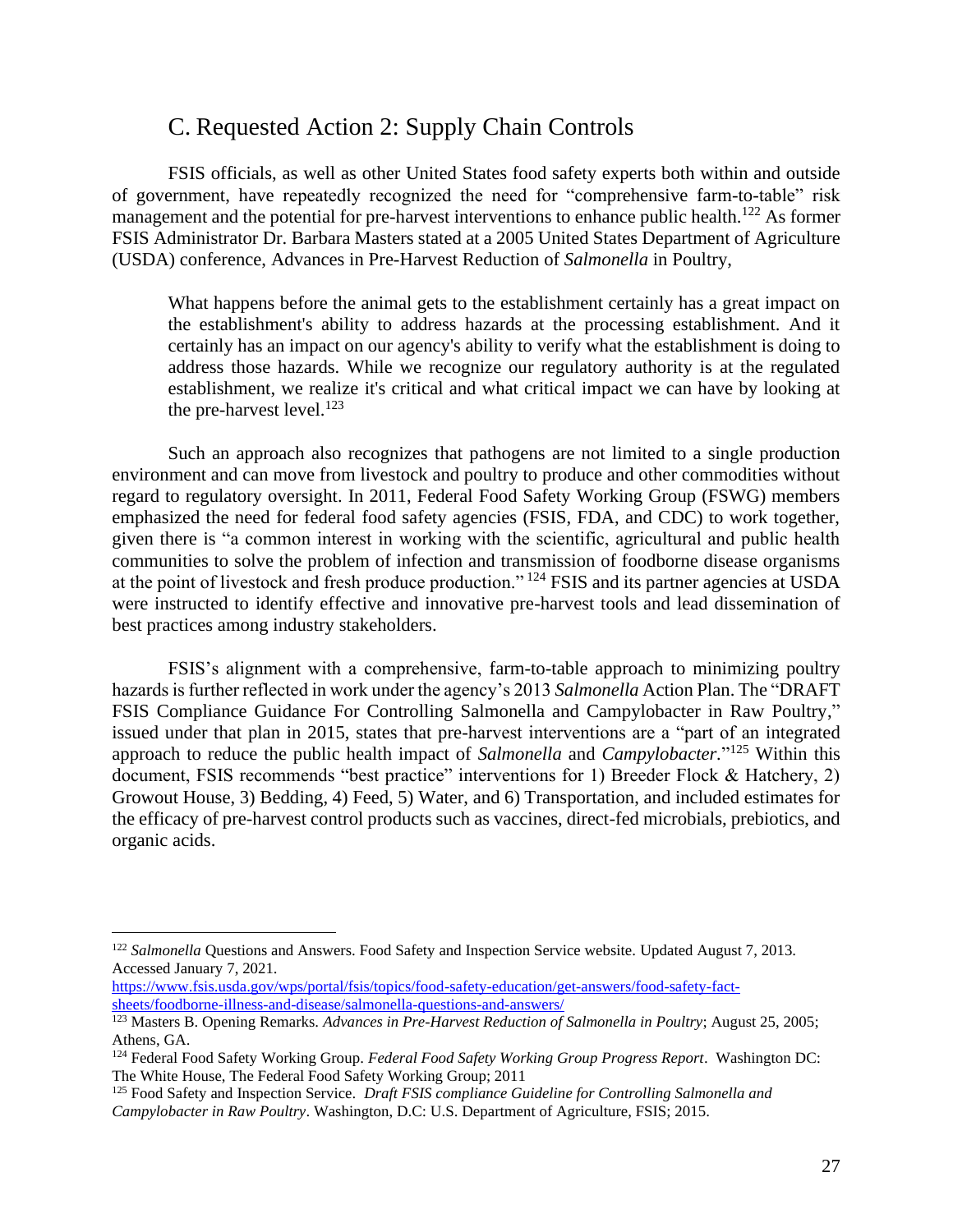FSIS encourages establishments to require suppliers to adopt preharvest "best practices" and to incorporate them into their overall HACCP system.<sup>126</sup> In its final *Salmonella* Action Plan Update, the agency pledged to "continue to analyze the data that becomes available in the literature on pre-harvest activities, and that it will evaluate whether to recommend further changes to preharvest practices to reduce *Salmonella* contamination."<sup>127</sup> FSIS also re-affirmed its commitment to updating this guidance in the agency's recently-released *Salmonella* Roadmap.<sup>128</sup>

As noted above, adopting new standards to target *Salmonella* serotypes of greatest public health concern will accelerate and create strong incentives for adoption of pre-harvest interventions because many of the options available for targeting specific *Salmonella* serotypes (e.g., vaccination, flock monitoring programs) must be implemented preharvest. Yet adoption of such standards alone will be insufficient to ensure the necessary changes to reduce illnesses due to *Salmonella* infection without further effort by slaughter and processing establishments to ensure appropriate controls are being implemented within their supply chains prior to receiving birds.

We therefore urge FSIS to require establishments to adopt supply chain programs, following similar steps already undertaken by the FDA in its regulations establishing preventive controls for processed food. Specifically, these FDA regulations include a requirement that a "supply-chain program" be established for raw materials and other ingredients that a receiving facility identifies as "containing a hazard(s) reasonably likely to occur and in need of control."<sup>129</sup> Under these FDA regulations, facilities must require supply chain controls to mitigate hazards and verify that those controls have been appropriately applied to raw materials and other ingredients to address those hazards. Likewise, the European Union also has similar standards, and the USDA has already established the Quality System Assessment (QSA) Program specifically to assist the U.S. Poultry Industry in meeting their requirements.<sup>130</sup>

Applying supply-chain principles for live food animals is consistent with USDA's existing HACCP framework, which generally does not prescribe controls or mandate that specific measures be used to control hazards. Instead, such a program would require that establishments adopt individualized plans that ensure they are purchasing raw materials (i.e., live birds) that are safe and that adequate steps have been taken to identify and reduce hazards within the supply chain. Establishments would carry out validation, verification, and re-assessment activities to ensure the effectiveness of preharvest controls by their suppliers. This could include carrying out microbial testing of incoming birds, either prior to transport, at entry to the slaughterhouse,<sup>131</sup> or immediately

<sup>126</sup> Food Safety and Inspection Service. *Draft FSIS compliance Guideline for Controlling Salmonella and Campylobacter in Raw Poultry*. Washington, D.C: U.S. Department of Agriculture, FSIS; 2015.

<sup>127</sup> Food Safety and Inspection Service. *The FSIS Salmonella Action Plan: A Two Year Update*. Washington, DC: U.S. Department of Agriculture, FSIS; 2016.

<sup>128</sup> Food Safety and Inspection Service. *Roadmap to Reducing Salmonella: Driving Change through Science-Based Policy*. Washington, D.C: U.S. Department of Agriculture, FSIS; 2020.

<sup>&</sup>lt;sup>129</sup> Current Good Manufacturing Practice, Hazard Analysis, and Risk-Based Preventive Controls for Human Food. 80 Fed. Reg. 55908, 56098 (Sep. 17, 2015), *codified as* 21 C.F.R. §117.405 *et seq*.

<sup>130</sup> Poultry Export Verification Program. United States Department of Agriculture, Agriculture Marketing Services website. Accessed December 3, 2020. <https://www.ams.usda.gov/services/imports-exports/poultry-exports>

<sup>&</sup>lt;sup>131</sup> In some other countries, for example, this occurs through boot swab testing of flock houses 10-14 days prior to scheduled transport for slaughter*. See for example*: Lindblad, J. (2007). Lessons from Sweden's Control of *Salmonella* and *Campylobacter* in Broilers (Paper and PowerPoint). Retrieved from https://EconPapers.repec.org/RePEc:ags:usaose:8109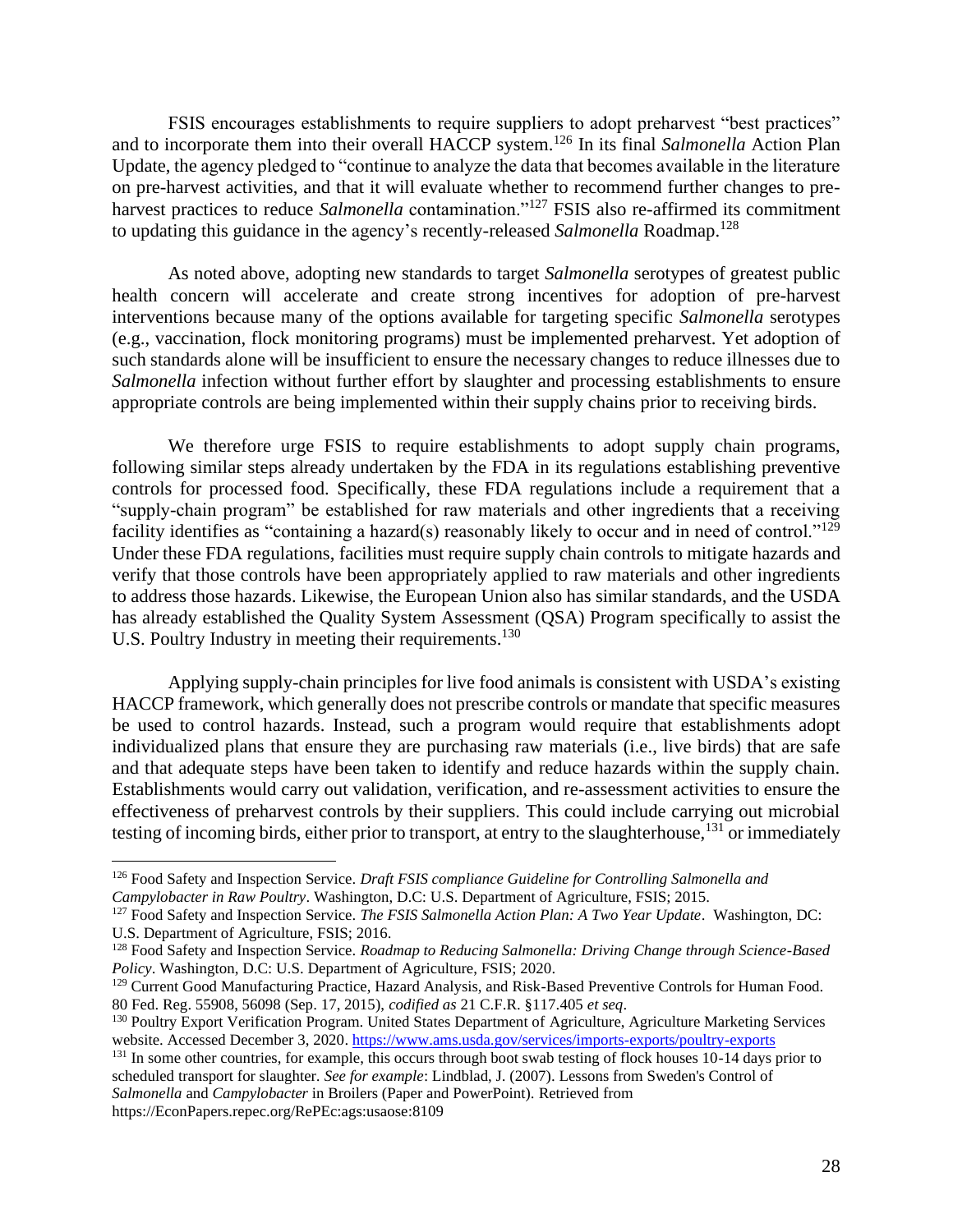post-mortem, prior to evisceration. We envision that FSIS would verify the effectiveness of such programs through inspection of the establishments' plan and testing records. As discussed *infra*, the agency also has authority to conduct its own testing to verify the effectiveness of pre-harvest controls, under the agency's antemortem inspection authority.

A supply chain program would help FSIS expand past its current narrow regulatory focus on slaughter and processing, which misses a critical upstream opportunity to minimize bacterial contamination of live birds prior to receipt at slaughter establishments. In particular, FSIS's current approach emphasizes testing of products post-slaughter and processing, an emphasis that promotes heavy reliance on post-slaughter controls, such as anti-microbial sprays or dips, to achieve compliance.

Evidence from other countries has established the effectiveness a more holistic, multihurdle approach that sets targets for reducing *Salmonella* contamination at every step in the supply chain, including live production. Beginning in the 1970s, Sweden implemented programs that required strict on-farm biosecurity, sanitation, and monitoring.<sup>132</sup> From 1995 to 2005, only 13 pooled slaughterhouse samples were found to be positive for *Salmonella* out of over 42,000.<sup>133</sup>

Emphasis on preharvest preventive policies can also be highly effective at reducing human illnesses. Cases of salmonellosis plummeted in Denmark after the implementation of that country's control program, with the number of reported human *Salmonella* infections falling from 4,276 cases in 1994 to 1,775 in 2005. 134,135 In 2019, only 0.2% of human salmonellosis cases in Denmark were directly attributed to domestic chicken.<sup>136</sup>

These successful programs all incorporated pre-harvest interventions to control *Salmonella* in primary production, reducing *Salmonella* prevalence starting at the farm. In 2005-2006, an EU study found that 23% of broiler flocks with at least 5,000 birds were *Salmonella* positive. <sup>137</sup> All Member States have now been required to adopt national control programs in order to accomplish common EU goals regarding the prevalence of *Salmonella* in primary production. <sup>138</sup> The programs have been highly effective: by 2016 the EU-level prevalence of *Salmonella* in broiler flocks was

<sup>132</sup> Lindblad J. *Lessons from Sweden's Control of Salmonella and Campylobacter in Broilers.* Paper and Presentation at: United States Department of Agriculture, Agricultural Outlook Forum; March 1-2, 2007; Washington, DC.

<sup>133</sup> Lindblad J. *Lessons from Sweden's Control of Salmonella and Campylobacter in Broilers.* Paper and

Presentation at: United States Department of Agriculture, Agricultural Outlook Forum; March 1-2, 2007; Washington, DC.

<sup>134</sup> Wegener HC, Hald T, Lo Fo Wong D, et al. *Salmonella* Control Programs in Denmark. *Emerg Infect Dis*. 2003; 9(7): 774-780.

<sup>135</sup> Christensen T, Andersen L (2007). Case Study #3-12: Salmonella Control in Denmark and the EU. In: Per Pinstrup-Andersen and Fuzhi Cheng, eds. *Food Policy for Developing Countries: Case Studies*. Ithaca, NY: Cornell University; 2007.

<sup>136</sup> National Food Institute. *Annual Report on Zoonoses in Denmark 2019*. Kemitorvet: Technical University of Denmark; 2020.

<sup>&</sup>lt;sup>137</sup> European Food Safety Authority. Report of the Task Force on Zoonoses Data Collection on the Analysis of the Baseline Survey on the Prevalence of Salmonella in Broiler Flocks of Gallus gallus, Part A. *EFSA J*. 2007; 98: 1-85. <sup>138</sup> European Food Safety Authority Panel on Biological Hazards. Scientific Opinion on the *Salmonella* control in poultry flocks and its public health impact. *EFSA J*. 2019; 17(2): 5596.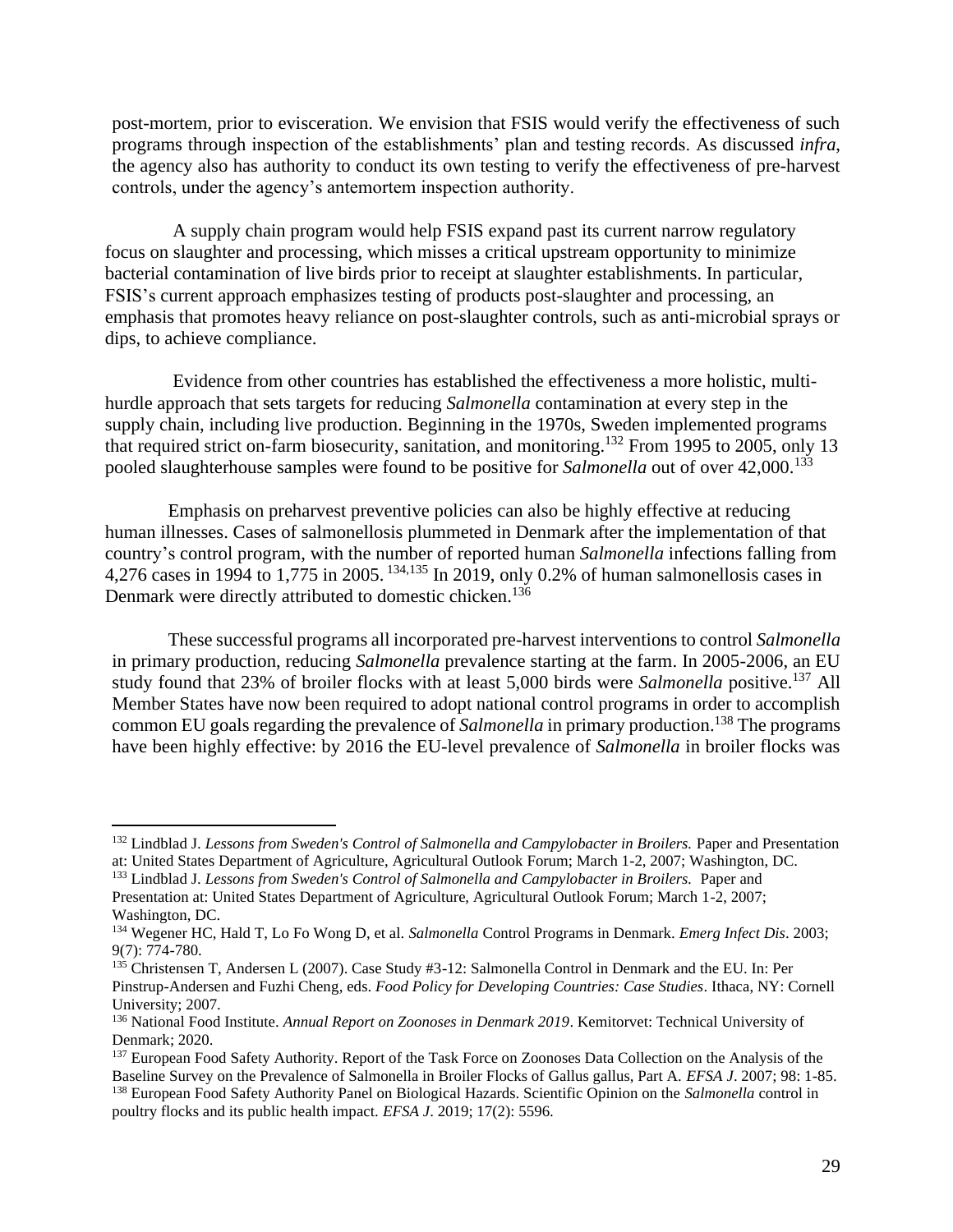reported at just 2.6%, nearly nine times lower than it had been a decade earlier.<sup>139</sup> Supply chain programs are a critical step towards achieving similar successes in the United States.

Control of *Campylobacter* will likely require specific supply chain controls that differ from those needed to address *Salmonella*, as there are major differences in the organisms' biology, epidemiology, and immunology.<sup>140</sup> For example, while vertical transmission of *Salmonella* is likely, evidence does not point to vertical transmission as a source of *Campylobacter*.<sup>141,142</sup> Conversely, lapses in farm biosecurity appear to be more consequential for *Campylobacter* than Salmonella.<sup>143</sup> Sweden has found success by enhancing farm-level hygiene (rodent and bird barriers, employee protocols), bringing their percentage of *Campylobacter-*positive flocks down from 20% in 1991 to 10% in 2006.<sup>144</sup> In comparison, a 2013 study of 55 flocks from a large U.S. commercial broiler production company detected Campylobacter in on-farm samples from 64% of flocks and in processing samples from  $87\%$  of flocks.<sup>145</sup> At the present time, there is no commercially available vaccine for *Campylobacter,* however work is ongoing on a vaccine and shows promise. $146$ 

As with *Salmonella,* multiple control activities are expected to prevent *Campylobacter* from entering the broiler house and infecting the birds.<sup>147</sup> In the EU, EFSA performed a *Campylobacter*-specific analysis and in 2020 released eight recommendations for *Campylobacter* control measures: vaccination, feed and water additives, discontinued thinning, employing few and well-trained staff, avoiding drinkers that allow standing water, addition of disinfectants to drinking water, hygienic anterooms at broiler house entrances, and designated tools per broiler house.<sup>148</sup>

# <span id="page-30-0"></span>III. Legal Basis for the Requested Actions

FSIS's legal authority to grant the requested actions is derived from the Poultry Products Inspection Act (PPIA), which charges the agency with verifying, through the continuous

<sup>&</sup>lt;sup>139</sup> European Food Safety Authority, European Centre for Disease Prevention and Control. The European Union Summary Report on Trends and Sources of Zoonoses, Zoonotic Agents and Food-borne Outbreaks in 2016. *EFSA J*. 2017; 15(12): 5077.

<sup>140</sup> European Food Safety Authority Panel on Biological Hazards. Scientific Opinion on the *Salmonella* control in poultry flocks and its public health impact. *EFSA J*. 2019; 17(2): 5596. <sup>141</sup> *Ibid.*

<sup>&</sup>lt;sup>142</sup> European Food Safety Authority Panel on Biological Hazards. Update and review of control options for *Campylobacter* in broilers at primary production. *EFSA J*. 2020; 18(4): 6090.

<sup>143</sup> European Food Safety Authority Panel on Biological Hazards. Scientific Opinion on the *Salmonella* control in poultry flocks and its public health impact. *EFSA J*. 2019; 17(2): 5596.

<sup>144</sup> Lindblad J. *Lessons from Sweden's Control of Salmonella and Campylobacter in Broilers.* Paper and Presentation at: United States Department of Agriculture, Agricultural Outlook Forum; March 1-2, 2007; Washington, DC.

<sup>145</sup> Berghaus RD, Thayer SG, Law BF, et al. Enumeration of Salmonella and Campylobacter spp. in Environmental Farm Samples and Processing Plant Carcass Rinses from Commercial Broiler Chicken Flocks. *Appl Environ Microbiol*. 2013; 79(13): 4106-4114.

<sup>146</sup> Meunier M, Guyard-Nicodème M, Vigouroux E, et al. Promising new vaccine candidates against Campylobacter in broilers. *PLoS One*. 2017; 12(11).

<sup>147</sup> Newell, D.G.; Fearnley, C. Sources of *Campylobacter* Colonization in Broiler Chickens. *Appl. Environ. Microbiol*. 2003; 69: 4343–4351.

<sup>&</sup>lt;sup>148</sup> European Food Safety Authority Panel on Biological Hazards. Update and review of control options for *Campylobacter* in broilers at primary production. *EFSA J*. 2020; 18(4): 6090.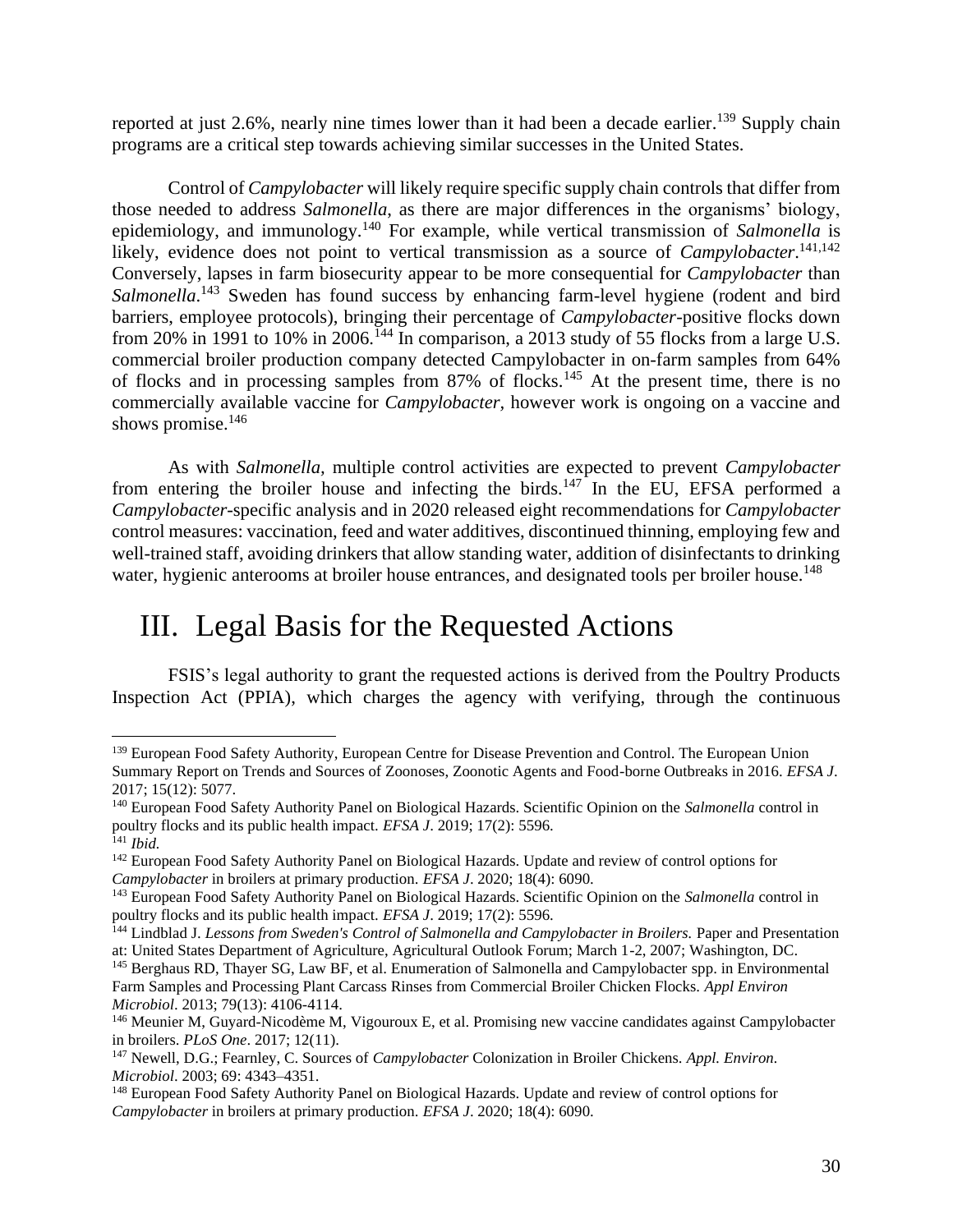inspection of slaughter and processing establishments, that poultry products produced in the United States are not adulterated.<sup>149</sup> The mark of inspection can be applied only after the product is inspected and "found to be not adulterated," placing the burden of proof on the regulated establishment to show that the product is in compliance with the law.<sup>150</sup> Poultry may not be slaughtered or processed for human food except in compliance with these requirements.<sup>151</sup>

In passing the PPIA, Congress declared that its intent was to ensure that decisions to condemn poultry products "shall be supported by scientific fact, information, or criteria."<sup>152</sup> The statute empowers FSIS to promulgate "such rules and regulations needed to carry out" the provisions of the PPIA,<sup>153</sup> and the agency requires that inspection be "rendered pursuant to the regulations and under such conditions and in accordance with such methods as may be prescribed or approved by the Administrator."<sup>154</sup>

The term "adulterated" is defined under 21 U.S.C. § 453(g), which states, in relevant part, that a poultry product may be adulterated:

- (1) if it bears or contains any poisonous or deleterious substance which may render it injurious to health; but in case the substance is not an added substance, such article shall not be considered adulterated under this clause if the quantity of such substance in or on such article does not ordinarily render it injurious to health. [or] …
- (4) if it has been prepared, packed, or held under insanitary conditions whereby it may have become contaminated with filth, or whereby it may have been rendered injurious to health.

To prevent adulterated poultry products from entering commerce, the PPIA directs FSIS to conduct an ante-mortem inspection of every live animal prior to slaughter. Specifically, 21 U.S.C.  $\S$  455(a) provides:

For the purpose of preventing the entry into or flow or movement in commerce of, or the burdening of commerce by, any poultry product which is capable of use as human food and is adulterated, the Secretary shall, where and to the extent considered by him necessary, cause to be made by inspectors ante mortem inspection of poultry in each official establishment processing poultry or poultry products for commerce or otherwise subject to inspection under this chapter.

<sup>149</sup> Poultry Products Inspection Act. 21 U.S.C. § 451 *et seq*.

<sup>150</sup> 21 U.S.C. 457(a) (requiring that poultry products bear the mark of inspection only after they are "found to be not adulterated"); *See also* FSIS Statutes and Your Role, Training for FSIS Public Health Veterinarians. November 6, 2013. ("Remember that product cannot move out of the establishment into commerce until it has been inspected and marked as passed. This means that you must be able to find that product is NOT adulterated. The burden of proof is on the establishment.")

<sup>151</sup> 21 U.S.C. § 458.

<sup>152</sup> 21 U.S.C. § 452.

<sup>153</sup> 21 U.S.C. § 463(b).

<sup>154</sup> 9 CFR § 381.4.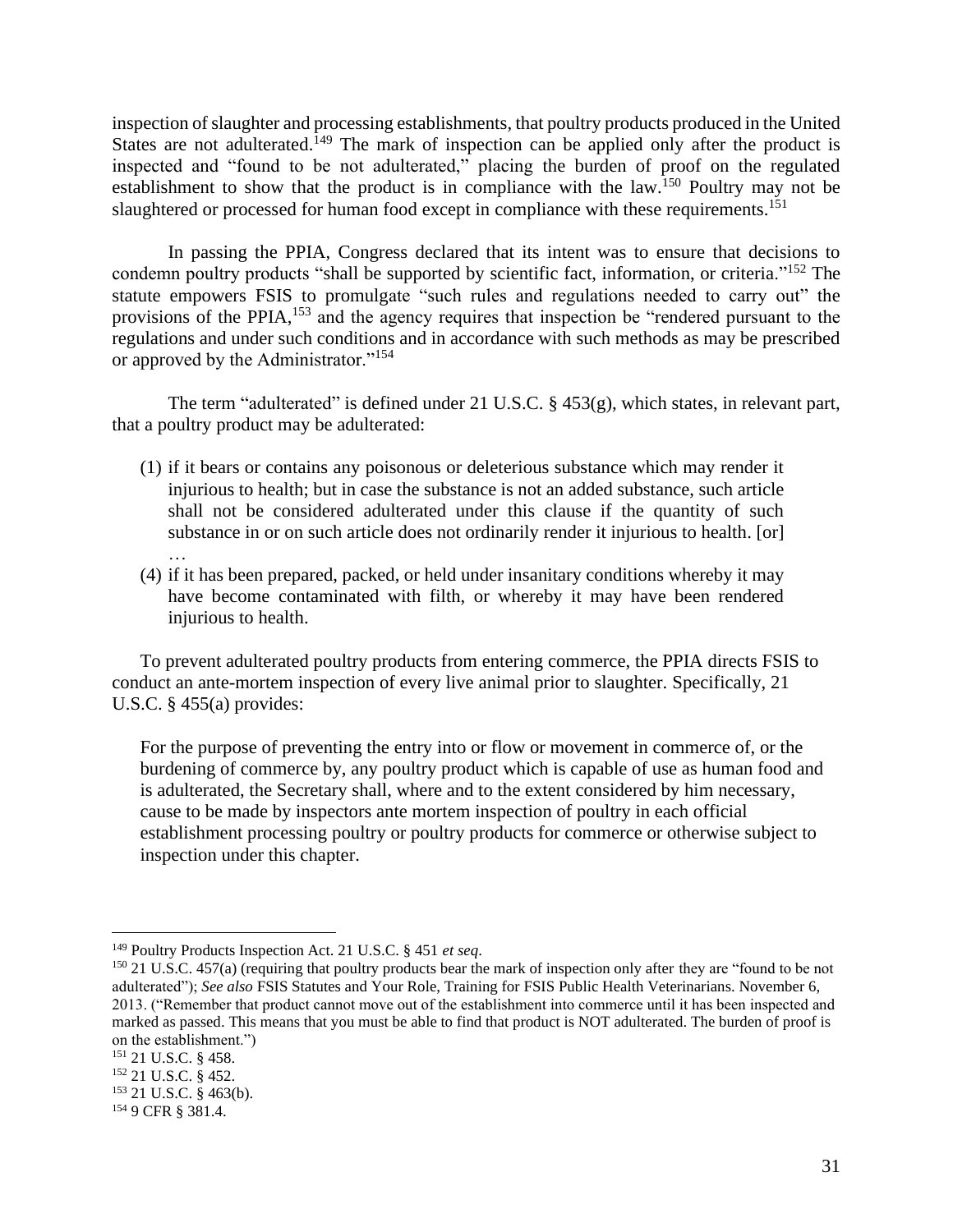The adulteration definition under 21 U.S.C.  $\S$  453(g)(1) empowers FSIS to define specific pathogens as adulterants, and FSIS successfully relied on parallel language in the Federal Meat Inspection Act (FMIA) in 1994 in determining that *E. coli* O157:H7 is an adulterant in ground beef,"<sup>155</sup> and again in 2011 in declaring six additional non-O157 strains of Shiga-toxin producing  $E.$  *coli* (STEC) to be adulterants under the statute.<sup>156</sup>

As the agency stated in its 1999 policy statement explaining the basis for its determination that *E. coli* O157:H7 is an adulterant in ground beef, "[g]iven the low infectious dose of [*E. coli* O157:H7] associated with foodborne disease outbreaks and the very severe consequences of an [*E. coli* O157:H7] infection, the Agency believes that the status under the FMIA of beef products contaminated with [*E. coli* O157:H7] must depend on whether there is adequate assurance that subsequent handling of the product will result in food that is not contaminated when consumed."<sup>157</sup> Thus, when a highly virulent pathogen is present on raw product, the product is considered adulterated, unless there is adequate assurance that subsequent handling will render the pathogen harmless.

Based on what we now know about *Salmonella*, such assurance can no longer be provided for the most virulent strains of this pathogen. Decades of behavioral and epidemiological research have amply demonstrated that ordinary consumer cooking practices will not adequately prevent outbreaks of salmonellosis. Studies continue to show that a minority of home cooks adhere the USDA-recommended food safety practices for raw poultry, suggesting these products are harmful as ordinarily consumed by Americans.<sup>158</sup>

Moreover, it is now well recognized that *Salmonella* is difficult to eliminate, in part because it can adhere very tightly to commonly used food preparation surfaces such as stainless steel.<sup>159,160</sup> A risk assessment conducted by the World Health Organization (WHO) and Food and Agriculture Organization of the United Nations (FAO) in 2002 concluded that "washing reduces the incidence of cross-contamination, but not completely."<sup>161</sup> Decades of research have provided ample evidence that washing surfaces and hands -- even cleaning utensils in commercial dishwashers -- may not be sufficient to prevent the spread of *Salmonella.*

In addition, our petition requests that FSIS focus specifically on the types of *Salmonella*  of greatest public health concern, meaning the agency would be declaring only the most virulent strains of *Salmonella* to be adulterants under 21 U.S.C. § 453(g)(1), a finding that would support creating a zero-tolerance standard for such strains. As two of the petitioners have argued

<sup>155</sup> *Texas Food Industry Ass'n v. Espy*, 870 F. Supp. 143 (W.D. Tex. 1994)*.*

<sup>156</sup> Shiga Toxin-Producing E coli. 76 Fed. Reg. 58157 (Sep. 20, 2011).

<sup>&</sup>lt;sup>157</sup> Beef Products Contaminated with Escherichia Coli O157:H7. 64 Fed. Reg. 2803. (Jan. 19, 1999)

<sup>158</sup> Kosa KM, Cates SC, Brophy J, et al. Older Adults and Parents of Young Children Have Different Handling

Practices for Raw Poultry. *J Food Prot*. 2019; 82(2) :200-206. *See also*: Nikos-Rose, K. Risky Food Safety Practices in Home Kitchens. UC Davis College of Agricultural and Environmental Sciences. July 9, 2014.

<sup>159</sup> Cliver DO. Cutting boards in Salmonella cross-contamination. *J AOAC Int.* 2006 ;89(2): 538-42.

<sup>160</sup> Carrasco E, Morales-Ruenda A, Garcia-Gimeno RN. Cross-Contamination and Recontamination by Salmonella in Foods: A Review*. Food Res Int.* 2012; 45(2): 545-556.

<sup>161</sup> World Health Organization, Food and Agriculture Organization of the United Nations. *Microbiological Risk Assessment Series - 2: Risk Assessments of Salmonella in Eggs and Broiler Chickens – 2*. Geneva, Switzerland, 2002.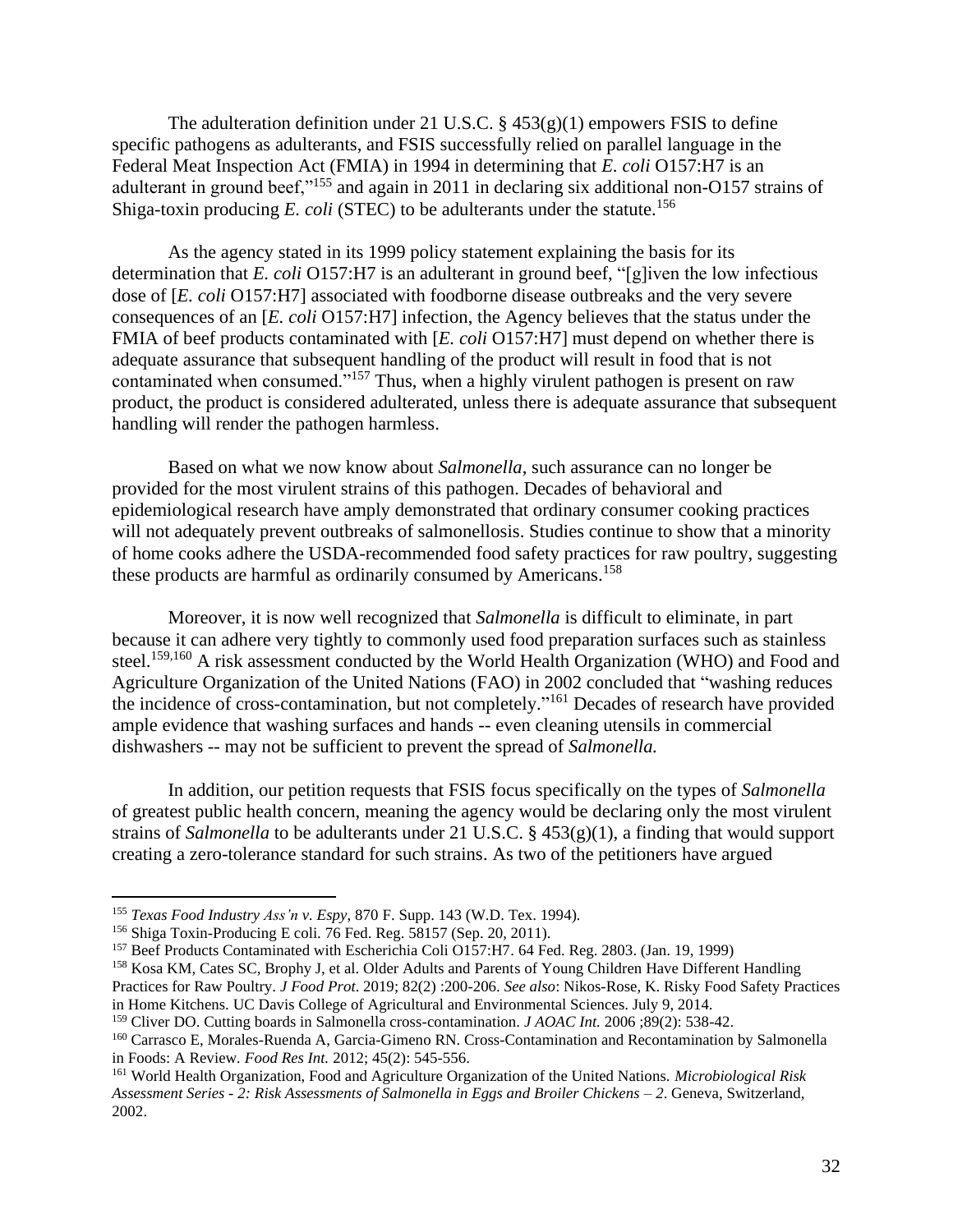previously,<sup>162</sup> *Salmonella* is present in the gastrointestinal tract of live birds but is not normally found in the muscle tissue of healthy animals, making its way onto the flesh of the poultry product only through contamination during slaughter and dressing. <sup>163</sup> This means all *Salmonella*  may be considered an "added substance," and as such would be an adulterant to the extent that it "may render [the product] injurious to health" under (g)(1). Certainly, the types of *Salmonella* of greatest public health concern would meet such a standard.

Even if the USDA considered *Salmonella* not to be an "added substance," serotypes of greatest public health concern could meet the legal standard as an adulterant on the ground that such strains "ordinarily render [the product] injurious to health." We expect that the agency will consider the pathogenicity and virulence of specific strains of *Salmonella* in determining whether to declare such strains to be adulterants, and that the incidence and severity of human illnesses caused by these types will be sufficient to meet the "ordinarily … injurious to health" standard.

Applying these factors to designate certain *Salmonella* strains as adulterants would be consistent with the agency's past analysis. For example, in February 2018 the agency rejected a petition by CSPI, one of the undersigned petitioners, to declare certain multidrug resistant strains of *Salmonella* to be adulterants, in part based on the fact that "antibiotic resistance alone is not an appropriate basis for determining whether a strain is considered an adulterant" and that "numerous factors, including genetic, environmental, and host-specific factors, interact to make a particular strain pathogenic and virulent." Accordingly, the agency should apply those factors in prioritizing *Salmonella* types of greatest public health concern and making an adulteration finding regarding these strains.<sup>164</sup> The designation would also be consistent with past agency decisions to determine that pathogens that are not typically considered adulterants, like *Salmonella* and *Campylobacter*, can be considered adulterants in specific instances when a contaminated product is tied to cases of human illness through an outbreak investigation. 165 Similar logic can be applied to highly virulent strains of *Salmonella*, which will likely be commonly associated with human illnesses.

Judicial precedent does not prevent FSIS from adopting the requested actions. In a 1974 appeals court ruling, *Am. Pub. Health Asso. v. Butz*, the D.C. Circuit took the position that meat

<sup>&</sup>lt;sup>162</sup> Citizen Petition submitted by Marler Clark LLP to the U.S. Department of Agriculture Food Safety and Inspection Service for an Interpretive Rule Declaring 'Outbreak Serotypes of Salmonella enterica subspecies enterica to be Adulterants Within the Meanings of 21 U.S.C.  $\S$  601(m)(1) and 21 U.S.C.  $\S$  453(g)(1), January 19, 2020. See note 59. Accessible at [https://www.marlerblog.com/case-news/petition-for-an-interpretive-rule-declaring](https://www.marlerblog.com/case-news/petition-for-an-interpretive-rule-declaring-outbreak-serotypes-of-salmonella-enterica-subspecies-enterica-to-be-adulterants-within-the-meanings-of-21-u-s-c-%C2%A7-601m1-and-21-u/)[outbreak-serotypes-of-salmonella-enterica-subspecies-enterica-to-be-adulterants-within-the-meanings-of-21-u-s-c-](https://www.marlerblog.com/case-news/petition-for-an-interpretive-rule-declaring-outbreak-serotypes-of-salmonella-enterica-subspecies-enterica-to-be-adulterants-within-the-meanings-of-21-u-s-c-%C2%A7-601m1-and-21-u/) [%C2%A7-601m1-and-21-u/](https://www.marlerblog.com/case-news/petition-for-an-interpretive-rule-declaring-outbreak-serotypes-of-salmonella-enterica-subspecies-enterica-to-be-adulterants-within-the-meanings-of-21-u-s-c-%C2%A7-601m1-and-21-u/)

<sup>163</sup> Gill, CO. A Review: Intrinsic Bacteria in Meat. *J Appl Bacteriol*. 1979; 47: 367-378.

<sup>&</sup>lt;sup>164</sup> Rottenberg CM. Letter to Laura MacCleery, Director Regulatory Affairs, Center for Science in the Public Interest. February 7, 2018. Accessed December 22, 2020. [https://www.fsis.usda.gov/wps/wcm/connect/b3f61f6e-](https://www.fsis.usda.gov/wps/wcm/connect/b3f61f6e-47e5-4164-ac60-913c1ff66b26/FSIS-response-CSPI-020718.pdf?MOD=AJPERES)[47e5-4164-ac60-913c1ff66b26/FSIS-response-CSPI-020718.pdf?MOD=AJPERES](https://www.fsis.usda.gov/wps/wcm/connect/b3f61f6e-47e5-4164-ac60-913c1ff66b26/FSIS-response-CSPI-020718.pdf?MOD=AJPERES) FSIS rejected the Center for Science in the Public interest argument that multidrug resistant ("ABR") *Salmonella* was an "added substance" on the ground the prevalence of resistance was increased by human actions: *i.e.* the use of antibiotics in agriculture. However, that decision was similarly based the agency's finding that ABR *Salmonella* was not a "unique 'substance'" distinct from other *Salmonella* and did not address whether all *Salmonella* could be considered an "added substance."

<sup>&</sup>lt;sup>165</sup> HACCP Plan Reassessment for Not-Ready-to-Eat Comminuted Poultry Products and Related Agency Verification Procedures. 11 Fed. Reg. 72686, 72689 (Dec. 6, 2012).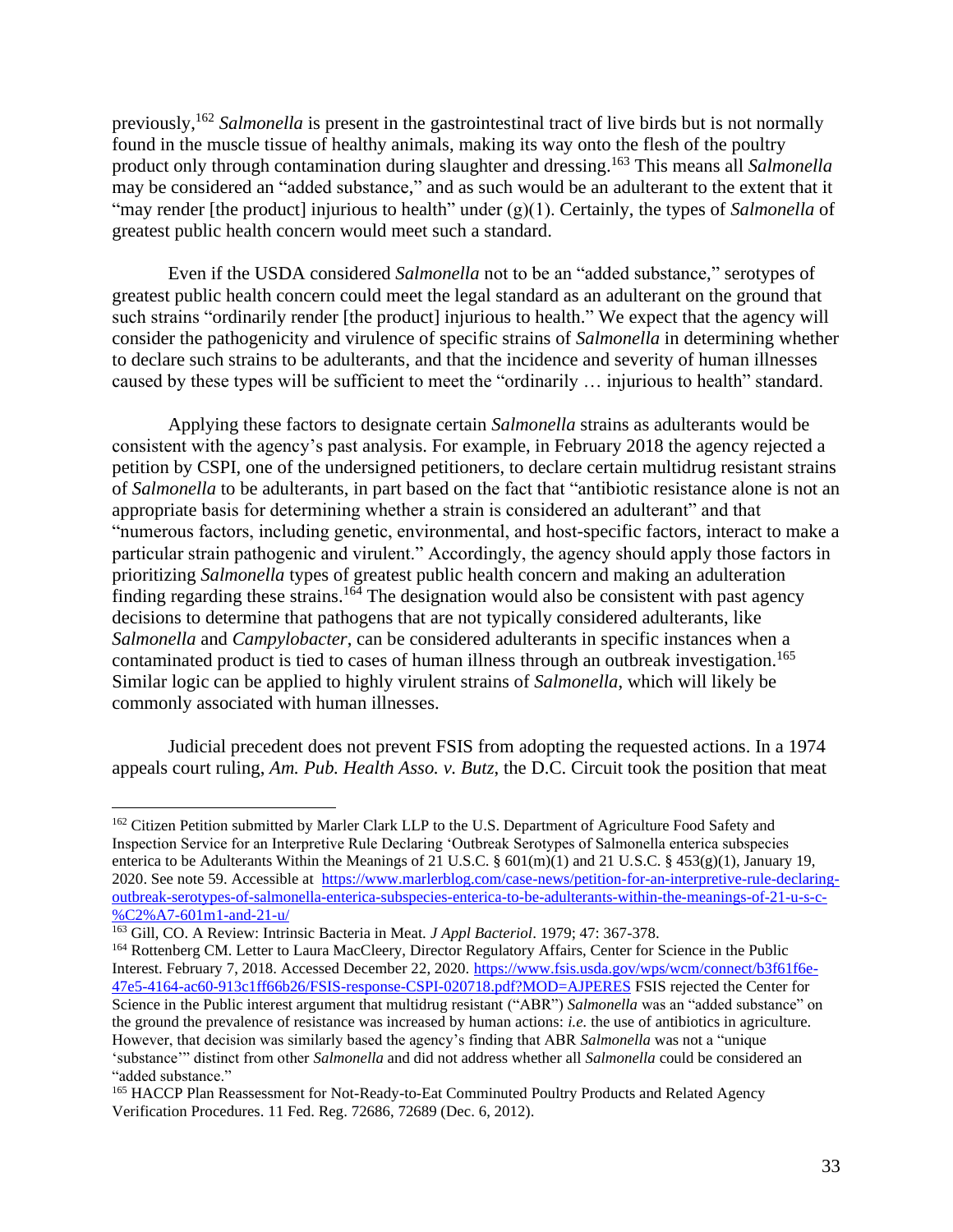contaminated with *Salmonella* need not be labeled with safe handling instructions because "American housewives and cooks normally are not ignorant or stupid and their methods of preparing and cooking of food do not ordinarily result in salmonellosis."<sup>166</sup> That case involved *Salmonella* overall and did not specifically address the question of whether FSIS had the authority to declare certain highly virulent strains of *Salmonella* to be adulterants based on evidence of human illness outbreaks. Regardless, subsequent decades of food safety research have now amply disproven the court's assumptions in that case: ordinary cooking practices are not, in fact, sufficient to protect consumers against outbreaks, particularly from the highly virulent strains of *Salmonella* that are responsible for the bulk of human illnesses.

In addition to supporting a zero-tolerance standard for serotypes of greatest public health concern, 21 U.S.C.  $\S$  453(g)(1), would also authorize the agency to employ enforceable quantitative thresholds to ensure that any *Salmonella* or *Campylobacter* that is permitted on poultry products is maintained at low enough levels less likely to cause human illness. Such a determination could be supported by dose-response studies demonstrating that the risk of infection is elevated above the quantitative threshold designated by the agency for each pathogen or subtype. Such a standard would be authorized regardless of whether the agency considers *Salmonella* or *Campylobacter* to be an "added substance," because the standard would be based on dose-response studies demonstrating that "quantity of such substance" is sufficient to ordinarily result in human illness. 167

FSIS also has the authority to create enforceable standards for *Salmonella* and *Campylobacter* under 21 U.S.C. § 453(g)(4), which allows the agency to find a poultry product to be adulterated if it has been prepared, packed, or held under insanitary conditions whereby it may have become contaminated with filth, or whereby it may have been rendered injurious to health. It was paragraph (g)(4), along with parallel authority from the FMIA, that formed part of the regulatory basis for the agency's modern HACCP requirements in 1996, which are now codified in 9 CFR Part 417. 168

Paragraph  $(g)(4)$  also serves as the authority for the agency to establish supply chain programs tailored to the risks inherent in their operations and the manner in which those risks are controlled. The current HACCP rule promulgated under that authority already specifically directs establishments to address, as appropriate, hazards both "introduced in the establishment" and "introduced outside the establishment, including food safety hazards that occur before… entry into the establishment."<sup>169</sup> The supply chain program envisioned under this petition would expand upon the same principles to ensure that establishments are appropriately considering hazards that can be controlled by suppliers.

In addition, the agency has authority to verify the effectiveness of supply chain controls through its antemortem inspection authority under 21 U.S.C. § 455(a). This section empowers the agency to conduct an antemortem inspection "where and to the extent considered by him necessary," "[f]or the purpose of preventing the entry into or flow or movement in commerce

<sup>166</sup> *Am. Pub. Health Asso. v. Butz*, 167 U.S. App. D.C. 93, 511 F.2d 331,334 (1974).

 $167$  21 U.S.C. § 453(g)(1).

<sup>168</sup> Final HACCP Rule at 38837.

<sup>169</sup> 9 C.F.R. § 417.2.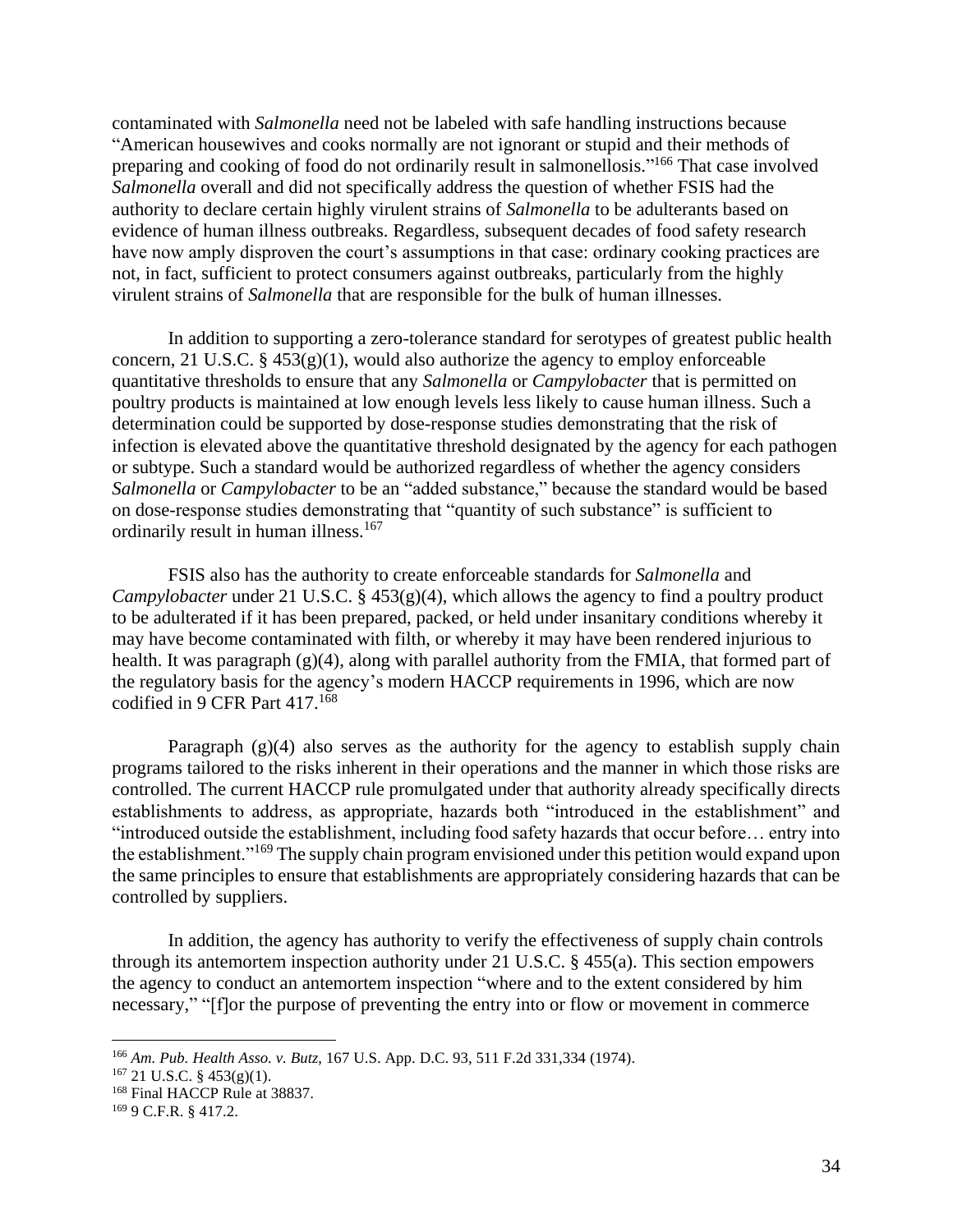of… any poultry product which is capable of use as human food and is adulterated." As the agency recently noted in its proposed rule on the regulation of genetically engineered animals, which would authorize FSIS to conduct a food safety review for genetically engineered food animals, "[n]either [the PPIA or the FMIA] specifies how far in advance examinations or reviews relative to this inspection can occur."<sup>170</sup> The agency could therefore rely on the antemortem inspection provisions to verify supply chain programs and review testing records for incoming flocks prior to slaughter. The agency would also be authorized to conduct its own antemortem verification testing "where and to the extent considered by him necessary" to prevent adulteration, which could include sampling of live birds at the slaughter facility or on farms to verify that *Salmonella* and *Campylobacter* are being adequately controlled.

The agency is not precluded from adopting this approach by *Supreme Beef*, a 2001 decision by the Fifth Circuit invalidating a portion of the original 1996 HACCP rule. The court in that case held that the original performance standard for *Salmonella* in ground beef was invalid because it rendered establishments accountable for product contamination that occurred prior to entry into the regulated establishment.<sup>171</sup> In *Supreme Beef,* a beef grinding operation had repeatedly purchased ground beef "trimmings" carrying high levels of *Salmonella* contamination, resulting in a ground beef end product which frequently tested positive for *Salmonella* in violation of the performance standard then in effect for ground beef. Taking note of the agency's agreement that *"Salmonella*, present in a substantial proportion of meat and poultry products, is not an adulterant *per se*," the court held that FSIS could not apply a standard that effectively regulated the *Salmonella* levels of incoming raw materials, and must limit its enforcement against a particular establishment to address only the contamination that occurs within that regulated establishment itself.<sup>172</sup>

In so doing, the Fifth Circuit read the "whereby it may have been rendered injurious" language in the statute to require that "a deleterious change in the product must occur while it is being 'prepared, packed or held' owing to insanitary conditions" that could be identified within the establishment itself.<sup>173</sup> On that basis, the court held that "a characteristic of the raw materials that exists before the product is 'prepared, packed or held' in the grinder's establishment cannot be regulated by the USDA."<sup>174</sup>

The Fifth Circuit also separately considered whether FSIS had the power to regulate incoming raw materials, just as it regulates other contamination sources, because *Salmonella* can be spread to non-infected meat during processing. But the court rejected this approach on the ground that the performance standard in that case failed to identify a "deleterious change" in the product because it failed to show a "differential between incoming and outgoing meat products in terms of the Salmonella infection rate."<sup>175</sup> In essence, while FSIS is generally permitted to define sanitary conditions to minimize bacterial contamination, it may direct that effort only at preventing

<sup>&</sup>lt;sup>170</sup> Animal and Plant Health Inspection Service and Food Safety and Inspection Service. Regulation of the

Movement of Animals Modified or Developed by Genetic Engineering. Proposed Rule. 85 Fed. Reg. 84269, 84273- 4 (Dec. 28, 2020).

<sup>171</sup> *Supreme Beef v. U.S. Dep't of Agric,* 275 F.3d 432 (5th Cir. 2001).

<sup>172</sup> *Supreme Beef* at 440

<sup>173</sup> *Ibid.*

<sup>174</sup> *Ibid.* 

<sup>175</sup> *Supreme Beef* at 442.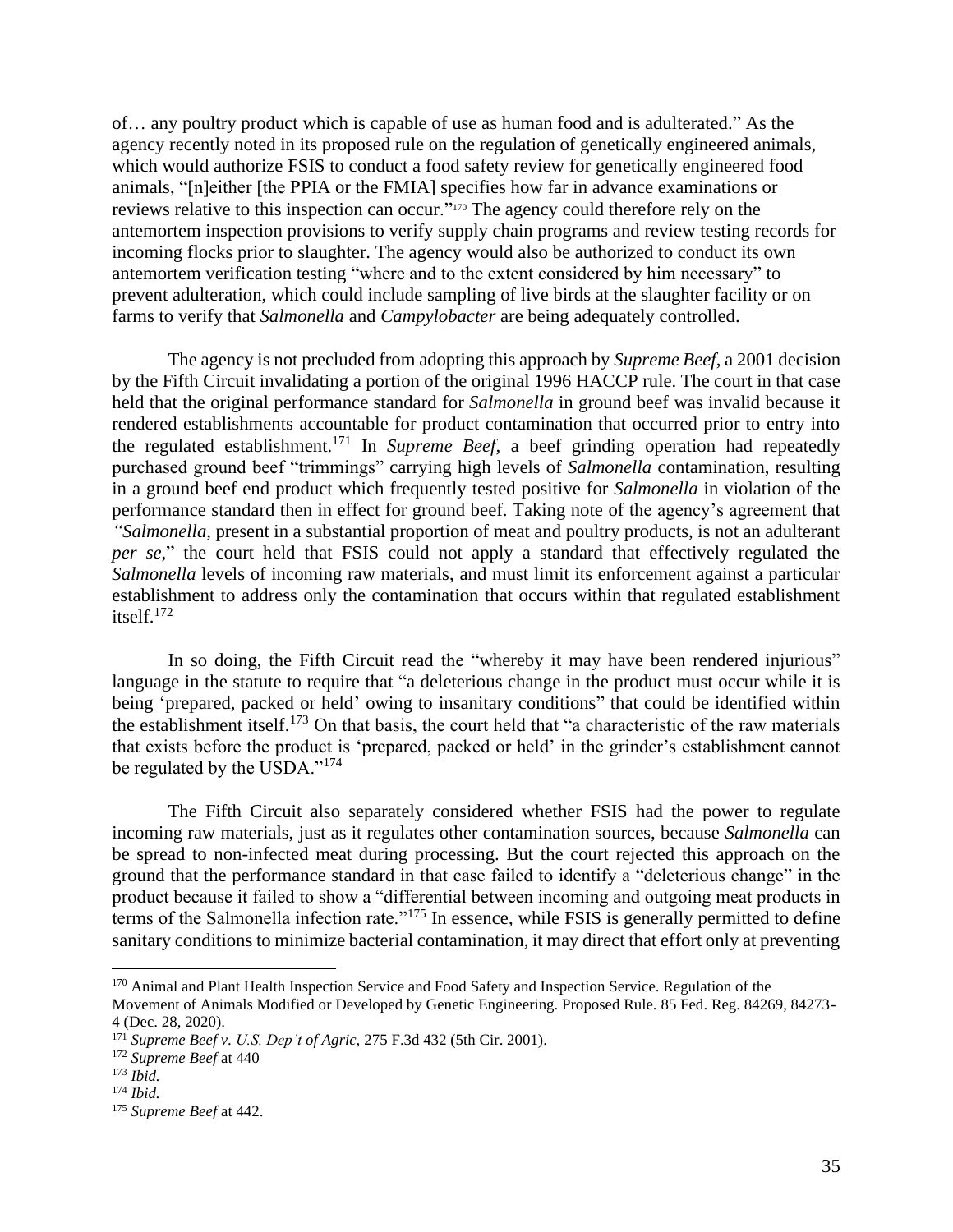contamination that occurs within the establishment itself, not towards contaminated that takes place prior to entry into the establishment.

The court never fully explained why the "insanitary conditions" rendering a deleterious change to the product could not have occurred at previous suppliers. The 5th Circuit's reading of this provision also diverges from an earlier decision *United States v. Nova Scotia Food Products Corp*., in which the Second Circuit interpreted identical language in the Food, Drug, and Cosmetic Act (FFDCA) to allow regulations to address micro-organisms already present in fish prior to arriving at a regulated facility.<sup>176</sup> The court in that case emphasized that "when we are dealing with the public health, the language of the Food, Drug and Cosmetic Act should not be read too restrictively, but rather as 'consistent with the Act's overriding purpose to protect the public health.'" <sup>177</sup> Given the lack of alignment between the ruling in *Supreme Beef* and modern sanitation best practices, it is possible that a court considering the issue today would arrive at an interpretation supporting these rules.

Regardless, this petition presents no conflict with *Supreme Beef* because the actions requested herein are aimed specifically at addressing contamination that occurs within the slaughter establishment itself. The rules governing the beef grinder in *Supreme Beef* addressed a standard that regulated raw meat "trimmings" that were already contaminated with pathogens prior to entry into the grinding establishment. By contrast, poultry flesh is sterile prior to slaughter, and it is only during slaughter and subsequent processing that *Salmonella*, *Campylobacter*, and other pathogens are transferred from the gastrointestinal tract of the bird to the end product. Moreover, because *Supreme Beef* addressed the processing of one meat product into another, it did not consider FSIS's antemortem inspection authority under 21 U.S.C. § 455(a), which authorizes the agency to ensure the effectiveness of food safety controls prior to slaughter.

In addition, whereas the *Salmonella* under consideration in *Supreme Beef* was not an adulterant, we have urged the agency to adopt an approach that allows for the ultimate elimination of *Salmonella* types of greatest public health concern, meaning such strains could be considered adulterants. In addition, any quantitative thresholds employed by the agency would also ensure that products with contaminated above the standard would be considered adulterated. Finally, any *Salmonella* or *Campylobacter* may be considered an adulterant to the extent it is associated with an outbreak of human illness.

Just as FSIS is permitted to require establishments to develop a sanitation plan excluding rodents, insects, and other pests that are a source of pathogens entering a slaughter establishment, it may require establishments to develop a supply chain program to verify that reasonable controls have been used to exclude the pathogens that arrive on live birds. If anything, the ability to control pathogen loads in live birds is even more critical to modern sanitation practices, because of the extremely high risk that pathogens will be transferred from the live animals to the poultry products. Such control can only be assured through science-based preventive management of hazards that arise throughout the supply chain, an approach already expressly contemplated by the FSIS in its HACCP rules, which are now a well-recognized element of modern preventive controls.

<sup>176</sup> *United States v. Nova Scotia Food Products Corp*., 568 F.2d 240 (2d Cir.1977).

<sup>177</sup> *Ibid.* at 246 (quoting *United States v. Bacto-Unidisk*, 394 U.S. 784, 798, 22 L. Ed. 2d 726, 89 S. Ct. 1410 (1969)).